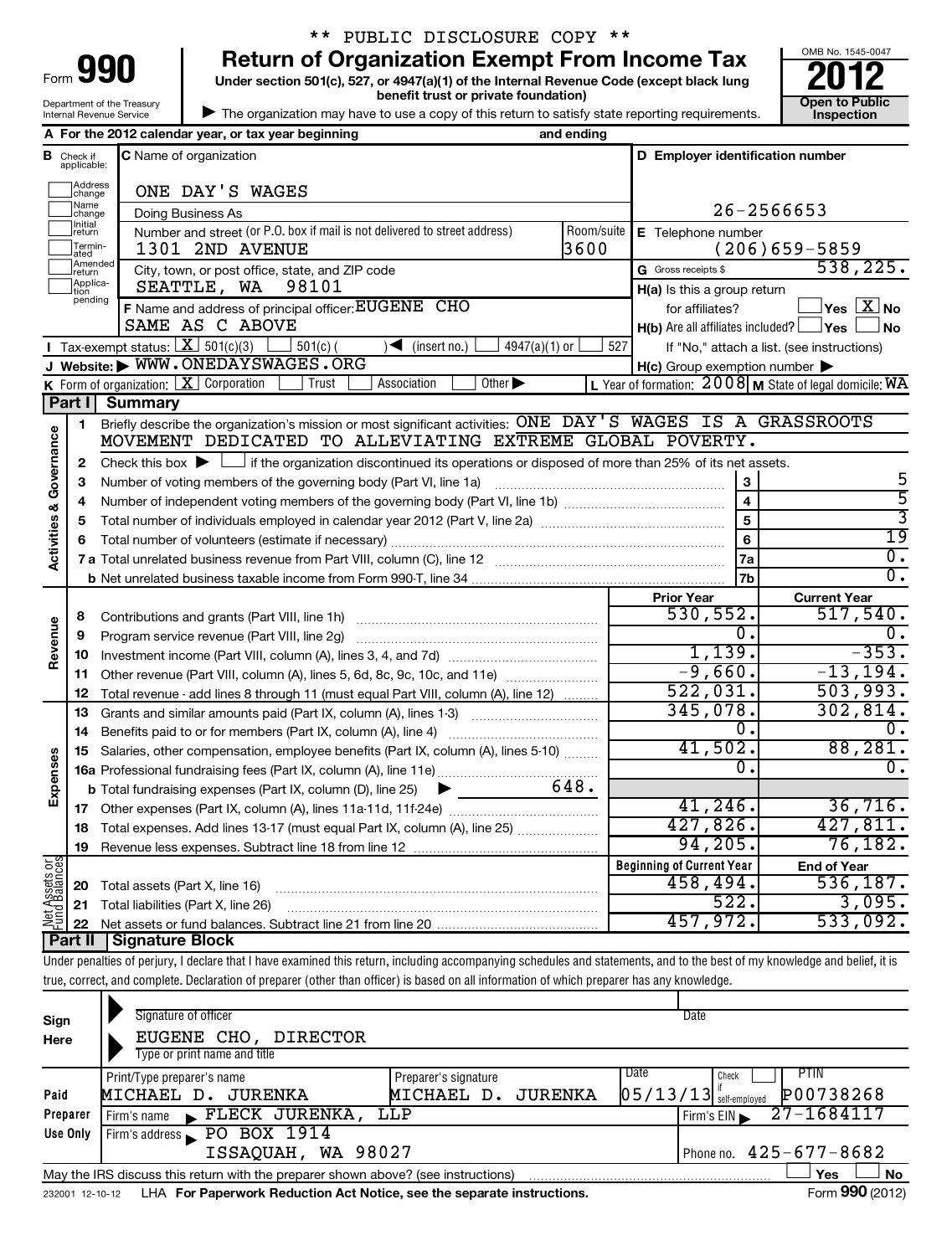|                | ONE DAY'S WAGES<br>Form 990 (2012)                                                                                                                                                                                                                                                                                                                                                                                                                   | $26 - 2566653$  | Page 2                                  |
|----------------|------------------------------------------------------------------------------------------------------------------------------------------------------------------------------------------------------------------------------------------------------------------------------------------------------------------------------------------------------------------------------------------------------------------------------------------------------|-----------------|-----------------------------------------|
|                | Part III   Statement of Program Service Accomplishments                                                                                                                                                                                                                                                                                                                                                                                              |                 |                                         |
|                |                                                                                                                                                                                                                                                                                                                                                                                                                                                      |                 |                                         |
| 1.             | Briefly describe the organization's mission:<br>ONE DAY'S WAGES IS A MOVEMENT OF PEOPLE, STORIES, AND ACTIONS TO                                                                                                                                                                                                                                                                                                                                     |                 |                                         |
|                | ONE DAY'S WAGES PROMOTES AWARENESS,<br>ALLEVIATE EXTREME GLOBAL POVERTY.                                                                                                                                                                                                                                                                                                                                                                             |                 |                                         |
|                | INVITES GIVING, AND SUPPORTS SUSTAINABLE RELIEF THROUGH PARTNERSHIPS,                                                                                                                                                                                                                                                                                                                                                                                |                 |                                         |
|                | ESPECIALLY WITH SMALLER ORGANIZATIONS IN DEVELOPING REGIONS.                                                                                                                                                                                                                                                                                                                                                                                         |                 |                                         |
| $\mathbf{2}$   | Did the organization undertake any significant program services during the year which were not listed on                                                                                                                                                                                                                                                                                                                                             |                 |                                         |
|                |                                                                                                                                                                                                                                                                                                                                                                                                                                                      |                 | $\Box$ Yes $[\overline{\mathrm{X}}]$ No |
|                | If "Yes," describe these new services on Schedule O.                                                                                                                                                                                                                                                                                                                                                                                                 |                 |                                         |
| 3              | Did the organization cease conducting, or make significant changes in how it conducts, any program services?                                                                                                                                                                                                                                                                                                                                         |                 | $\Box$ Yes $[\overline{\mathrm{X}}]$ No |
|                | If "Yes," describe these changes on Schedule O.                                                                                                                                                                                                                                                                                                                                                                                                      |                 |                                         |
| 4              | Describe the organization's program service accomplishments for each of its three largest program services, as measured by expenses.<br>Section 501(c)(3) and 501(c)(4) organizations are required to report the amount of grants and allocations to others, the total expenses, and                                                                                                                                                                 |                 |                                         |
|                | revenue, if any, for each program service reported.                                                                                                                                                                                                                                                                                                                                                                                                  |                 |                                         |
| 4a             | 308,990. including grants of \$ 302,814. ) (Revenue \$<br>) (Expenses \$<br>(Code:                                                                                                                                                                                                                                                                                                                                                                   |                 |                                         |
|                | ONE DAY'S WAGES ALLOWS DONORS TO CONTRIBUTE THE EQUIVALENT OF AN                                                                                                                                                                                                                                                                                                                                                                                     |                 |                                         |
|                | INDIVIDUAL'S WAGES FOR ONE DAY. THE ORGANIZATION REVIEWS AND APPROVES                                                                                                                                                                                                                                                                                                                                                                                |                 |                                         |
|                | EXISTING POVERTY RELIEF ORGANIZATIONS TO RECEIVE FUNDS.                                                                                                                                                                                                                                                                                                                                                                                              | <b>EIGHTEEN</b> |                                         |
|                | ORGANIZATIONS RECEIVED GRANTS IN 2012.                                                                                                                                                                                                                                                                                                                                                                                                               |                 |                                         |
|                |                                                                                                                                                                                                                                                                                                                                                                                                                                                      |                 |                                         |
|                |                                                                                                                                                                                                                                                                                                                                                                                                                                                      |                 |                                         |
|                |                                                                                                                                                                                                                                                                                                                                                                                                                                                      |                 |                                         |
|                |                                                                                                                                                                                                                                                                                                                                                                                                                                                      |                 |                                         |
|                |                                                                                                                                                                                                                                                                                                                                                                                                                                                      |                 |                                         |
|                |                                                                                                                                                                                                                                                                                                                                                                                                                                                      |                 |                                         |
|                |                                                                                                                                                                                                                                                                                                                                                                                                                                                      |                 |                                         |
| 4b l           | including grants of \$ (Revenue \$)<br>) (Expenses \$<br>$\begin{picture}(15,10) \put(0,0){\dashbox{0.5}(10,0){ }} \put(15,0){\circle{10}} \put(15,0){\circle{10}} \put(15,0){\circle{10}} \put(15,0){\circle{10}} \put(15,0){\circle{10}} \put(15,0){\circle{10}} \put(15,0){\circle{10}} \put(15,0){\circle{10}} \put(15,0){\circle{10}} \put(15,0){\circle{10}} \put(15,0){\circle{10}} \put(15,0){\circle{10}} \put(15,0){\circle{10}} \put(15,$ |                 |                                         |
|                |                                                                                                                                                                                                                                                                                                                                                                                                                                                      |                 |                                         |
|                |                                                                                                                                                                                                                                                                                                                                                                                                                                                      |                 |                                         |
|                |                                                                                                                                                                                                                                                                                                                                                                                                                                                      |                 |                                         |
|                |                                                                                                                                                                                                                                                                                                                                                                                                                                                      |                 |                                         |
|                |                                                                                                                                                                                                                                                                                                                                                                                                                                                      |                 |                                         |
|                |                                                                                                                                                                                                                                                                                                                                                                                                                                                      |                 |                                         |
|                |                                                                                                                                                                                                                                                                                                                                                                                                                                                      |                 |                                         |
|                |                                                                                                                                                                                                                                                                                                                                                                                                                                                      |                 |                                         |
|                |                                                                                                                                                                                                                                                                                                                                                                                                                                                      |                 |                                         |
|                |                                                                                                                                                                                                                                                                                                                                                                                                                                                      |                 |                                         |
| 4c             | (Revenue \$                                                                                                                                                                                                                                                                                                                                                                                                                                          |                 |                                         |
|                | (Code:<br>) (Expenses \$<br>including grants of \$                                                                                                                                                                                                                                                                                                                                                                                                   |                 |                                         |
|                |                                                                                                                                                                                                                                                                                                                                                                                                                                                      |                 |                                         |
|                |                                                                                                                                                                                                                                                                                                                                                                                                                                                      |                 |                                         |
|                |                                                                                                                                                                                                                                                                                                                                                                                                                                                      |                 |                                         |
|                |                                                                                                                                                                                                                                                                                                                                                                                                                                                      |                 |                                         |
|                |                                                                                                                                                                                                                                                                                                                                                                                                                                                      |                 |                                         |
|                |                                                                                                                                                                                                                                                                                                                                                                                                                                                      |                 |                                         |
|                |                                                                                                                                                                                                                                                                                                                                                                                                                                                      |                 |                                         |
|                |                                                                                                                                                                                                                                                                                                                                                                                                                                                      |                 |                                         |
|                |                                                                                                                                                                                                                                                                                                                                                                                                                                                      |                 |                                         |
|                |                                                                                                                                                                                                                                                                                                                                                                                                                                                      |                 |                                         |
| 4d -           | Other program services (Describe in Schedule O.)                                                                                                                                                                                                                                                                                                                                                                                                     |                 |                                         |
|                | (Expenses \$<br>including grants of \$<br>(Revenue \$                                                                                                                                                                                                                                                                                                                                                                                                |                 |                                         |
| 4е             | 308,990.<br>Total program service expenses ▶                                                                                                                                                                                                                                                                                                                                                                                                         |                 |                                         |
| 232002         |                                                                                                                                                                                                                                                                                                                                                                                                                                                      |                 | Form 990 (2012)                         |
| $12 - 10 - 12$ |                                                                                                                                                                                                                                                                                                                                                                                                                                                      |                 |                                         |
|                | 2                                                                                                                                                                                                                                                                                                                                                                                                                                                    |                 |                                         |
|                | 11210513 142359 NFP0001<br>2012.03030 ONE DAY'S WAGES                                                                                                                                                                                                                                                                                                                                                                                                |                 | <b>NFP00011</b>                         |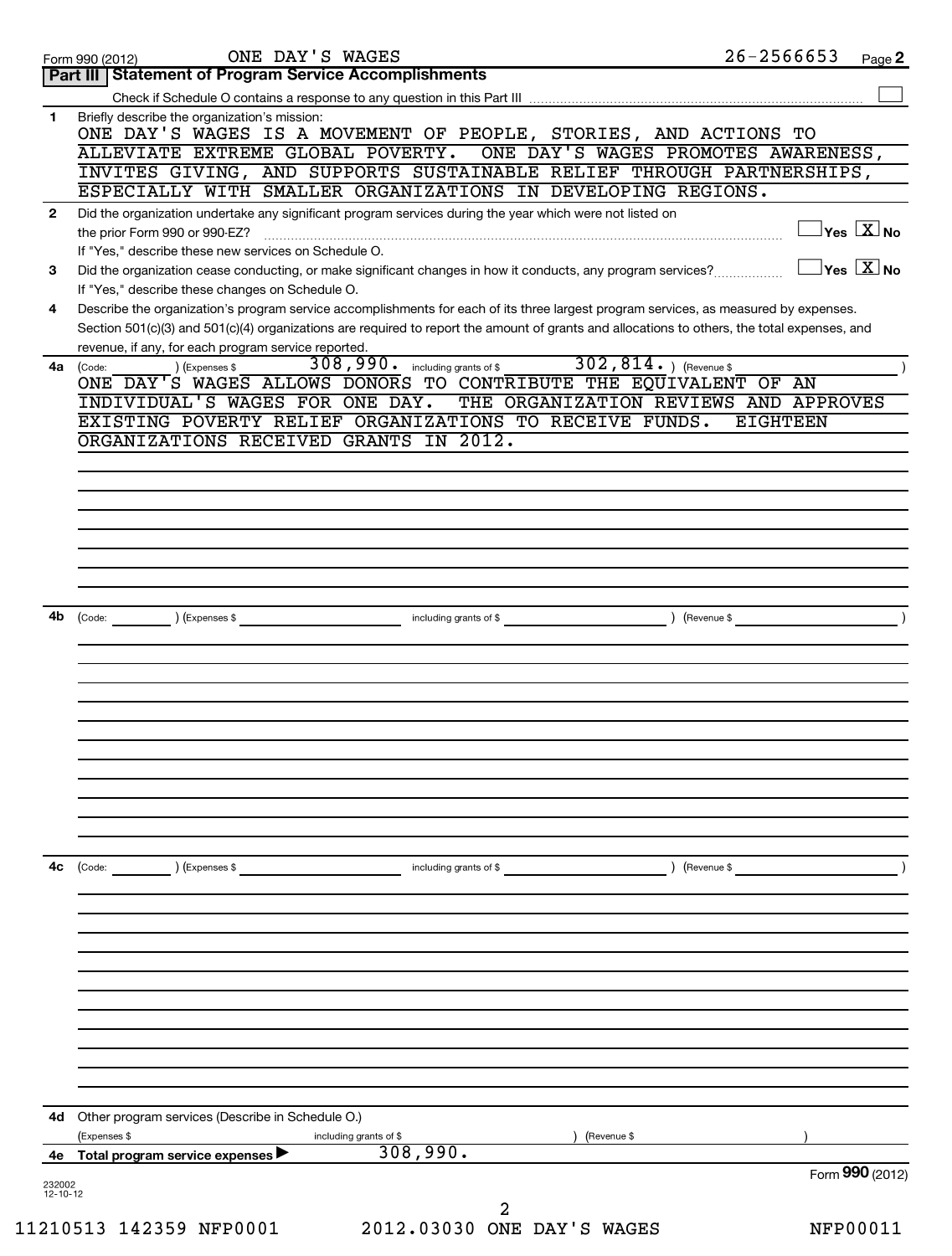|                 | <b>Part IV   Checklist of Required Schedules</b> |              |  |
|-----------------|--------------------------------------------------|--------------|--|
| Form 990 (2012) |                                                  | ONE DAY'S WA |  |

ONE DAY'S WAGES

|    |                                                                                                                                                                                                                                             |                 | Yes                     | No                      |
|----|---------------------------------------------------------------------------------------------------------------------------------------------------------------------------------------------------------------------------------------------|-----------------|-------------------------|-------------------------|
| 1. | Is the organization described in section $501(c)(3)$ or $4947(a)(1)$ (other than a private foundation)?                                                                                                                                     |                 |                         |                         |
|    |                                                                                                                                                                                                                                             | 1               | х                       |                         |
| 2  | Is the organization required to complete Schedule B, Schedule of Contributors? [111] [12] the organization required to complete Schedule B, Schedule of Contributors?                                                                       | $\overline{2}$  | $\overline{\textbf{x}}$ |                         |
| 3  | Did the organization engage in direct or indirect political campaign activities on behalf of or in opposition to candidates for                                                                                                             |                 |                         |                         |
|    |                                                                                                                                                                                                                                             | 3               |                         | x                       |
| 4  | Section 501(c)(3) organizations. Did the organization engage in lobbying activities, or have a section 501(h) election in effect                                                                                                            |                 |                         |                         |
|    |                                                                                                                                                                                                                                             | 4               |                         | x                       |
| 5  | Is the organization a section 501(c)(4), 501(c)(5), or 501(c)(6) organization that receives membership dues, assessments, or                                                                                                                | 5               |                         | x.                      |
| 6  | Did the organization maintain any donor advised funds or any similar funds or accounts for which donors have the right to                                                                                                                   |                 |                         |                         |
|    | provide advice on the distribution or investment of amounts in such funds or accounts? If "Yes," complete Schedule D, Part I                                                                                                                | 6               |                         | x                       |
| 7  | Did the organization receive or hold a conservation easement, including easements to preserve open space,                                                                                                                                   |                 |                         |                         |
|    |                                                                                                                                                                                                                                             | 7               |                         | x                       |
| 8  | Did the organization maintain collections of works of art, historical treasures, or other similar assets? If "Yes," complete                                                                                                                |                 |                         |                         |
|    |                                                                                                                                                                                                                                             | 8               |                         | x                       |
| 9  | Did the organization report an amount in Part X, line 21, for escrow or custodial account liability; serve as a custodian for                                                                                                               |                 |                         |                         |
|    | amounts not listed in Part X; or provide credit counseling, debt management, credit repair, or debt negotiation services?                                                                                                                   |                 |                         |                         |
|    | If "Yes," complete Schedule D, Part IV                                                                                                                                                                                                      | 9               |                         | x.                      |
| 10 | Did the organization, directly or through a related organization, hold assets in temporarily restricted endowments, permanent                                                                                                               | 10              |                         | x                       |
| 11 | If the organization's answer to any of the following questions is "Yes," then complete Schedule D, Parts VI, VII, VIII, IX, or X                                                                                                            |                 |                         |                         |
|    | as applicable.                                                                                                                                                                                                                              |                 |                         |                         |
|    | a Did the organization report an amount for land, buildings, and equipment in Part X, line 10? If "Yes," complete Schedule D,                                                                                                               |                 |                         |                         |
|    | Part VI                                                                                                                                                                                                                                     | 11a             | х                       |                         |
|    | <b>b</b> Did the organization report an amount for investments - other securities in Part X, line 12 that is 5% or more of its total                                                                                                        |                 |                         |                         |
|    |                                                                                                                                                                                                                                             | 11b             |                         | x.                      |
|    | c Did the organization report an amount for investments - program related in Part X, line 13 that is 5% or more of its total                                                                                                                |                 |                         | x                       |
|    | d Did the organization report an amount for other assets in Part X, line 15 that is 5% or more of its total assets reported in                                                                                                              | 11c             |                         |                         |
|    |                                                                                                                                                                                                                                             | 11d             |                         | x                       |
|    | e Did the organization report an amount for other liabilities in Part X, line 25? If "Yes," complete Schedule D, Part X                                                                                                                     | 11e             | х                       |                         |
| f  | Did the organization's separate or consolidated financial statements for the tax year include a footnote that addresses                                                                                                                     |                 |                         |                         |
|    | the organization's liability for uncertain tax positions under FIN 48 (ASC 740)? If "Yes," complete Schedule D, Part X                                                                                                                      | 11f             |                         | x                       |
|    | 12a Did the organization obtain separate, independent audited financial statements for the tax year? If "Yes," complete                                                                                                                     |                 |                         |                         |
|    | Schedule D, Parts XI and XII                                                                                                                                                                                                                | 12a             |                         | x                       |
|    | <b>b</b> Was the organization included in consolidated, independent audited financial statements for the tax year?<br>If "Yes," and if the organization answered "No" to line 12a, then completing Schedule D, Parts XI and XII is optional |                 |                         | x                       |
|    |                                                                                                                                                                                                                                             | 12b<br>13       |                         | $\overline{\text{x}}$   |
| 13 |                                                                                                                                                                                                                                             | 14a             |                         | $\overline{\mathtt{x}}$ |
|    | <b>b</b> Did the organization have aggregate revenues or expenses of more than \$10,000 from grantmaking, fundraising, business,                                                                                                            |                 |                         |                         |
|    | investment, and program service activities outside the United States, or aggregate foreign investments valued at \$100,000                                                                                                                  |                 |                         |                         |
|    |                                                                                                                                                                                                                                             | 14b             | х                       |                         |
| 15 | Did the organization report on Part IX, column (A), line 3, more than \$5,000 of grants or assistance to any organization                                                                                                                   |                 |                         |                         |
|    |                                                                                                                                                                                                                                             | 15              | х                       |                         |
| 16 | Did the organization report on Part IX, column (A), line 3, more than \$5,000 of aggregate grants or assistance to individuals                                                                                                              |                 |                         | x                       |
| 17 | Did the organization report a total of more than \$15,000 of expenses for professional fundraising services on Part IX,                                                                                                                     | 16              |                         |                         |
|    |                                                                                                                                                                                                                                             | 17              |                         | x                       |
| 18 | Did the organization report more than \$15,000 total of fundraising event gross income and contributions on Part VIII, lines                                                                                                                |                 |                         |                         |
|    |                                                                                                                                                                                                                                             | 18              | х                       |                         |
| 19 | Did the organization report more than \$15,000 of gross income from gaming activities on Part VIII, line 9a? If "Yes,"                                                                                                                      |                 |                         |                         |
|    |                                                                                                                                                                                                                                             | 19              |                         | х                       |
|    |                                                                                                                                                                                                                                             | <b>20a</b>      |                         | $\overline{\mathtt{x}}$ |
|    |                                                                                                                                                                                                                                             | 20 <sub>b</sub> |                         |                         |

Form (2012) **990**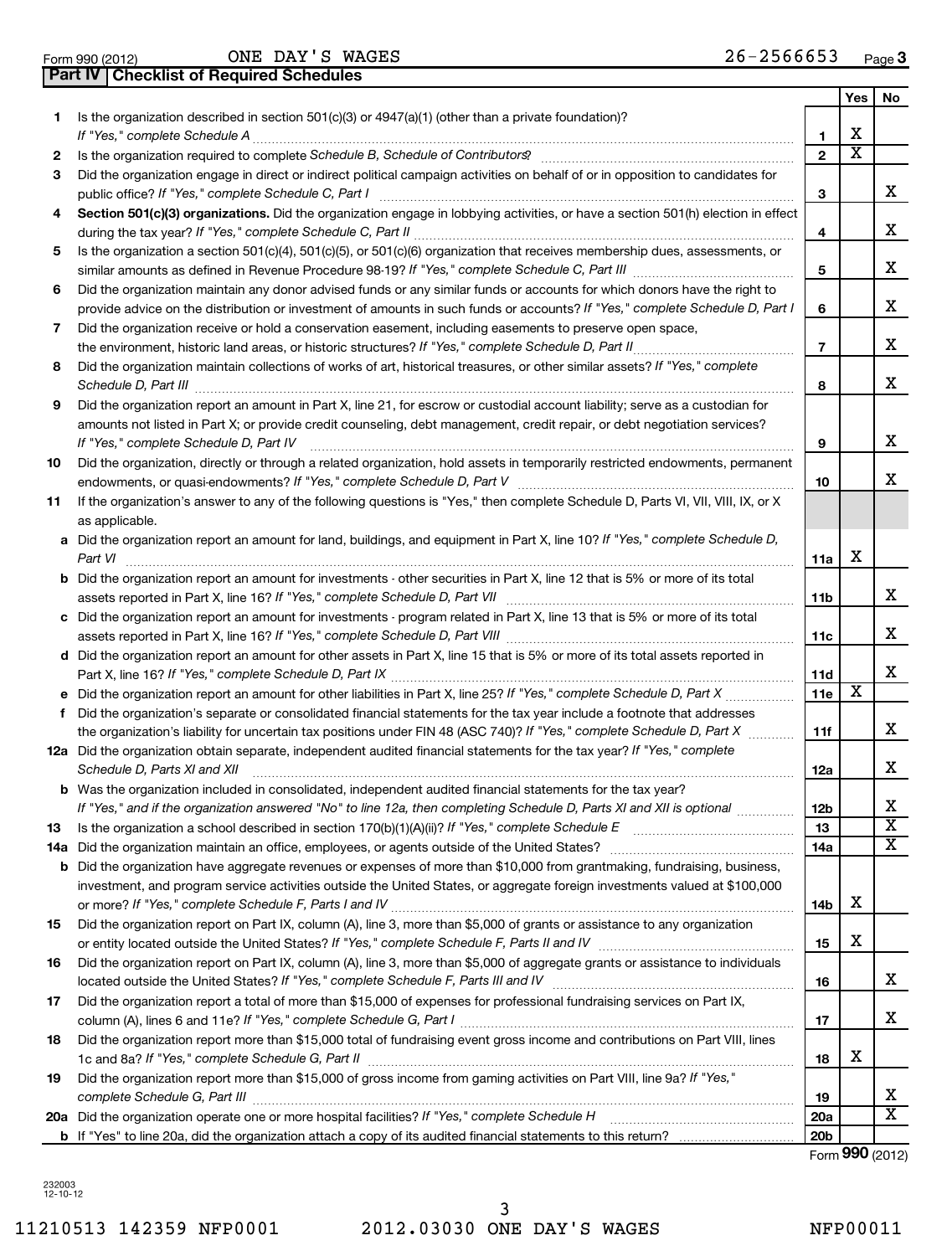Form 990 (2012) ONE DAY'S WAGES 2 6-2 5 6 6 6 5 3 <sub>Page</sub>

|    | <b>Part IV   Checklist of Required Schedules (continued)</b>                                                                                                                |                 |     |                         |
|----|-----------------------------------------------------------------------------------------------------------------------------------------------------------------------------|-----------------|-----|-------------------------|
|    |                                                                                                                                                                             |                 | Yes | No                      |
| 21 | Did the organization report more than \$5,000 of grants and other assistance to any government or organization in the                                                       |                 |     |                         |
|    |                                                                                                                                                                             | 21              | х   |                         |
| 22 | Did the organization report more than \$5,000 of grants and other assistance to individuals in the United States on Part IX,                                                |                 |     |                         |
|    |                                                                                                                                                                             | 22              |     | x                       |
| 23 | Did the organization answer "Yes" to Part VII, Section A, line 3, 4, or 5 about compensation of the organization's current                                                  |                 |     |                         |
|    | and former officers, directors, trustees, key employees, and highest compensated employees? If "Yes," complete                                                              |                 |     |                         |
|    | Schedule J                                                                                                                                                                  | 23              |     | x                       |
|    | 24a Did the organization have a tax-exempt bond issue with an outstanding principal amount of more than \$100,000 as of the                                                 |                 |     |                         |
|    | last day of the year, that was issued after December 31, 2002? If "Yes," answer lines 24b through 24d and complete                                                          |                 |     |                         |
|    | Schedule K. If "No", go to line 25                                                                                                                                          | 24a             |     | x                       |
|    |                                                                                                                                                                             | 24 <sub>b</sub> |     |                         |
|    | c Did the organization maintain an escrow account other than a refunding escrow at any time during the year to defease                                                      |                 |     |                         |
|    |                                                                                                                                                                             | 24c             |     |                         |
|    |                                                                                                                                                                             | 24d             |     |                         |
|    | 25a Section 501(c)(3) and 501(c)(4) organizations. Did the organization engage in an excess benefit transaction with a                                                      |                 |     |                         |
|    |                                                                                                                                                                             | 25a             |     | x                       |
|    | <b>b</b> Is the organization aware that it engaged in an excess benefit transaction with a disqualified person in a prior year, and                                         |                 |     |                         |
|    | that the transaction has not been reported on any of the organization's prior Forms 990 or 990-EZ? If "Yes," complete                                                       |                 |     |                         |
|    | Schedule L, Part I                                                                                                                                                          | 25b             |     | x                       |
| 26 | Was a loan to or by a current or former officer, director, trustee, key employee, highest compensated employee, or disqualified                                             |                 |     |                         |
|    |                                                                                                                                                                             | 26              |     | x                       |
| 27 | Did the organization provide a grant or other assistance to an officer, director, trustee, key employee, substantial                                                        |                 |     |                         |
|    | contributor or employee thereof, a grant selection committee member, or to a 35% controlled entity or family member                                                         |                 |     |                         |
|    |                                                                                                                                                                             | 27              |     | x                       |
| 28 | Was the organization a party to a business transaction with one of the following parties (see Schedule L, Part IV                                                           |                 |     |                         |
|    | instructions for applicable filing thresholds, conditions, and exceptions):                                                                                                 |                 |     |                         |
|    | a A current or former officer, director, trustee, or key employee? If "Yes," complete Schedule L, Part IV                                                                   | 28a             |     | х                       |
|    | <b>b</b> A family member of a current or former officer, director, trustee, or key employee? If "Yes," complete Schedule L, Part IV                                         | 28 <sub>b</sub> |     | $\overline{\textbf{x}}$ |
|    | c An entity of which a current or former officer, director, trustee, or key employee (or a family member thereof) was an officer,                                           |                 |     |                         |
|    |                                                                                                                                                                             | 28c             |     | х                       |
| 29 |                                                                                                                                                                             | 29              |     | $\overline{\text{x}}$   |
| 30 | Did the organization receive contributions of art, historical treasures, or other similar assets, or qualified conservation                                                 |                 |     |                         |
|    |                                                                                                                                                                             | 30              |     | x                       |
| 31 | Did the organization liquidate, terminate, or dissolve and cease operations?                                                                                                |                 |     |                         |
|    |                                                                                                                                                                             | 31              |     | x                       |
| 32 | Did the organization sell, exchange, dispose of, or transfer more than 25% of its net assets? If "Yes," complete                                                            |                 |     |                         |
|    | Schedule N, Part II                                                                                                                                                         | 32              |     | х                       |
| 33 | Did the organization own 100% of an entity disregarded as separate from the organization under Regulations                                                                  |                 |     |                         |
|    | sections 301.7701-2 and 301.7701-3? If "Yes," complete Schedule R, Part I [1] [1] [1] [1] [1] [1] sections 301.7701-2 and 301.7701-3? If "Yes," complete Schedule R, Part I | 33              |     | х                       |
| 34 | Was the organization related to any tax-exempt or taxable entity? If "Yes," complete Schedule R, Part II, III, or IV, and                                                   |                 |     |                         |
|    | Part V, line 1                                                                                                                                                              | 34              |     | х                       |
|    |                                                                                                                                                                             | <b>35a</b>      |     | $\overline{\textbf{x}}$ |
|    | b If "Yes" to line 35a, did the organization receive any payment from or engage in any transaction with a controlled entity                                                 |                 |     |                         |
|    |                                                                                                                                                                             | 35b             |     |                         |
| 36 | Section 501(c)(3) organizations. Did the organization make any transfers to an exempt non-charitable related organization?                                                  |                 |     |                         |
|    | If "Yes," complete Schedule R, Part V, line 2                                                                                                                               | 36              |     | x                       |
| 37 | Did the organization conduct more than 5% of its activities through an entity that is not a related organization                                                            |                 |     |                         |
|    |                                                                                                                                                                             | 37              |     | x                       |
| 38 | Did the organization complete Schedule O and provide explanations in Schedule O for Part VI, lines 11b and 19?                                                              |                 |     |                         |
|    |                                                                                                                                                                             | 38              | х   |                         |
|    |                                                                                                                                                                             |                 |     | Form 990 (2012)         |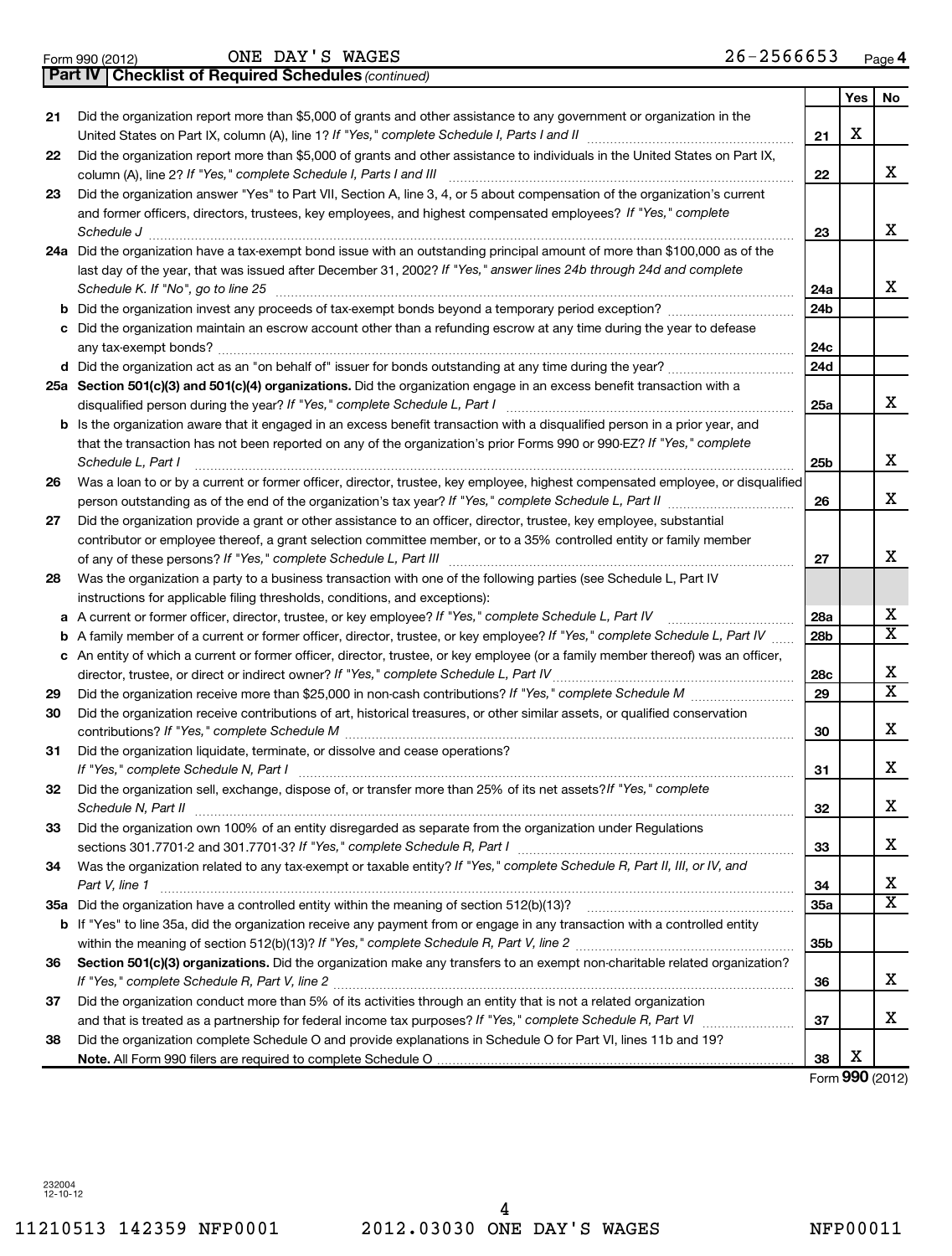|               | $26 - 2566653$<br>ONE DAY'S WAGES<br>Form 990 (2012)                                                                                                       |                 |     | Page 5                  |
|---------------|------------------------------------------------------------------------------------------------------------------------------------------------------------|-----------------|-----|-------------------------|
| <b>Part V</b> | <b>Statements Regarding Other IRS Filings and Tax Compliance</b>                                                                                           |                 |     |                         |
|               | Check if Schedule O contains a response to any question in this Part V                                                                                     |                 |     |                         |
|               |                                                                                                                                                            |                 | Yes | No                      |
|               | 1a                                                                                                                                                         |                 |     |                         |
|               | 1 <sub>b</sub><br>Enter the number of Forms W-2G included in line 1a. Enter -0- if not applicable                                                          |                 |     |                         |
|               | Did the organization comply with backup withholding rules for reportable payments to vendors and reportable gaming                                         |                 |     |                         |
|               |                                                                                                                                                            | 1c              | х   |                         |
|               | 2a Enter the number of employees reported on Form W-3, Transmittal of Wage and Tax Statements,                                                             |                 |     |                         |
|               | 31<br>filed for the calendar year ending with or within the year covered by this return <i>manumumumum</i><br>2a                                           |                 |     |                         |
|               |                                                                                                                                                            | 2 <sub>b</sub>  | х   |                         |
|               | Note. If the sum of lines 1a and 2a is greater than 250, you may be required to e-file (see instructions)                                                  |                 |     |                         |
|               |                                                                                                                                                            | За              |     | х                       |
|               | <b>b</b> If "Yes," has it filed a Form 990-T for this year? If "No," provide an explanation in Schedule O                                                  | 3 <sub>b</sub>  |     |                         |
|               | 4a At any time during the calendar year, did the organization have an interest in, or a signature or other authority over, a                               |                 |     |                         |
|               |                                                                                                                                                            | 4a              |     | х                       |
|               | <b>b</b> If "Yes," enter the name of the foreign country:                                                                                                  |                 |     |                         |
|               | See instructions for filing requirements for Form TD F 90-22.1, Report of Foreign Bank and Financial Accounts.                                             |                 |     |                         |
|               |                                                                                                                                                            | 5a              |     | х                       |
| b             |                                                                                                                                                            | 5 <sub>b</sub>  |     | $\overline{\mathtt{x}}$ |
| c             |                                                                                                                                                            | 5c              |     |                         |
|               | 6a Does the organization have annual gross receipts that are normally greater than \$100,000, and did the organization solicit                             |                 |     |                         |
|               |                                                                                                                                                            | 6a              |     | x                       |
|               | <b>b</b> If "Yes," did the organization include with every solicitation an express statement that such contributions or gifts                              |                 |     |                         |
|               | Organizations that may receive deductible contributions under section 170(c).                                                                              | 6b              |     |                         |
| 7<br>a        | Did the organization receive a payment in excess of \$75 made partly as a contribution and partly for goods and services provided to the payor?            | 7a              |     | x                       |
| b             |                                                                                                                                                            | 7b              |     |                         |
|               | c Did the organization sell, exchange, or otherwise dispose of tangible personal property for which it was required                                        |                 |     |                         |
|               |                                                                                                                                                            | 7c              |     | х                       |
|               | 7d<br>d If "Yes," indicate the number of Forms 8282 filed during the year manufactured in the set of the number of Forms 8282 filed during the year        |                 |     |                         |
| е             | Did the organization receive any funds, directly or indirectly, to pay premiums on a personal benefit contract?                                            | 7е              |     | х                       |
|               |                                                                                                                                                            | 7f              |     | $\overline{\mathtt{x}}$ |
| g             | If the organization received a contribution of qualified intellectual property, did the organization file Form 8899 as required?                           | 7g              | х   |                         |
| h             | If the organization received a contribution of cars, boats, airplanes, or other vehicles, did the organization file a Form 1098-C?                         | 7h              | х   |                         |
| 8             | Sponsoring organizations maintaining donor advised funds and section $509(a)(3)$ supporting organizations. Did the supporting                              |                 |     |                         |
|               | organization, or a donor advised fund maintained by a sponsoring organization, have excess business holdings at any time during the year?                  | 8               |     |                         |
|               | Sponsoring organizations maintaining donor advised funds.                                                                                                  |                 |     |                         |
| а             |                                                                                                                                                            | 9а              |     |                         |
| b             |                                                                                                                                                            | 9b              |     |                         |
| 10            | Section 501(c)(7) organizations. Enter:                                                                                                                    |                 |     |                         |
| а             | 10a                                                                                                                                                        |                 |     |                         |
| b             | 10 <sub>b</sub><br>Gross receipts, included on Form 990, Part VIII, line 12, for public use of club facilities                                             |                 |     |                         |
| 11            | Section 501(c)(12) organizations. Enter:                                                                                                                   |                 |     |                         |
| а             | 11a                                                                                                                                                        |                 |     |                         |
|               | b Gross income from other sources (Do not net amounts due or paid to other sources against                                                                 |                 |     |                         |
|               | 11 <sub>b</sub>                                                                                                                                            |                 |     |                         |
|               | 12a Section 4947(a)(1) non-exempt charitable trusts. Is the organization filing Form 990 in lieu of Form 1041?                                             | <b>12a</b>      |     |                         |
|               | 12 <sub>b</sub><br><b>b</b> If "Yes," enter the amount of tax-exempt interest received or accrued during the year                                          |                 |     |                         |
| 13            | Section 501(c)(29) qualified nonprofit health insurance issuers.<br>a Is the organization licensed to issue qualified health plans in more than one state? | <b>13a</b>      |     |                         |
|               | Note. See the instructions for additional information the organization must report on Schedule O.                                                          |                 |     |                         |
|               | <b>b</b> Enter the amount of reserves the organization is required to maintain by the states in which the                                                  |                 |     |                         |
|               | 13 <sub>b</sub>                                                                                                                                            |                 |     |                         |
|               | 13 <sub>c</sub>                                                                                                                                            |                 |     |                         |
|               | 14a Did the organization receive any payments for indoor tanning services during the tax year?                                                             | 14a             |     | X                       |
|               |                                                                                                                                                            | 14 <sub>b</sub> |     |                         |
|               |                                                                                                                                                            |                 |     |                         |

| Form 990 (2012) |  |
|-----------------|--|
|-----------------|--|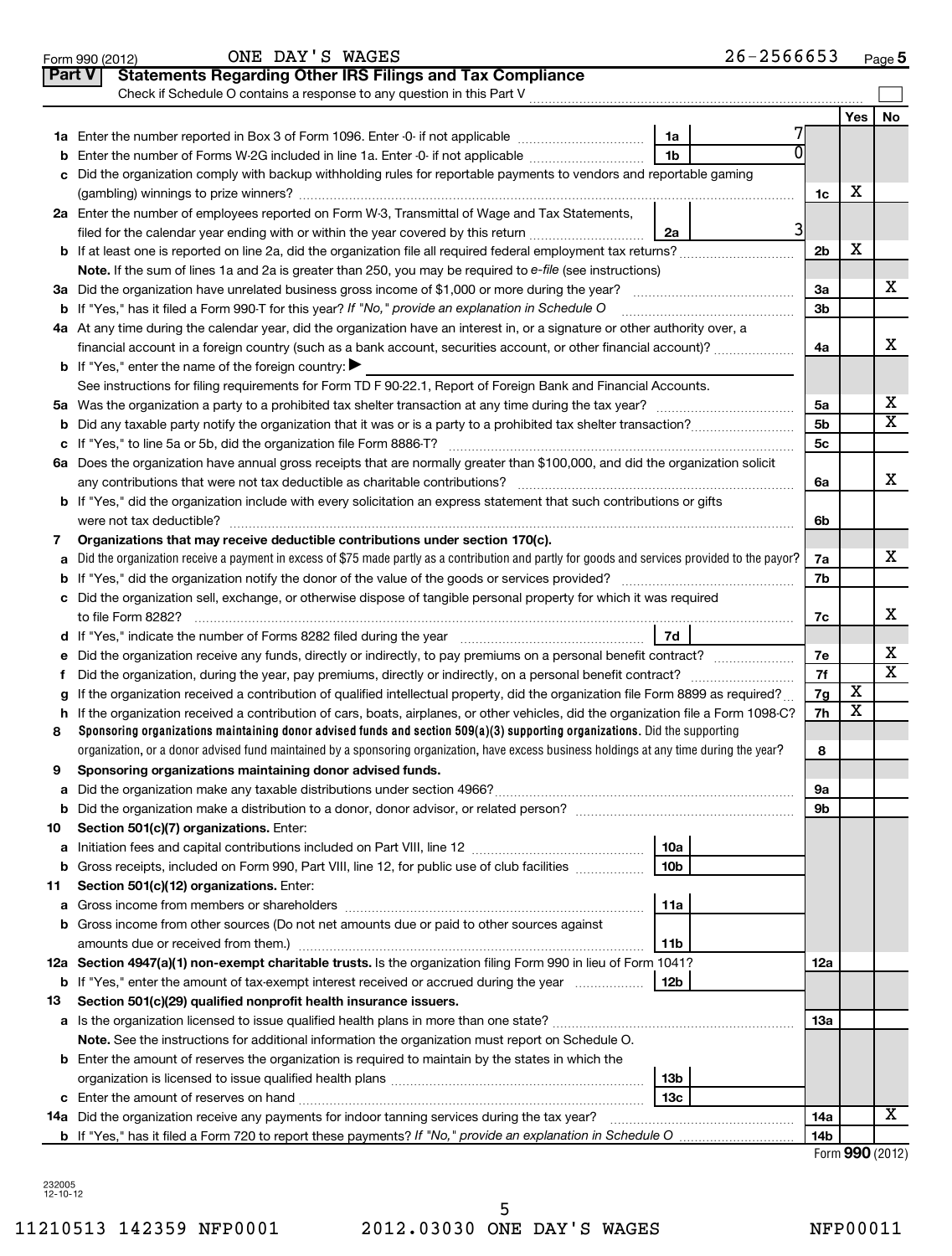**Part VI Governance, Management, and Disclosure** 

*For each "Yes" response to lines 2 through 7b below, and for a "No" response*

|                |                                                                                                                                            |    |                 |                         | $\boxed{\textbf{X}}$    |
|----------------|--------------------------------------------------------------------------------------------------------------------------------------------|----|-----------------|-------------------------|-------------------------|
|                | <b>Section A. Governing Body and Management</b>                                                                                            |    |                 |                         |                         |
|                |                                                                                                                                            |    |                 | Yes                     | No                      |
|                | 1a Enter the number of voting members of the governing body at the end of the tax year                                                     | 1a | 51              |                         |                         |
|                | If there are material differences in voting rights among members of the governing body, or if the governing                                |    |                 |                         |                         |
|                | body delegated broad authority to an executive committee or similar committee, explain in Schedule O.                                      |    |                 |                         |                         |
|                | <b>b</b> Enter the number of voting members included in line 1a, above, who are independent                                                | 1b | 5               |                         |                         |
| 2              | Did any officer, director, trustee, or key employee have a family relationship or a business relationship with any other                   |    |                 |                         |                         |
|                |                                                                                                                                            |    | $\mathbf{2}$    | X                       |                         |
|                | Did the organization delegate control over management duties customarily performed by or under the direct supervision                      |    |                 |                         |                         |
| 3              |                                                                                                                                            |    |                 |                         | х                       |
|                |                                                                                                                                            |    | 3<br>4          |                         | X                       |
| 4              | Did the organization make any significant changes to its governing documents since the prior Form 990 was filed?                           |    |                 |                         | X                       |
| 5              |                                                                                                                                            |    | 5               |                         | X                       |
| 6              |                                                                                                                                            |    | 6               |                         |                         |
|                | 7a Did the organization have members, stockholders, or other persons who had the power to elect or appoint one or                          |    |                 |                         |                         |
|                |                                                                                                                                            |    | 7a              |                         | x                       |
|                | <b>b</b> Are any governance decisions of the organization reserved to (or subject to approval by) members, stockholders, or                |    |                 |                         |                         |
|                | persons other than the governing body?                                                                                                     |    | 7b              |                         | x                       |
| 8              | Did the organization contemporaneously document the meetings held or written actions undertaken during the year by the following:          |    |                 |                         |                         |
|                |                                                                                                                                            |    | 8a              | Х                       |                         |
|                |                                                                                                                                            |    | 8b              | x                       |                         |
| 9              | Is there any officer, director, trustee, or key employee listed in Part VII, Section A, who cannot be reached at the                       |    |                 |                         |                         |
|                |                                                                                                                                            |    | 9               |                         | X                       |
|                | <b>Section B. Policies</b> (This Section B requests information about policies not required by the Internal Revenue Code.)                 |    |                 |                         |                         |
|                |                                                                                                                                            |    |                 | Yes                     | No                      |
|                |                                                                                                                                            |    | 10a             |                         | х                       |
|                | <b>b</b> If "Yes," did the organization have written policies and procedures governing the activities of such chapters, affiliates,        |    |                 |                         |                         |
|                |                                                                                                                                            |    | 10 <sub>b</sub> |                         |                         |
|                | 11a Has the organization provided a complete copy of this Form 990 to all members of its governing body before filing the form?            |    | 11a             | X                       |                         |
|                | <b>b</b> Describe in Schedule O the process, if any, used by the organization to review this Form 990.                                     |    |                 |                         |                         |
|                | 12a Did the organization have a written conflict of interest policy? If "No," go to line 13                                                |    | 12a             | х                       |                         |
|                |                                                                                                                                            |    | 12 <sub>b</sub> | $\overline{\textbf{x}}$ |                         |
|                | c Did the organization regularly and consistently monitor and enforce compliance with the policy? If "Yes," describe                       |    |                 |                         |                         |
|                | in Schedule O how this was done encounteral contracts and a set of the set of the set of the set of the set of                             |    | 12c             | X                       |                         |
| 13             |                                                                                                                                            |    | 13              |                         | Х                       |
| 14             | Did the organization have a written document retention and destruction policy? [11] manufaction manufaction in                             |    | 14              |                         | $\overline{\textbf{x}}$ |
|                | Did the process for determining compensation of the following persons include a review and approval by independent                         |    |                 |                         |                         |
| 15             |                                                                                                                                            |    |                 |                         |                         |
|                | persons, comparability data, and contemporaneous substantiation of the deliberation and decision?                                          |    |                 |                         | х                       |
|                |                                                                                                                                            |    | 15a             |                         | $\overline{\text{X}}$   |
|                |                                                                                                                                            |    | 15 <sub>b</sub> |                         |                         |
|                | If "Yes" to line 15a or 15b, describe the process in Schedule O (see instructions).                                                        |    |                 |                         |                         |
|                | 16a Did the organization invest in, contribute assets to, or participate in a joint venture or similar arrangement with a                  |    |                 |                         |                         |
|                | taxable entity during the year?                                                                                                            |    | <b>16a</b>      |                         | х                       |
|                | b If "Yes," did the organization follow a written policy or procedure requiring the organization to evaluate its participation             |    |                 |                         |                         |
|                | in joint venture arrangements under applicable federal tax law, and take steps to safeguard the organization's                             |    |                 |                         |                         |
|                | exempt status with respect to such arrangements?                                                                                           |    | 16b             |                         |                         |
|                | <b>Section C. Disclosure</b>                                                                                                               |    |                 |                         |                         |
| 17             | <b>NONE</b><br>List the states with which a copy of this Form 990 is required to be filed $\blacktriangleright$                            |    |                 |                         |                         |
| 18             | Section 6104 requires an organization to make its Forms 1023 (or 1024 if applicable), 990, and 990-T (Section 501(c)(3)s only) available   |    |                 |                         |                         |
|                | for public inspection. Indicate how you made these available. Check all that apply.                                                        |    |                 |                         |                         |
|                | $\lfloor x \rfloor$ Own website<br>$ \underline{X} $ Upon request<br>Another's website<br>Other (explain in Schedule O)                    |    |                 |                         |                         |
| 19             | Describe in Schedule O whether (and if so, how), the organization made its governing documents, conflict of interest policy, and financial |    |                 |                         |                         |
|                | statements available to the public during the tax year.                                                                                    |    |                 |                         |                         |
| 20             | State the name, physical address, and telephone number of the person who possesses the books and records of the organization:              |    |                 |                         |                         |
|                | ANN TARLETON - (206)659-5859                                                                                                               |    |                 |                         |                         |
|                | 1301 2ND AVENUE, NO. 3600, SEATTLE,<br><b>WA</b><br>98101                                                                                  |    |                 |                         |                         |
| 232006         |                                                                                                                                            |    |                 |                         |                         |
| $12 - 10 - 12$ |                                                                                                                                            |    |                 | Form 990 (2012)         |                         |
|                | 6<br>11210513 142359 NFP0001<br>2012.03030 ONE DAY'S WAGES                                                                                 |    |                 | NFP00011                |                         |
|                |                                                                                                                                            |    |                 |                         |                         |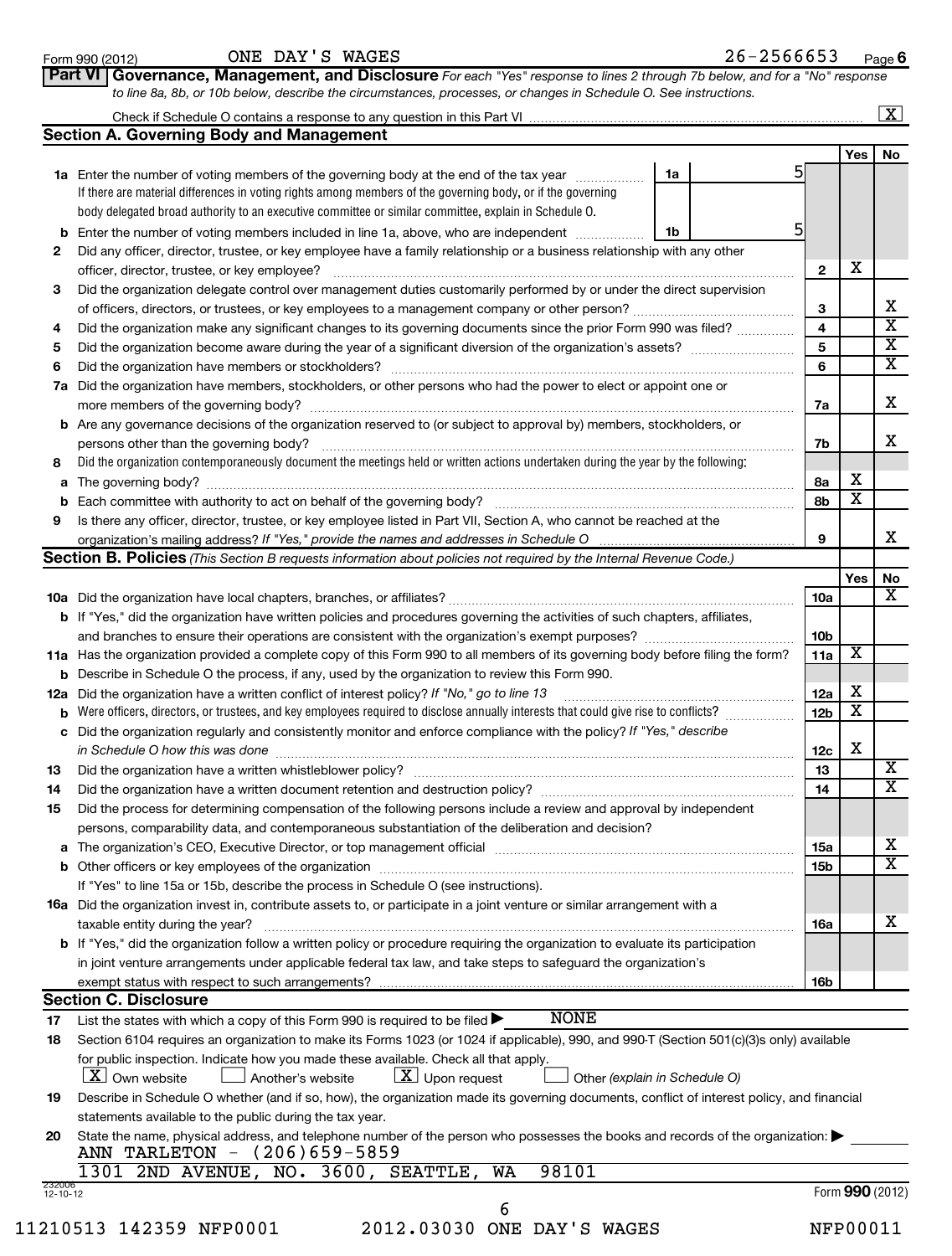| Part VII Compensation of Officers, Directors, Trustees, Key Employees, Highest Compensated |  |
|--------------------------------------------------------------------------------------------|--|
| <b>Employees, and Independent Contractors</b>                                              |  |
| Check if Schedule O contains a response to any question in this Part VII                   |  |
| Section A. Officers, Directors, Trustees, Key Employees, and Highest Compensated Employees |  |

**1a**  Complete this table for all persons required to be listed. Report compensation for the calendar year ending with or within the organization's tax year.

**•** List all of the organization's current officers, directors, trustees (whether individuals or organizations), regardless of amount of compensation. Enter -0- in columns (D), (E), and (F) if no compensation was paid.

**•** List all of the organization's **current** key employees, if any. See instructions for definition of "key employee."

 $\bullet$  List the organization's five  $\tt current$  highest compensated employees (other than an officer, director, trustee, or key employee) who received reportable compensation (Box 5 of Form W-2 and/or Box 7 of Form 1099-MISC) of more than \$100,000 from the organization and any related organizations .

 $\bullet$  List all of the organization's former officers, key employees, and highest compensated employees who received more than \$100,000 of reportable compensation from the organization and any related organizations.

**•** List all of the organization's former directors or trustees that received, in the capacity as a former director or trustee of the organization, more than \$10,000 of reportable compensation from the organization and any related organizations.

List persons in the following order: individual trustees or directors; institutional trustees; officers; key employees; highest compensated employees; and former such persons.

 $\boxed{\textbf{X}}$  Check this box if neither the organization nor any related organization compensated any current officer, director, or trustee.

| (A)                 | (B)                                                                          | (C)<br>Position<br>(D)         |                       |         |              |                                                                                                 |        |                                                | (E)                                              | (F)                                                                               |
|---------------------|------------------------------------------------------------------------------|--------------------------------|-----------------------|---------|--------------|-------------------------------------------------------------------------------------------------|--------|------------------------------------------------|--------------------------------------------------|-----------------------------------------------------------------------------------|
| Name and Title      | Average<br>hours per                                                         |                                |                       |         |              | (do not check more than one<br>box, unless person is both an<br>officer and a director/trustee) |        | Reportable<br>compensation                     | Reportable<br>compensation                       | Estimated<br>amount of                                                            |
|                     | week<br>(list any<br>hours for<br>related<br>organizations<br>below<br>line) | Individual trustee or director | Institutional trustee | Officer | Key employee | Highest compensated<br>employee                                                                 | Former | from<br>the<br>organization<br>(W-2/1099-MISC) | from related<br>organizations<br>(W-2/1099-MISC) | other<br>compensation<br>from the<br>organization<br>and related<br>organizations |
| $(1)$ EUGENE CHO    | 40.00                                                                        |                                |                       |         |              |                                                                                                 |        |                                                |                                                  |                                                                                   |
| EXEC. DIR/PRESIDENT |                                                                              | $\mathbf X$                    |                       | X       |              |                                                                                                 |        | 0.                                             | 0.                                               | 0.                                                                                |
| (2) MICHAEL CHANG   | 2.00                                                                         |                                |                       |         |              |                                                                                                 |        |                                                |                                                  |                                                                                   |
| <b>TREASURER</b>    |                                                                              | $\mathbf x$                    |                       |         |              |                                                                                                 |        | 0.                                             | $\mathbf 0$ .                                    | $\mathbf 0$ .                                                                     |
| (3) MINHEE CHO      | 2.00                                                                         |                                |                       |         |              |                                                                                                 |        |                                                |                                                  |                                                                                   |
| <b>DIRECTOR</b>     |                                                                              | $\mathbf X$                    |                       |         |              |                                                                                                 |        | 0.                                             | 0.                                               | $\boldsymbol{0}$ .                                                                |
| (4) JASON KOH       | 2.00                                                                         |                                |                       |         |              |                                                                                                 |        |                                                |                                                  |                                                                                   |
| VICE PRESIDENT      |                                                                              | $\mathbf X$                    |                       |         |              |                                                                                                 |        | 0.                                             | $\mathbf 0$ .                                    | $\boldsymbol{0}$ .                                                                |
| $(5)$ CINDY BRANDT  | 2.00                                                                         |                                |                       |         |              |                                                                                                 |        |                                                |                                                  |                                                                                   |
| <b>SECRETARY</b>    |                                                                              | $\mathbf X$                    |                       |         |              |                                                                                                 |        | 0.                                             | $\mathbf 0$ .                                    | $\mathbf 0$ .                                                                     |
|                     |                                                                              |                                |                       |         |              |                                                                                                 |        |                                                |                                                  |                                                                                   |
|                     |                                                                              |                                |                       |         |              |                                                                                                 |        |                                                |                                                  |                                                                                   |
|                     |                                                                              |                                |                       |         |              |                                                                                                 |        |                                                |                                                  |                                                                                   |
|                     |                                                                              |                                |                       |         |              |                                                                                                 |        |                                                |                                                  |                                                                                   |
|                     |                                                                              |                                |                       |         |              |                                                                                                 |        |                                                |                                                  |                                                                                   |
|                     |                                                                              |                                |                       |         |              |                                                                                                 |        |                                                |                                                  |                                                                                   |
|                     |                                                                              |                                |                       |         |              |                                                                                                 |        |                                                |                                                  |                                                                                   |
|                     |                                                                              |                                |                       |         |              |                                                                                                 |        |                                                |                                                  |                                                                                   |
|                     |                                                                              |                                |                       |         |              |                                                                                                 |        |                                                |                                                  |                                                                                   |
|                     |                                                                              |                                |                       |         |              |                                                                                                 |        |                                                |                                                  |                                                                                   |
|                     |                                                                              |                                |                       |         |              |                                                                                                 |        |                                                |                                                  |                                                                                   |
|                     |                                                                              |                                |                       |         |              |                                                                                                 |        |                                                |                                                  |                                                                                   |
|                     |                                                                              |                                |                       |         |              |                                                                                                 |        |                                                |                                                  |                                                                                   |
|                     |                                                                              |                                |                       |         |              |                                                                                                 |        |                                                |                                                  |                                                                                   |
| 232007 12-10-12     |                                                                              |                                |                       |         |              |                                                                                                 |        |                                                |                                                  | Form 990 (2012)                                                                   |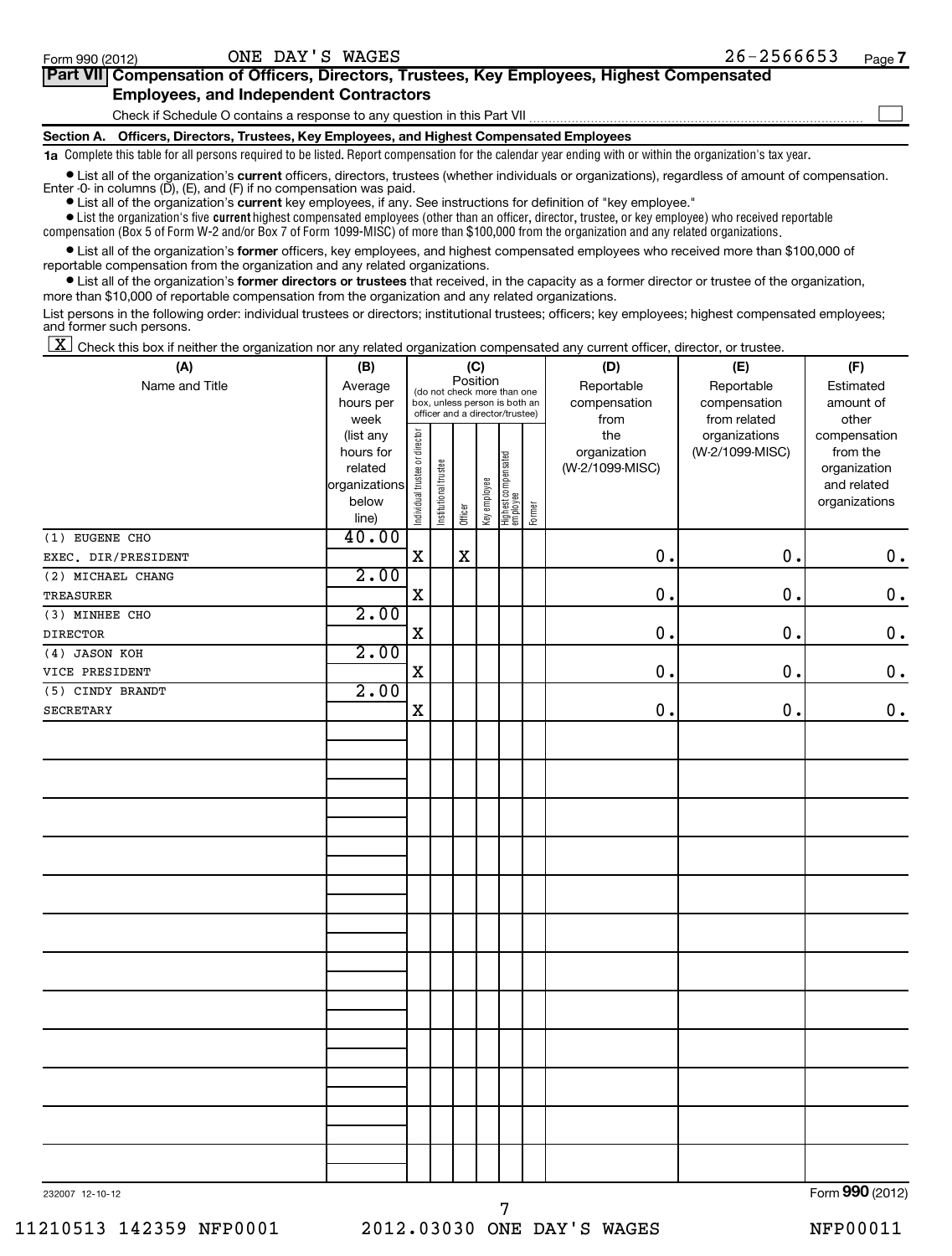| ONE DAY'S WAGES<br>Form 990 (2012)                                                                                                                                                                                                                                                                                    |                                                                      |                                |                       |          |              |                                                                                                 |        |                                            | 26-2566653                                               |                     | Page 8                                                                   |
|-----------------------------------------------------------------------------------------------------------------------------------------------------------------------------------------------------------------------------------------------------------------------------------------------------------------------|----------------------------------------------------------------------|--------------------------------|-----------------------|----------|--------------|-------------------------------------------------------------------------------------------------|--------|--------------------------------------------|----------------------------------------------------------|---------------------|--------------------------------------------------------------------------|
| Part VII Section A. Officers, Directors, Trustees, Key Employees, and Highest Compensated Employees (continued)                                                                                                                                                                                                       |                                                                      |                                |                       |          |              |                                                                                                 |        |                                            |                                                          |                     |                                                                          |
| (A)<br>Name and title                                                                                                                                                                                                                                                                                                 | (B)<br>Average<br>hours per<br>week                                  |                                |                       | Position | (C)          | (do not check more than one<br>box, unless person is both an<br>officer and a director/trustee) |        | (D)<br>Reportable<br>compensation<br>from  | (E)<br>Reportable<br>compensation<br>from related        |                     | (F)<br>Estimated<br>amount of<br>other                                   |
|                                                                                                                                                                                                                                                                                                                       | (list any<br>hours for<br>related<br>organizations<br>below<br>line) | Individual trustee or director | Institutional trustee | Officer  | Key employee | Highest compensated<br>employee                                                                 | Former | the<br>organization<br>(W-2/1099-MISC)     | organizations<br>(W-2/1099-MISC)                         |                     | compensation<br>from the<br>organization<br>and related<br>organizations |
|                                                                                                                                                                                                                                                                                                                       |                                                                      |                                |                       |          |              |                                                                                                 |        |                                            |                                                          |                     |                                                                          |
|                                                                                                                                                                                                                                                                                                                       |                                                                      |                                |                       |          |              |                                                                                                 |        |                                            |                                                          |                     |                                                                          |
|                                                                                                                                                                                                                                                                                                                       |                                                                      |                                |                       |          |              |                                                                                                 |        |                                            |                                                          |                     |                                                                          |
|                                                                                                                                                                                                                                                                                                                       |                                                                      |                                |                       |          |              |                                                                                                 |        |                                            |                                                          |                     |                                                                          |
|                                                                                                                                                                                                                                                                                                                       |                                                                      |                                |                       |          |              |                                                                                                 |        |                                            |                                                          |                     |                                                                          |
|                                                                                                                                                                                                                                                                                                                       |                                                                      |                                |                       |          |              |                                                                                                 |        |                                            |                                                          |                     |                                                                          |
|                                                                                                                                                                                                                                                                                                                       |                                                                      |                                |                       |          |              |                                                                                                 |        |                                            |                                                          |                     |                                                                          |
| 1b Sub-total<br>Total from continuation sheets to Part VII, Section A manuscreed and the Total                                                                                                                                                                                                                        |                                                                      |                                |                       |          |              |                                                                                                 |        | $\overline{0}$ .<br>σ.<br>$\overline{0}$ . | $\overline{0}$ .<br>$\overline{0}$ .<br>$\overline{0}$ . |                     | $0$ .<br>$\overline{0}$ .                                                |
| d<br>Total number of individuals (including but not limited to those listed above) who received more than \$100,000 of reportable<br>2<br>compensation from the organization $\blacktriangleright$                                                                                                                    |                                                                      |                                |                       |          |              |                                                                                                 |        |                                            |                                                          |                     | $\overline{0}$ .<br>$\mathbf 0$                                          |
| 3<br>Did the organization list any former officer, director, or trustee, key employee, or highest compensated employee on                                                                                                                                                                                             |                                                                      |                                |                       |          |              |                                                                                                 |        |                                            |                                                          |                     | Yes<br>No                                                                |
| line 1a? If "Yes," complete Schedule J for such individual<br>For any individual listed on line 1a, is the sum of reportable compensation and other compensation from the organization<br>4                                                                                                                           |                                                                      |                                |                       |          |              |                                                                                                 |        |                                            |                                                          | з                   | x                                                                        |
| and related organizations greater than \$150,000? If "Yes," complete Schedule J for such individual<br>Did any person listed on line 1a receive or accrue compensation from any unrelated organization or individual for services<br>5<br>rendered to the organization? If "Yes," complete Schedule J for such person |                                                                      |                                |                       |          |              |                                                                                                 |        |                                            |                                                          | 4<br>5              | x<br>X.                                                                  |
| <b>Section B. Independent Contractors</b>                                                                                                                                                                                                                                                                             |                                                                      |                                |                       |          |              |                                                                                                 |        |                                            |                                                          |                     |                                                                          |
| Complete this table for your five highest compensated independent contractors that received more than \$100,000 of compensation from<br>1.<br>the organization. Report compensation for the calendar year ending with or within the organization's tax year.                                                          |                                                                      |                                |                       |          |              |                                                                                                 |        |                                            |                                                          |                     |                                                                          |
| (A)<br>Name and business address                                                                                                                                                                                                                                                                                      |                                                                      |                                | <b>NONE</b>           |          |              |                                                                                                 |        | (B)<br>Description of services             |                                                          | (C)<br>Compensation |                                                                          |
|                                                                                                                                                                                                                                                                                                                       |                                                                      |                                |                       |          |              |                                                                                                 |        |                                            |                                                          |                     |                                                                          |
|                                                                                                                                                                                                                                                                                                                       |                                                                      |                                |                       |          |              |                                                                                                 |        |                                            |                                                          |                     |                                                                          |
|                                                                                                                                                                                                                                                                                                                       |                                                                      |                                |                       |          |              |                                                                                                 |        |                                            |                                                          |                     |                                                                          |
|                                                                                                                                                                                                                                                                                                                       |                                                                      |                                |                       |          |              |                                                                                                 |        |                                            |                                                          |                     |                                                                          |

**2** Total number of independent contractors (including but not limited to those listed above) who received more than \$100,000 of compensation from the organization  $\blacktriangleright$ 0

232008 12-10-12

Form (2012) **990**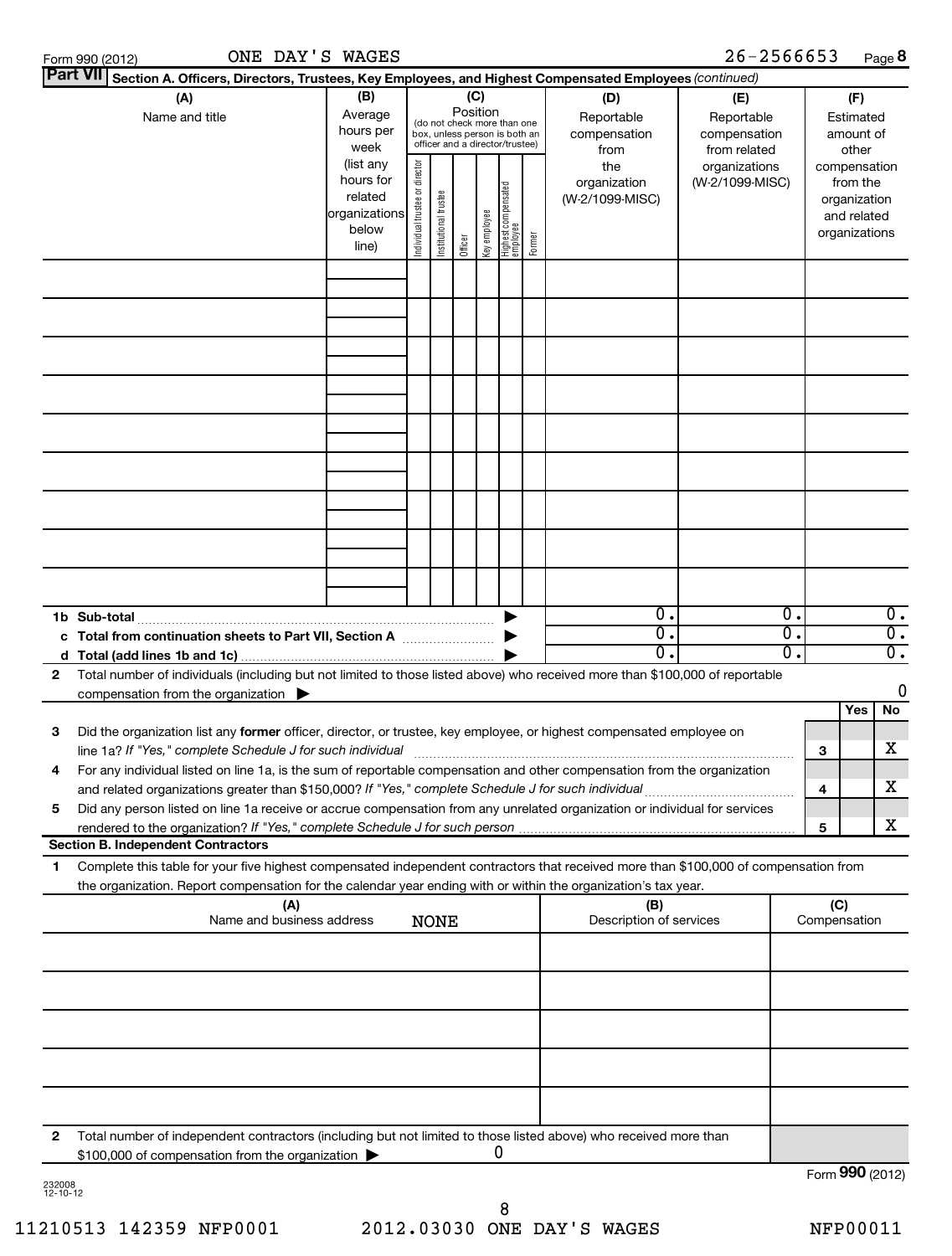|                                                           |     |        |                                                                                 |                |                       | (A)<br>Total revenue | (B)<br>Related or<br>exempt function | (C)<br>Unrelated<br>business | (D)<br>Revenue excluded<br>from tax under |
|-----------------------------------------------------------|-----|--------|---------------------------------------------------------------------------------|----------------|-----------------------|----------------------|--------------------------------------|------------------------------|-------------------------------------------|
|                                                           |     |        |                                                                                 |                |                       |                      | revenue                              | revenue                      | sections $512$ ,<br>$513$ , or $514$      |
| Contributions, Gifts, Grants<br>and Other Similar Amounts |     |        | 1 a Federated campaigns                                                         | 1a             |                       |                      |                                      |                              |                                           |
|                                                           |     |        |                                                                                 | 1 <sub>b</sub> |                       |                      |                                      |                              |                                           |
|                                                           |     |        | c Fundraising events                                                            | 1 <sub>c</sub> | 65,397.               |                      |                                      |                              |                                           |
|                                                           |     |        | d Related organizations                                                         | 1 <sub>d</sub> |                       |                      |                                      |                              |                                           |
|                                                           |     |        | e Government grants (contributions)                                             | 1e             |                       |                      |                                      |                              |                                           |
|                                                           |     |        | f All other contributions, gifts, grants, and                                   |                |                       |                      |                                      |                              |                                           |
|                                                           |     |        | similar amounts not included above www.                                         | 1f             | 452,143.              |                      |                                      |                              |                                           |
|                                                           |     |        | <b>g</b> Noncash contributions included in lines 1a-1f: \$                      |                | 14,260.               | 517,540.             |                                      |                              |                                           |
|                                                           |     |        |                                                                                 |                |                       |                      |                                      |                              |                                           |
|                                                           |     |        |                                                                                 |                | <b>Business Code</b>  |                      |                                      |                              |                                           |
|                                                           | 2a  |        | <u> 1989 - Johann Stein, mars an de Brasilia (b. 1989)</u>                      |                |                       |                      |                                      |                              |                                           |
|                                                           |     | b<br>с | the contract of the contract of the contract of the contract of the contract of |                |                       |                      |                                      |                              |                                           |
|                                                           |     | d      | the contract of the contract of the contract of the contract of the contract of |                |                       |                      |                                      |                              |                                           |
| Program Service<br>Revenue                                |     | е      | <u> 1989 - Johann Stoff, Amerikaansk politiker (</u>                            |                |                       |                      |                                      |                              |                                           |
|                                                           |     |        |                                                                                 |                |                       |                      |                                      |                              |                                           |
|                                                           |     | a      |                                                                                 |                |                       |                      |                                      |                              |                                           |
|                                                           | 3   |        | Investment income (including dividends, interest, and                           |                |                       |                      |                                      |                              |                                           |
|                                                           |     |        |                                                                                 |                |                       | 233.                 |                                      |                              | 233.                                      |
|                                                           | 4   |        | Income from investment of tax-exempt bond proceeds                              |                |                       |                      |                                      |                              |                                           |
|                                                           | 5   |        |                                                                                 |                |                       |                      |                                      |                              |                                           |
|                                                           |     |        |                                                                                 | (i) Real       | (ii) Personal         |                      |                                      |                              |                                           |
|                                                           |     |        |                                                                                 |                |                       |                      |                                      |                              |                                           |
|                                                           |     |        |                                                                                 |                |                       |                      |                                      |                              |                                           |
|                                                           |     |        | c Rental income or (loss)                                                       |                |                       |                      |                                      |                              |                                           |
|                                                           |     |        |                                                                                 |                |                       |                      |                                      |                              |                                           |
|                                                           |     |        | <b>7 a</b> Gross amount from sales of<br>assets other than inventory            | (i) Securities | (ii) Other<br>205.    |                      |                                      |                              |                                           |
|                                                           |     |        | <b>b</b> Less: cost or other basis                                              |                |                       |                      |                                      |                              |                                           |
|                                                           |     |        |                                                                                 |                | $\frac{791}{-586}$    |                      |                                      |                              |                                           |
|                                                           |     |        |                                                                                 |                |                       |                      |                                      |                              |                                           |
|                                                           |     |        |                                                                                 |                |                       | $-586.$              |                                      |                              | $-586.$                                   |
|                                                           |     |        | 8 a Gross income from fundraising events (not                                   |                |                       |                      |                                      |                              |                                           |
| venue                                                     |     |        | including $\frac{2}{3}$ 65, 397. of                                             |                |                       |                      |                                      |                              |                                           |
|                                                           |     |        | contributions reported on line 1c). See                                         |                |                       |                      |                                      |                              |                                           |
| Other Re                                                  |     |        |                                                                                 |                | 16,813.<br>аl         |                      |                                      |                              |                                           |
|                                                           |     |        |                                                                                 |                | 30,759.<br>bl         |                      |                                      |                              |                                           |
|                                                           |     |        | c Net income or (loss) from fundraising events                                  |                |                       | $-13,946$ .          |                                      |                              | $-13,946.$                                |
|                                                           |     |        | 9 a Gross income from gaming activities. See                                    |                |                       |                      |                                      |                              |                                           |
|                                                           |     |        |                                                                                 |                |                       |                      |                                      |                              |                                           |
|                                                           |     |        |                                                                                 |                | b                     |                      |                                      |                              |                                           |
|                                                           |     |        | c Net income or (loss) from gaming activities                                   |                |                       |                      |                                      |                              |                                           |
|                                                           |     |        | 10 a Gross sales of inventory, less returns                                     |                | 3,434.                |                      |                                      |                              |                                           |
|                                                           |     |        | <b>b</b> Less: cost of goods sold                                               |                | 2,682.<br>$\mathbf b$ |                      |                                      |                              |                                           |
|                                                           |     |        | c Net income or (loss) from sales of inventory                                  |                |                       | 752.                 |                                      |                              | 752.                                      |
|                                                           |     |        | Miscellaneous Revenue                                                           |                | <b>Business Code</b>  |                      |                                      |                              |                                           |
|                                                           | 11a |        |                                                                                 |                |                       |                      |                                      |                              |                                           |
|                                                           |     | b      |                                                                                 |                |                       |                      |                                      |                              |                                           |
|                                                           |     | с      |                                                                                 |                |                       |                      |                                      |                              |                                           |
|                                                           |     | d      |                                                                                 |                |                       |                      |                                      |                              |                                           |
|                                                           |     |        |                                                                                 |                | $\blacktriangleright$ |                      |                                      |                              |                                           |
|                                                           | 12  |        |                                                                                 |                |                       | 503,993.             | $\overline{0}$ .                     | $\overline{0}$ .             | $-13,547.$                                |
| 232009<br>12-10-12                                        |     |        |                                                                                 |                |                       |                      |                                      |                              | Form 990 (2012)                           |

Check if Schedule O contains a response to any question in this Part VIII

11210513 142359 NFP0001 2012.03030 ONE DAY'S WAGES NFP00011 9

 $\left| \begin{array}{c} \end{array} \right|$ 

Form 990 (2012) **ONE DAY'S WAGES** 2 6-2 5 6 6 6 5 3 Page

**Part VIII Statement of Revenue**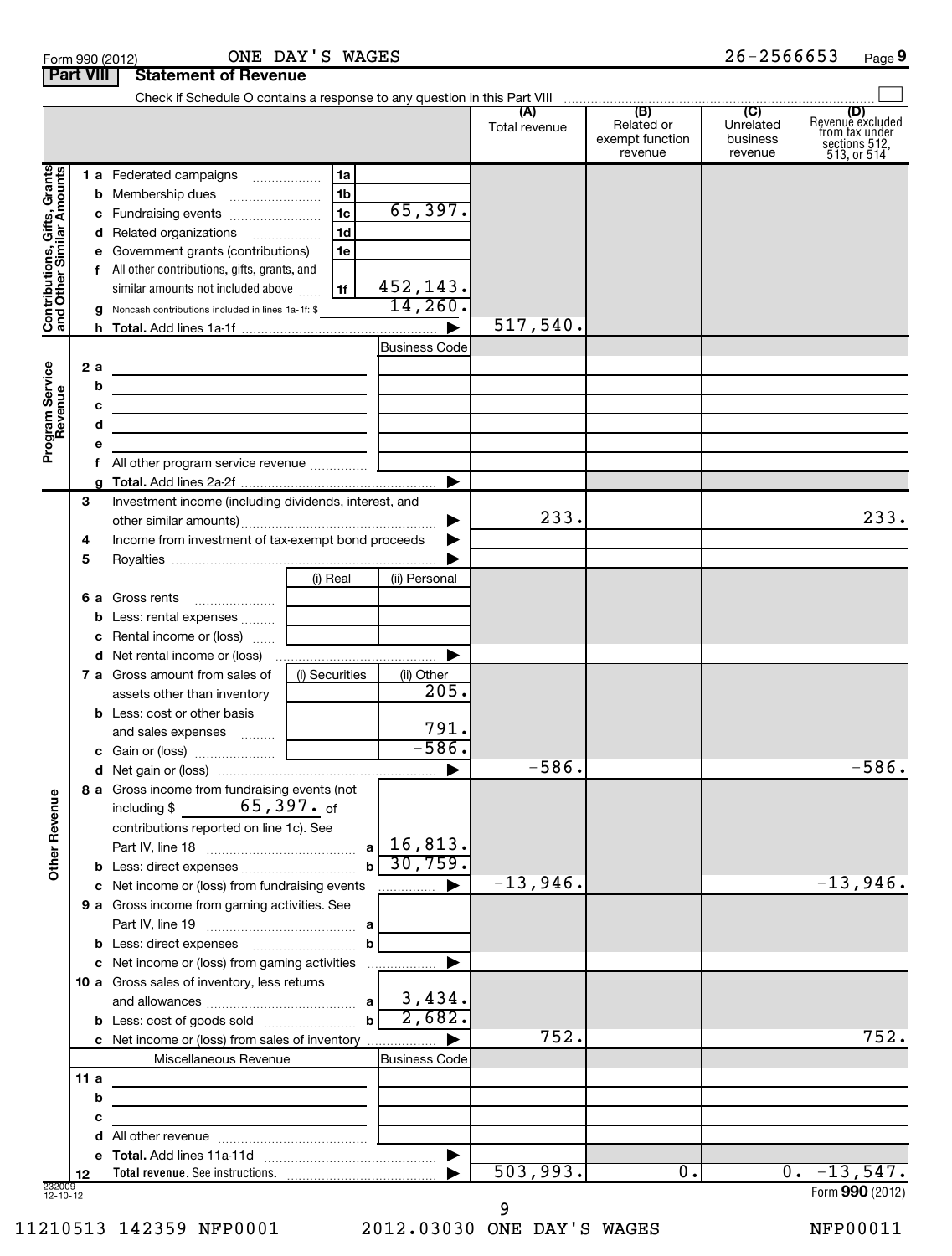ONE DAY'S WAGES

# **Part IX | Statement of Functional Expenses**

|              | Section 501(c)(3) and 501(c)(4) organizations must complete all columns. All other organizations must complete column (A).                                    |                |                                    |                                           |                                |
|--------------|---------------------------------------------------------------------------------------------------------------------------------------------------------------|----------------|------------------------------------|-------------------------------------------|--------------------------------|
|              | Check if Schedule O contains a response to any question in this Part IX                                                                                       |                |                                    |                                           |                                |
|              | Do not include amounts reported on lines 6b,<br>7b, 8b, 9b, and 10b of Part VIII.                                                                             | Total expenses | (B)<br>Program service<br>expenses | (C)<br>Management and<br>general expenses | (D)<br>Fundraising<br>expenses |
| $\mathbf 1$  | Grants and other assistance to governments and<br>organizations in the United States. See Part IV, line 21                                                    | 294,596.       | 294,596.                           |                                           |                                |
| $\mathbf{2}$ | Grants and other assistance to individuals in                                                                                                                 |                |                                    |                                           |                                |
|              | the United States. See Part IV, line 22                                                                                                                       |                |                                    |                                           |                                |
| 3            | Grants and other assistance to governments,                                                                                                                   |                |                                    |                                           |                                |
|              | organizations, and individuals outside the<br>United States. See Part IV, lines 15 and 16                                                                     | 8,218.         | 8,218.                             |                                           |                                |
| 4            | Benefits paid to or for members                                                                                                                               |                |                                    |                                           |                                |
| 5            | Compensation of current officers, directors,                                                                                                                  |                |                                    |                                           |                                |
|              | trustees, and key employees                                                                                                                                   | 77,167.        |                                    | 77,167.                                   |                                |
| 6            | Compensation not included above, to disqualified<br>persons (as defined under section 4958(f)(1)) and<br>persons described in section 4958(c)(3)(B)           |                |                                    |                                           |                                |
| 7            | Other salaries and wages                                                                                                                                      |                |                                    |                                           |                                |
| 8            | Pension plan accruals and contributions (include<br>section 401(k) and 403(b) employer contributions)                                                         |                |                                    |                                           |                                |
| 9            |                                                                                                                                                               | 4,688.         |                                    | 4,688.                                    |                                |
| 10           |                                                                                                                                                               | 6,426.         |                                    | 6,426.                                    |                                |
| 11           | Fees for services (non-employees):                                                                                                                            |                |                                    |                                           |                                |
| a            |                                                                                                                                                               | 285.           |                                    | 285.                                      |                                |
| b<br>c       |                                                                                                                                                               | 13,727.        |                                    | 13,727.                                   |                                |
| d            |                                                                                                                                                               |                |                                    |                                           |                                |
| e            | Professional fundraising services. See Part IV, line 17                                                                                                       |                |                                    |                                           |                                |
| f            | Investment management fees                                                                                                                                    |                |                                    |                                           |                                |
| a            | Other. (If line 11g amount exceeds 10% of line 25,<br>column (A) amount, list line 11g expenses on Sch O.)                                                    |                |                                    |                                           |                                |
| 12           |                                                                                                                                                               | 345.           |                                    | 345.                                      |                                |
| 13           |                                                                                                                                                               | 813.           |                                    | 813.                                      |                                |
| 14           |                                                                                                                                                               | 448.           |                                    | 448.                                      |                                |
| 15           |                                                                                                                                                               | 3,020.         |                                    |                                           |                                |
| 16           |                                                                                                                                                               | 1,421.         |                                    | 3,020.<br>1,421.                          |                                |
| 17<br>18     | Payments of travel or entertainment expenses                                                                                                                  |                |                                    |                                           |                                |
|              | for any federal, state, or local public officials                                                                                                             |                |                                    |                                           |                                |
| 19           | Conferences, conventions, and meetings                                                                                                                        |                |                                    |                                           |                                |
| 20           | Interest                                                                                                                                                      |                |                                    |                                           |                                |
| 21           |                                                                                                                                                               |                |                                    |                                           |                                |
| 22           | Depreciation, depletion, and amortization                                                                                                                     | 5,901.         |                                    | 5,901.                                    |                                |
| 23           | Insurance<br>Other expenses. Itemize expenses not covered                                                                                                     |                |                                    |                                           |                                |
| 24           | above. (List miscellaneous expenses in line 24e. If line<br>24e amount exceeds 10% of line 25, column (A)<br>amount, list line 24e expenses on Schedule O.) ( |                |                                    |                                           |                                |
| a            | <b>BANK SERVICE FEES</b>                                                                                                                                      | 7,385.         | 6,176.                             | 663.                                      | 546.                           |
| b            | MEALS AND ENTERTAINMENT                                                                                                                                       | 1,286.         |                                    | 1,184.                                    | 102.                           |
| C            | <b>MISCELLANEOUS</b>                                                                                                                                          | 641.           |                                    | 641.                                      |                                |
| d            | <b>TELEPHONE</b>                                                                                                                                              | 640.<br>804.   |                                    | 640.<br>804.                              |                                |
| e<br>25      | All other expenses<br>Total functional expenses. Add lines 1 through 24e                                                                                      | 427,811.       | 308,990.                           | 118, 173.                                 | 648.                           |
| 26           | Joint costs. Complete this line only if the organization                                                                                                      |                |                                    |                                           |                                |
|              | reported in column (B) joint costs from a combined                                                                                                            |                |                                    |                                           |                                |
|              | educational campaign and fundraising solicitation.                                                                                                            |                |                                    |                                           |                                |
|              | Check here $\blacktriangleright$<br>if following SOP 98-2 (ASC 958-720)                                                                                       |                |                                    |                                           |                                |

232010 12-10-12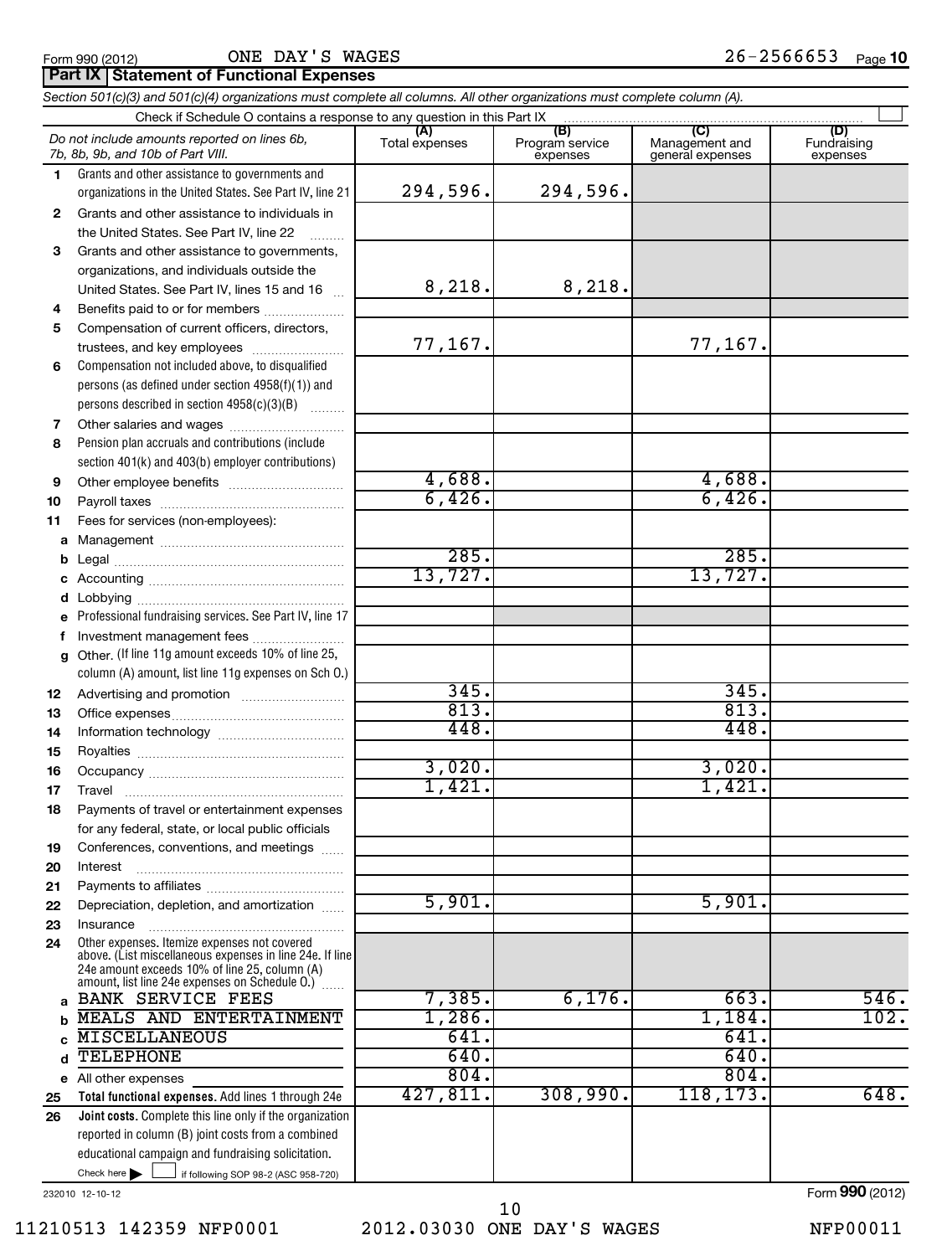L,

 $\overline{a}$ 

 $\blacksquare$ 

|                             |              | Part X   Balance Sheet                                                                                                                                                                                                         |  |        |                          |                         |                       |
|-----------------------------|--------------|--------------------------------------------------------------------------------------------------------------------------------------------------------------------------------------------------------------------------------|--|--------|--------------------------|-------------------------|-----------------------|
|                             |              |                                                                                                                                                                                                                                |  |        |                          |                         |                       |
|                             |              |                                                                                                                                                                                                                                |  |        | (A)<br>Beginning of year |                         | (B)<br>End of year    |
|                             | 1            |                                                                                                                                                                                                                                |  |        | 443,760.                 | $\mathbf{1}$            | 527,857.              |
|                             | $\mathbf{2}$ |                                                                                                                                                                                                                                |  |        |                          | $\mathbf{2}$            |                       |
|                             | з            |                                                                                                                                                                                                                                |  |        |                          | 3                       |                       |
|                             | 4            |                                                                                                                                                                                                                                |  |        | 8,130.                   | $\overline{\mathbf{4}}$ | 6,449.                |
|                             | 5            | Loans and other receivables from current and former officers, directors,                                                                                                                                                       |  |        |                          |                         |                       |
|                             |              | trustees, key employees, and highest compensated employees. Complete                                                                                                                                                           |  |        |                          |                         |                       |
|                             |              | Part II of Schedule L                                                                                                                                                                                                          |  |        |                          | 5                       |                       |
|                             | 6            | Loans and other receivables from other disqualified persons (as defined under                                                                                                                                                  |  |        |                          |                         |                       |
|                             |              | section 4958(f)(1)), persons described in section 4958(c)(3)(B), and contributing                                                                                                                                              |  |        |                          |                         |                       |
|                             |              | employers and sponsoring organizations of section 501(c)(9) voluntary                                                                                                                                                          |  |        |                          |                         |                       |
|                             |              | employees' beneficiary organizations (see instr). Complete Part II of Sch L                                                                                                                                                    |  |        |                          | 6                       |                       |
|                             | 7            |                                                                                                                                                                                                                                |  |        |                          | $\overline{7}$          |                       |
| Assets                      | 8            |                                                                                                                                                                                                                                |  |        | 2,570.                   | 8                       | 1,881.                |
|                             | 9            | Prepaid expenses and deferred charges [11] [11] prepaid expenses and deferred charges [11] [11] minimum and the Prepaid expenses and deferred charges [11] minimum and the Prepaid experiment of Prepaid experiment and the Pr |  |        |                          | 9                       |                       |
|                             |              | <b>10a</b> Land, buildings, and equipment: cost or other                                                                                                                                                                       |  |        |                          |                         |                       |
|                             |              | basis. Complete Part VI of Schedule D  10a                                                                                                                                                                                     |  | 5,488. |                          |                         |                       |
|                             | b            |                                                                                                                                                                                                                                |  | 5,488. | 4,034.                   | 10 <sub>c</sub>         | 0.                    |
|                             | 11           |                                                                                                                                                                                                                                |  |        |                          | 11                      |                       |
|                             | 12           |                                                                                                                                                                                                                                |  |        |                          | 12                      |                       |
|                             | 13           |                                                                                                                                                                                                                                |  |        |                          | 13                      |                       |
|                             | 14           |                                                                                                                                                                                                                                |  |        |                          | 14                      |                       |
|                             | 15           |                                                                                                                                                                                                                                |  |        |                          | 15                      |                       |
|                             | 16           | <b>Total assets.</b> Add lines 1 through 15 (must equal line 34) <i></i>                                                                                                                                                       |  |        | 458,494.                 | 16                      | 536, 187.             |
|                             | 17           |                                                                                                                                                                                                                                |  |        | 140.                     | 17                      | 1,331.                |
|                             | 18           |                                                                                                                                                                                                                                |  |        |                          | 18                      |                       |
|                             | 19           |                                                                                                                                                                                                                                |  |        |                          | 19                      |                       |
|                             | 20           |                                                                                                                                                                                                                                |  |        |                          | 20                      |                       |
|                             | 21           | Escrow or custodial account liability. Complete Part IV of Schedule D                                                                                                                                                          |  |        |                          | 21                      |                       |
| abilities                   | 22           | Loans and other payables to current and former officers, directors, trustees,                                                                                                                                                  |  |        |                          |                         |                       |
|                             |              | key employees, highest compensated employees, and disqualified persons.                                                                                                                                                        |  |        |                          |                         |                       |
|                             |              |                                                                                                                                                                                                                                |  |        |                          | 22                      |                       |
|                             | 23           | Secured mortgages and notes payable to unrelated third parties                                                                                                                                                                 |  |        |                          | 23                      |                       |
|                             | 24           |                                                                                                                                                                                                                                |  |        |                          | 24                      |                       |
|                             | 25           | Other liabilities (including federal income tax, payables to related third                                                                                                                                                     |  |        |                          |                         |                       |
|                             |              | parties, and other liabilities not included on lines 17-24). Complete Part X of                                                                                                                                                |  |        |                          |                         |                       |
|                             |              | Schedule D                                                                                                                                                                                                                     |  |        | 382.                     | 25                      | 1,764.                |
|                             | 26           | Total liabilities. Add lines 17 through 25                                                                                                                                                                                     |  |        | 522.                     | 26                      | 3,095.                |
|                             |              | Organizations that follow SFAS 117 (ASC 958), check here                                                                                                                                                                       |  | and    |                          |                         |                       |
|                             |              | complete lines 27 through 29, and lines 33 and 34.                                                                                                                                                                             |  |        |                          |                         |                       |
|                             | 27           | 28                                                                                                                                                                                                                             |  |        |                          | 27                      |                       |
|                             |              |                                                                                                                                                                                                                                |  |        |                          | 28                      |                       |
|                             | 29           | Permanently restricted net assets                                                                                                                                                                                              |  | 29     |                          |                         |                       |
|                             |              | Organizations that do not follow SFAS 117 (ASC 958), check here $\blacktriangleright \boxed{X}$                                                                                                                                |  |        |                          |                         |                       |
| Net Assets or Fund Balances |              | and complete lines 30 through 34.                                                                                                                                                                                              |  |        |                          |                         |                       |
|                             | 30           |                                                                                                                                                                                                                                |  |        | 0.                       | 30                      | $\mathbf 0$ .         |
|                             | 31           | Paid-in or capital surplus, or land, building, or equipment fund                                                                                                                                                               |  |        | σ.                       | 31                      | σ.                    |
|                             | 32           | Retained earnings, endowment, accumulated income, or other funds                                                                                                                                                               |  |        | 457,972.<br>457,972.     | 32                      | 533,092.              |
|                             | 33           |                                                                                                                                                                                                                                |  |        | 458,494.                 | 33                      | 533,092.<br>536, 187. |
|                             | 34           |                                                                                                                                                                                                                                |  |        |                          | 34                      |                       |

Form (2012) **990**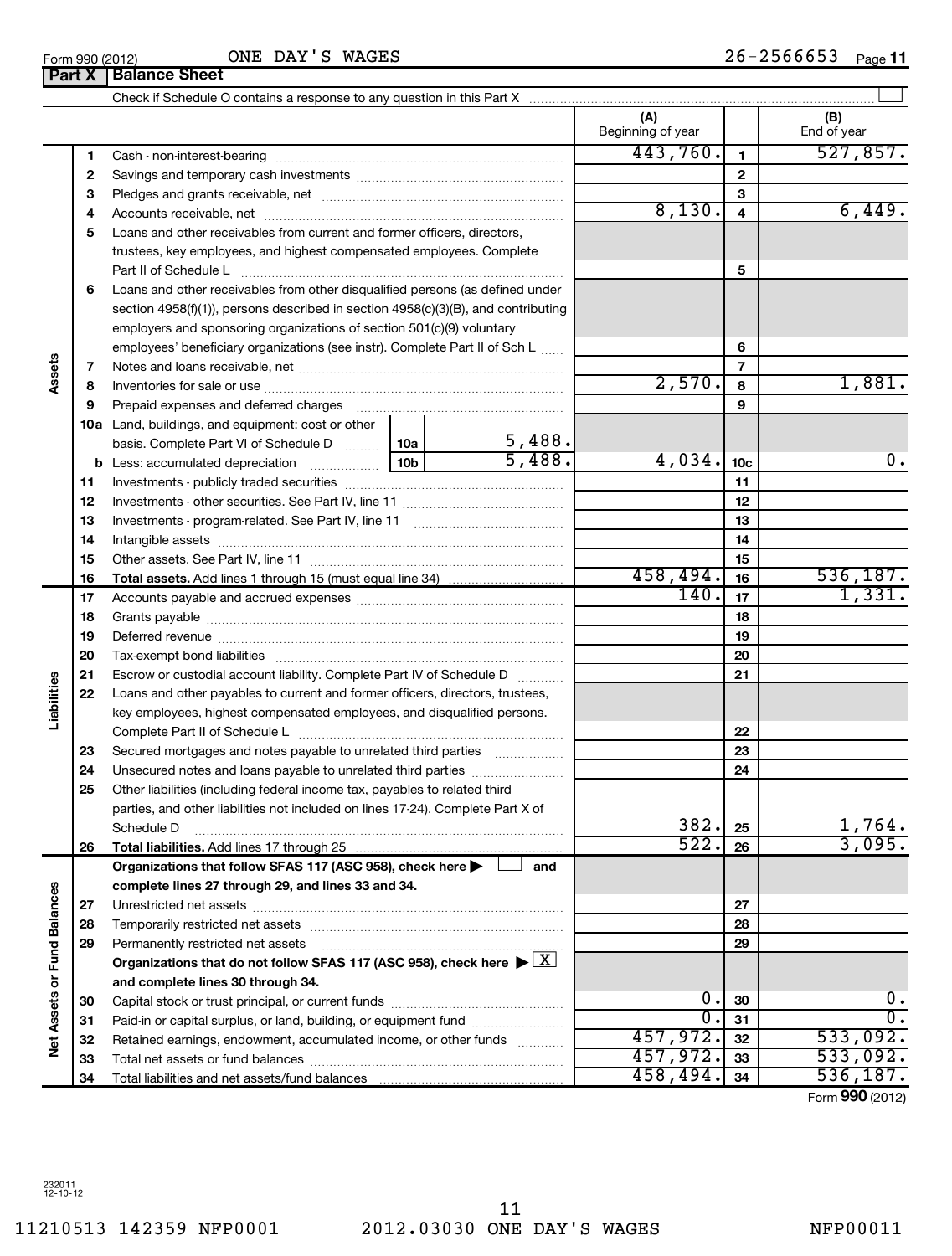|    | ONE DAY'S WAGES<br>Form 990 (2012)                                                                                                   | $26 - 2566653$          |                | Page 12         |                             |
|----|--------------------------------------------------------------------------------------------------------------------------------------|-------------------------|----------------|-----------------|-----------------------------|
|    | Part XI   Reconciliation of Net Assets                                                                                               |                         |                |                 |                             |
|    |                                                                                                                                      |                         |                |                 |                             |
|    |                                                                                                                                      |                         |                |                 |                             |
|    |                                                                                                                                      | $\mathbf{1}$            |                | 503,993.        |                             |
| 2  |                                                                                                                                      | $\overline{2}$          |                | 427,811.        |                             |
| з  |                                                                                                                                      | 3                       |                | 76,182.         |                             |
| 4  |                                                                                                                                      | $\overline{\mathbf{4}}$ |                | 457,972.        |                             |
| 5  |                                                                                                                                      | 5                       |                |                 |                             |
| 6  | Donated services and use of facilities                                                                                               | 6                       |                |                 |                             |
| 7  | Investment expenses                                                                                                                  | $\overline{7}$          |                |                 |                             |
| 8  |                                                                                                                                      | 8                       |                | $-1,062.$       |                             |
| 9  |                                                                                                                                      | $\mathbf{Q}$            |                |                 | $\overline{\mathfrak{o}}$ . |
| 10 | Net assets or fund balances at end of year. Combine lines 3 through 9 (must equal Part X, line 33,                                   |                         |                |                 |                             |
|    | column (B))                                                                                                                          | 10                      |                | 533,092.        |                             |
|    | Part XII Financial Statements and Reporting                                                                                          |                         |                |                 |                             |
|    |                                                                                                                                      |                         |                |                 |                             |
| 1. | Accounting method used to prepare the Form 990: $\Box$ Cash $\Box$ Accrual $\Box$ Other                                              |                         |                | Yes             | No.                         |
|    | If the organization changed its method of accounting from a prior year or checked "Other," explain in Schedule O.                    |                         |                |                 |                             |
|    |                                                                                                                                      |                         | 2a             |                 | x                           |
|    | If "Yes," check a box below to indicate whether the financial statements for the year were compiled or reviewed on a                 |                         |                |                 |                             |
|    | separate basis, consolidated basis, or both:                                                                                         |                         |                |                 |                             |
|    | $\perp$ Consolidated basis<br>Both consolidated and separate basis<br>Separate basis                                                 |                         |                |                 |                             |
|    |                                                                                                                                      |                         | 2 <sub>b</sub> |                 | x                           |
|    | If "Yes," check a box below to indicate whether the financial statements for the year were audited on a separate basis,              |                         |                |                 |                             |
|    | consolidated basis, or both:                                                                                                         |                         |                |                 |                             |
|    | Consolidated basis<br>Both consolidated and separate basis<br>Separate basis                                                         |                         |                |                 |                             |
|    | c If "Yes" to line 2a or 2b, does the organization have a committee that assumes responsibility for oversight of the audit,          |                         |                |                 |                             |
|    | review, or compilation of its financial statements and selection of an independent accountant?                                       |                         | 2c             |                 |                             |
|    | If the organization changed either its oversight process or selection process during the tax year, explain in Schedule O.            |                         |                |                 |                             |
|    | 3a As a result of a federal award, was the organization required to undergo an audit or audits as set forth in the Single Audit      |                         |                |                 |                             |
|    |                                                                                                                                      |                         | 3a             |                 | x                           |
|    | <b>b</b> If "Yes," did the organization undergo the required audit or audits? If the organization did not undergo the required audit |                         |                |                 |                             |
|    |                                                                                                                                      |                         | 3b             |                 |                             |
|    |                                                                                                                                      |                         |                | Form 990 (2012) |                             |

Form (2012) **990**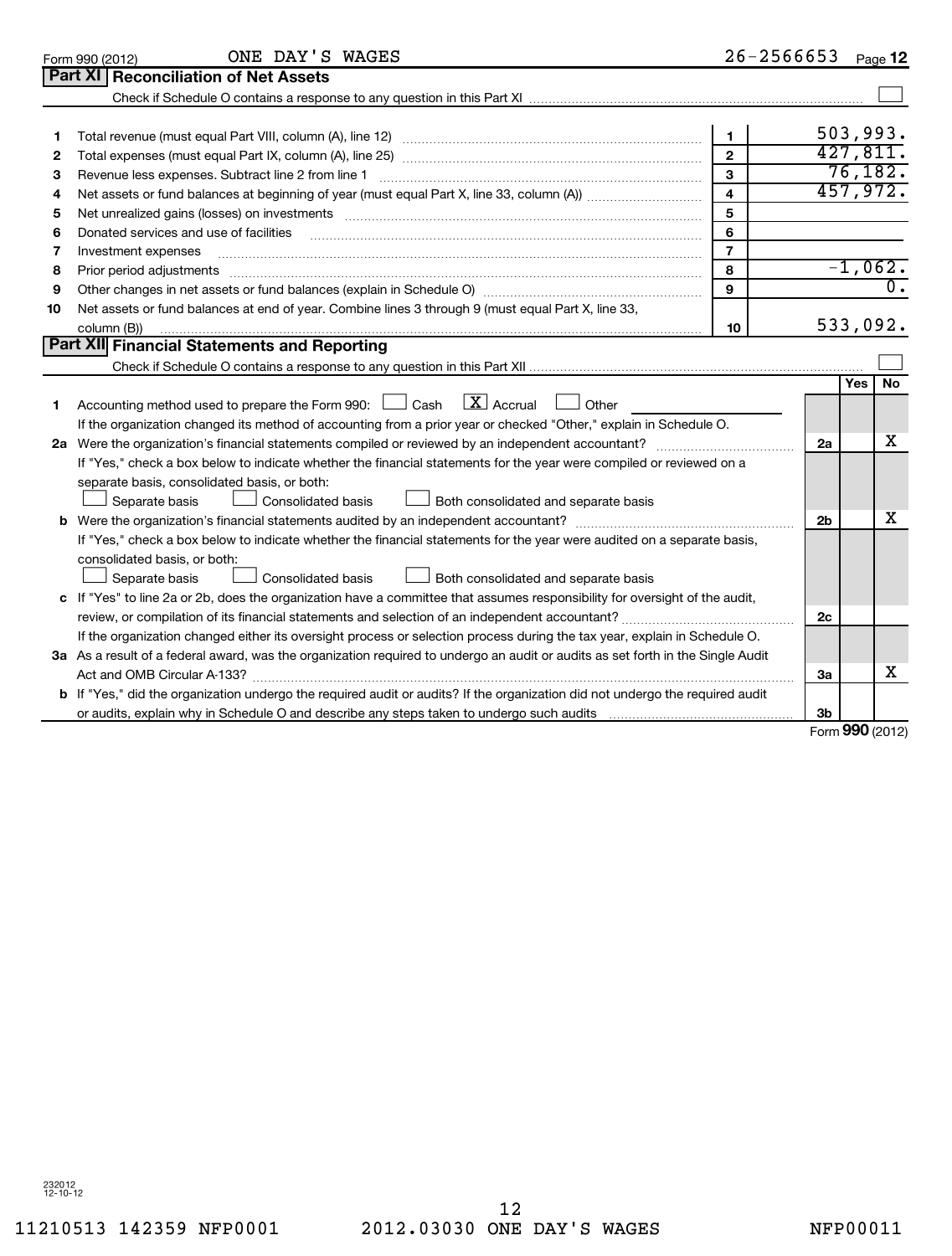| <b>SCHEDULE A</b>    |  |
|----------------------|--|
| (Form 990 or 990-EZ) |  |

# **Public Charity Status and Public Support**

**Complete if the organization is a section 501(c)(3) organization or a section**

**4947(a)(1) nonexempt charitable trust.**

|                            | 4947(a)(1) nonexempt charitable trust.<br><b>Open to Public</b><br>Department of the Treasury<br>Internal Revenue Service<br>Inspection<br>Attach to Form 990 or Form 990-EZ. > See separate instructions. |                                               |                                                                                                                                                                                                                                                    |                                                                                |                                      |    |                        |                      |  |                                        |           |
|----------------------------|------------------------------------------------------------------------------------------------------------------------------------------------------------------------------------------------------------|-----------------------------------------------|----------------------------------------------------------------------------------------------------------------------------------------------------------------------------------------------------------------------------------------------------|--------------------------------------------------------------------------------|--------------------------------------|----|------------------------|----------------------|--|----------------------------------------|-----------|
|                            | Name of the organization                                                                                                                                                                                   |                                               |                                                                                                                                                                                                                                                    |                                                                                |                                      |    |                        |                      |  | <b>Employer identification number</b>  |           |
|                            |                                                                                                                                                                                                            |                                               | ONE DAY'S WAGES                                                                                                                                                                                                                                    |                                                                                |                                      |    |                        |                      |  | $26 - 2566653$                         |           |
| Part I                     |                                                                                                                                                                                                            |                                               | Reason for Public Charity Status (All organizations must complete this part.) See instructions.                                                                                                                                                    |                                                                                |                                      |    |                        |                      |  |                                        |           |
|                            |                                                                                                                                                                                                            |                                               | The organization is not a private foundation because it is: (For lines 1 through 11, check only one box.)                                                                                                                                          |                                                                                |                                      |    |                        |                      |  |                                        |           |
| 1                          |                                                                                                                                                                                                            |                                               | A church, convention of churches, or association of churches described in section 170(b)(1)(A)(i).                                                                                                                                                 |                                                                                |                                      |    |                        |                      |  |                                        |           |
| $\mathbf{2}$               |                                                                                                                                                                                                            |                                               | A school described in section 170(b)(1)(A)(ii). (Attach Schedule E.)                                                                                                                                                                               |                                                                                |                                      |    |                        |                      |  |                                        |           |
| З                          |                                                                                                                                                                                                            |                                               | A hospital or a cooperative hospital service organization described in section 170(b)(1)(A)(iii).                                                                                                                                                  |                                                                                |                                      |    |                        |                      |  |                                        |           |
| 4                          |                                                                                                                                                                                                            |                                               | A medical research organization operated in conjunction with a hospital described in section 170(b)(1)(A)(iii). Enter the hospital's name,                                                                                                         |                                                                                |                                      |    |                        |                      |  |                                        |           |
|                            | city, and state:                                                                                                                                                                                           |                                               |                                                                                                                                                                                                                                                    |                                                                                |                                      |    |                        |                      |  |                                        |           |
| 5                          |                                                                                                                                                                                                            |                                               | An organization operated for the benefit of a college or university owned or operated by a governmental unit described in                                                                                                                          |                                                                                |                                      |    |                        |                      |  |                                        |           |
|                            |                                                                                                                                                                                                            | section 170(b)(1)(A)(iv). (Complete Part II.) |                                                                                                                                                                                                                                                    |                                                                                |                                      |    |                        |                      |  |                                        |           |
| 6                          |                                                                                                                                                                                                            |                                               | A federal, state, or local government or governmental unit described in section 170(b)(1)(A)(v).                                                                                                                                                   |                                                                                |                                      |    |                        |                      |  |                                        |           |
| 7                          |                                                                                                                                                                                                            |                                               | An organization that normally receives a substantial part of its support from a governmental unit or from the general public described in                                                                                                          |                                                                                |                                      |    |                        |                      |  |                                        |           |
|                            |                                                                                                                                                                                                            | section 170(b)(1)(A)(vi). (Complete Part II.) |                                                                                                                                                                                                                                                    |                                                                                |                                      |    |                        |                      |  |                                        |           |
| 8<br>$\overline{\text{X}}$ |                                                                                                                                                                                                            |                                               | A community trust described in section 170(b)(1)(A)(vi). (Complete Part II.)                                                                                                                                                                       |                                                                                |                                      |    |                        |                      |  |                                        |           |
| 9 l                        |                                                                                                                                                                                                            |                                               | An organization that normally receives: (1) more than 33 1/3% of its support from contributions, membership fees, and gross receipts from                                                                                                          |                                                                                |                                      |    |                        |                      |  |                                        |           |
|                            |                                                                                                                                                                                                            |                                               | activities related to its exempt functions - subject to certain exceptions, and (2) no more than 33 1/3% of its support from gross investment                                                                                                      |                                                                                |                                      |    |                        |                      |  |                                        |           |
|                            |                                                                                                                                                                                                            |                                               | income and unrelated business taxable income (less section 511 tax) from businesses acquired by the organization after June 30, 1975.                                                                                                              |                                                                                |                                      |    |                        |                      |  |                                        |           |
| 10                         |                                                                                                                                                                                                            | See section 509(a)(2). (Complete Part III.)   |                                                                                                                                                                                                                                                    |                                                                                |                                      |    |                        |                      |  |                                        |           |
| 11                         |                                                                                                                                                                                                            |                                               | An organization organized and operated exclusively to test for public safety. See section 509(a)(4).<br>An organization organized and operated exclusively for the benefit of, to perform the functions of, or to carry out the purposes of one or |                                                                                |                                      |    |                        |                      |  |                                        |           |
|                            |                                                                                                                                                                                                            |                                               | more publicly supported organizations described in section 509(a)(1) or section 509(a)(2). See section 509(a)(3). Check the box that                                                                                                               |                                                                                |                                      |    |                        |                      |  |                                        |           |
|                            |                                                                                                                                                                                                            |                                               | describes the type of supporting organization and complete lines 11e through 11h.                                                                                                                                                                  |                                                                                |                                      |    |                        |                      |  |                                        |           |
|                            | $a \Box$ Type I                                                                                                                                                                                            | bl                                            | Type II<br>c L                                                                                                                                                                                                                                     |                                                                                | J Type III - Functionally integrated |    | d l                    |                      |  | Type III - Non-functionally integrated |           |
| е                          |                                                                                                                                                                                                            |                                               | By checking this box, I certify that the organization is not controlled directly or indirectly by one or more disqualified persons other than                                                                                                      |                                                                                |                                      |    |                        |                      |  |                                        |           |
|                            |                                                                                                                                                                                                            |                                               | foundation managers and other than one or more publicly supported organizations described in section 509(a)(1) or section 509(a)(2).                                                                                                               |                                                                                |                                      |    |                        |                      |  |                                        |           |
| f                          |                                                                                                                                                                                                            |                                               | If the organization received a written determination from the IRS that it is a Type I, Type II, or Type III                                                                                                                                        |                                                                                |                                      |    |                        |                      |  |                                        |           |
|                            |                                                                                                                                                                                                            | supporting organization, check this box       |                                                                                                                                                                                                                                                    |                                                                                |                                      |    |                        |                      |  |                                        |           |
| g                          |                                                                                                                                                                                                            |                                               | Since August 17, 2006, has the organization accepted any gift or contribution from any of the following persons?                                                                                                                                   |                                                                                |                                      |    |                        |                      |  |                                        |           |
|                            | (i)                                                                                                                                                                                                        |                                               | A person who directly or indirectly controls, either alone or together with persons described in (ii) and (iii) below,                                                                                                                             |                                                                                |                                      |    |                        |                      |  |                                        | Yes<br>No |
|                            |                                                                                                                                                                                                            |                                               | the governing body of the supported organization?                                                                                                                                                                                                  |                                                                                |                                      |    |                        |                      |  | 11g(i)                                 |           |
|                            |                                                                                                                                                                                                            |                                               |                                                                                                                                                                                                                                                    |                                                                                |                                      |    |                        |                      |  | 11g(ii)                                |           |
|                            |                                                                                                                                                                                                            |                                               |                                                                                                                                                                                                                                                    |                                                                                |                                      |    |                        |                      |  | 11g(iii)                               |           |
| h                          |                                                                                                                                                                                                            |                                               | Provide the following information about the supported organization(s).                                                                                                                                                                             |                                                                                |                                      |    |                        |                      |  |                                        |           |
|                            | (i) Name of supported                                                                                                                                                                                      | (ii) EIN                                      | (iii) Type of organization                                                                                                                                                                                                                         |                                                                                | (iv) Is the organization             |    | (v) Did you notify the | (vi) is the          |  | (vii) Amount of monetary               |           |
|                            | organization                                                                                                                                                                                               |                                               | (described on lines 1-9                                                                                                                                                                                                                            |                                                                                | in col. (i) listed in your           |    | organization in col.   | organization in col. |  | support                                |           |
|                            |                                                                                                                                                                                                            |                                               | above or IRC section                                                                                                                                                                                                                               | (i) organized in the $U.S.$ ?<br> governing document? <br>(i) of your support? |                                      |    |                        |                      |  |                                        |           |
|                            |                                                                                                                                                                                                            |                                               | (see instructions))                                                                                                                                                                                                                                | Yes<br>Yes<br>No                                                               |                                      | No | Yes                    | No                   |  |                                        |           |

**Total**

LHA **For Paperwork Reduction Act Notice, see the Instructions for Form 990 or 990-EZ.**

**Schedule A (Form 990 or 990-EZ) 2012**

232021 12-04-12

OMB No. 1545-0047

**Open to Public**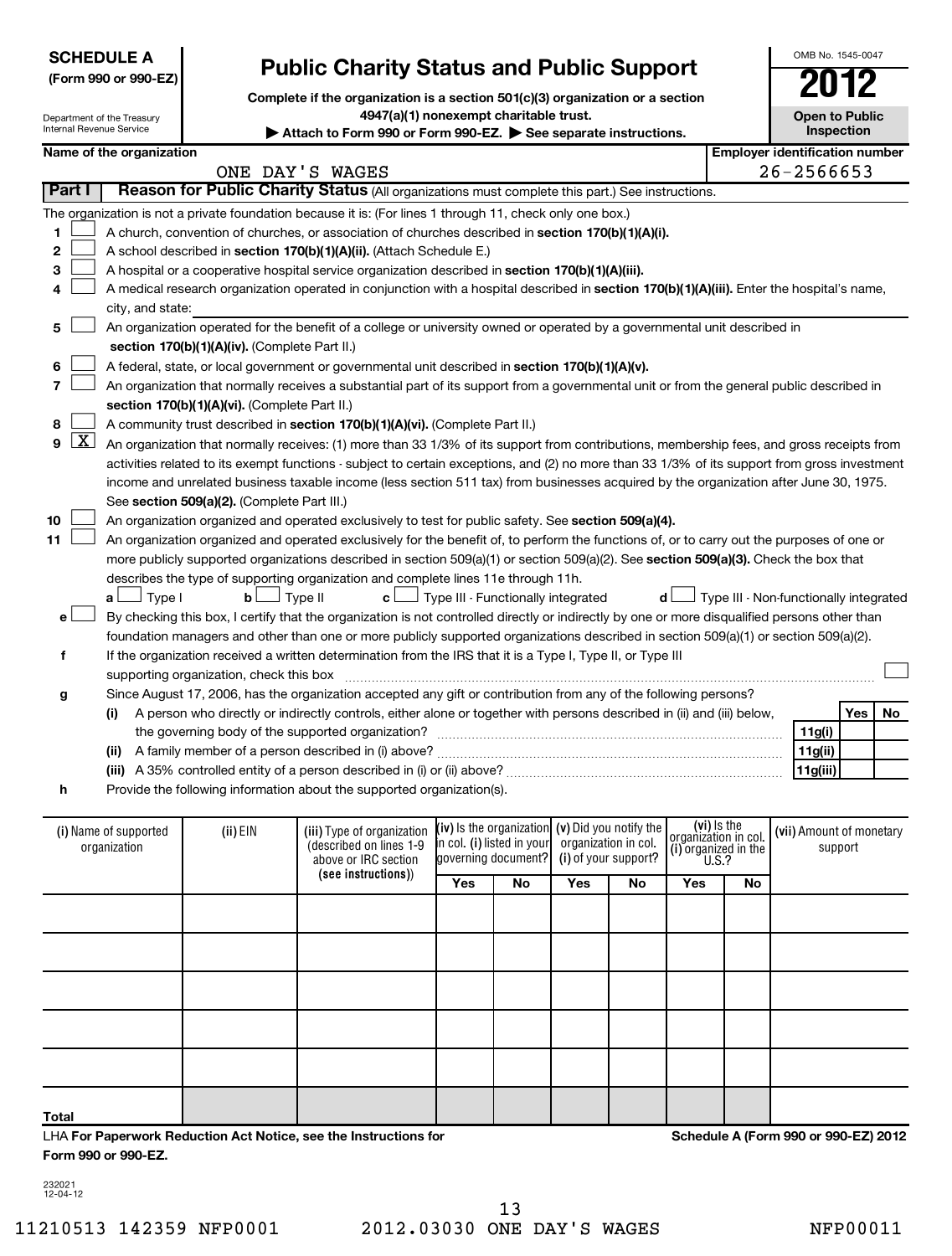### Schedule A (Form 990 or 990-EZ) 2012

| יכש וווט ון A שוטסווטכ |  |  |  |
|------------------------|--|--|--|
| $D = 11$ $D = 22$      |  |  |  |

(Complete only if you checked the box on line 5, 7, or 8 of Part I or if the organization failed to qualify under Part III. If the organization fails to qualify under the tests listed below, please complete Part III.) **Part II Support Schedule for Organizations Described in Sections 170(b)(1)(A)(iv) and 170(b)(1)(A)(vi)**

|   | <b>Section A. Public Support</b>                                                                                                                                                                                               |          |          |            |            |          |           |
|---|--------------------------------------------------------------------------------------------------------------------------------------------------------------------------------------------------------------------------------|----------|----------|------------|------------|----------|-----------|
|   | Calendar year (or fiscal year beginning in) $\blacktriangleright$                                                                                                                                                              | (a) 2008 | (b) 2009 | $(c)$ 2010 | $(d)$ 2011 | (e) 2012 | (f) Total |
|   | <b>1</b> Gifts, grants, contributions, and                                                                                                                                                                                     |          |          |            |            |          |           |
|   | membership fees received. (Do not                                                                                                                                                                                              |          |          |            |            |          |           |
|   | include any "unusual grants.")                                                                                                                                                                                                 |          |          |            |            |          |           |
|   | 2 Tax revenues levied for the organ-                                                                                                                                                                                           |          |          |            |            |          |           |
|   | ization's benefit and either paid to                                                                                                                                                                                           |          |          |            |            |          |           |
|   | or expended on its behalf                                                                                                                                                                                                      |          |          |            |            |          |           |
|   | 3 The value of services or facilities                                                                                                                                                                                          |          |          |            |            |          |           |
|   | furnished by a governmental unit to                                                                                                                                                                                            |          |          |            |            |          |           |
|   | the organization without charge                                                                                                                                                                                                |          |          |            |            |          |           |
|   | 4 Total. Add lines 1 through 3                                                                                                                                                                                                 |          |          |            |            |          |           |
|   | 5 The portion of total contributions                                                                                                                                                                                           |          |          |            |            |          |           |
|   | by each person (other than a                                                                                                                                                                                                   |          |          |            |            |          |           |
|   | governmental unit or publicly                                                                                                                                                                                                  |          |          |            |            |          |           |
|   | supported organization) included                                                                                                                                                                                               |          |          |            |            |          |           |
|   | on line 1 that exceeds 2% of the                                                                                                                                                                                               |          |          |            |            |          |           |
|   | amount shown on line 11,                                                                                                                                                                                                       |          |          |            |            |          |           |
|   | column (f)                                                                                                                                                                                                                     |          |          |            |            |          |           |
|   | 6 Public support. Subtract line 5 from line 4.                                                                                                                                                                                 |          |          |            |            |          |           |
|   | <b>Section B. Total Support</b>                                                                                                                                                                                                |          |          |            |            |          |           |
|   | Calendar year (or fiscal year beginning in)                                                                                                                                                                                    | (a) 2008 | (b) 2009 | $(c)$ 2010 | $(d)$ 2011 | (e) 2012 | (f) Total |
|   | 7 Amounts from line 4                                                                                                                                                                                                          |          |          |            |            |          |           |
| 8 | Gross income from interest,                                                                                                                                                                                                    |          |          |            |            |          |           |
|   | dividends, payments received on                                                                                                                                                                                                |          |          |            |            |          |           |
|   | securities loans, rents, royalties                                                                                                                                                                                             |          |          |            |            |          |           |
|   | and income from similar sources                                                                                                                                                                                                |          |          |            |            |          |           |
| 9 | Net income from unrelated business                                                                                                                                                                                             |          |          |            |            |          |           |
|   | activities, whether or not the                                                                                                                                                                                                 |          |          |            |            |          |           |
|   | business is regularly carried on                                                                                                                                                                                               |          |          |            |            |          |           |
|   | <b>10</b> Other income. Do not include gain                                                                                                                                                                                    |          |          |            |            |          |           |
|   | or loss from the sale of capital                                                                                                                                                                                               |          |          |            |            |          |           |
|   | assets (Explain in Part IV.)                                                                                                                                                                                                   |          |          |            |            |          |           |
|   | <b>11 Total support.</b> Add lines 7 through 10                                                                                                                                                                                |          |          |            |            |          |           |
|   | <b>12</b> Gross receipts from related activities, etc. (see instructions)                                                                                                                                                      |          |          |            |            | 12       |           |
|   | 13 First five years. If the Form 990 is for the organization's first, second, third, fourth, or fifth tax year as a section 501(c)(3)                                                                                          |          |          |            |            |          |           |
|   | organization, check this box and stop here manufactured and state and state and stop here manufactured and stop here manufactured and stop here and state and state and state and state and state and state and state and stat |          |          |            |            |          |           |
|   | <b>Section C. Computation of Public Support Percentage</b>                                                                                                                                                                     |          |          |            |            |          |           |
|   | 14 Public support percentage for 2012 (line 6, column (f) divided by line 11, column (f) <i>manumanomers</i>                                                                                                                   |          |          |            |            | 14       | %         |
|   |                                                                                                                                                                                                                                |          |          |            |            | 15       | %         |
|   | 16a 33 1/3% support test - 2012. If the organization did not check the box on line 13, and line 14 is 33 1/3% or more, check this box and                                                                                      |          |          |            |            |          |           |
|   | stop here. The organization qualifies as a publicly supported organization manufactured content and the content of the state of the state of the state of the state of the state of the state of the state of the state of the |          |          |            |            |          |           |
|   | b 33 1/3% support test - 2011. If the organization did not check a box on line 13 or 16a, and line 15 is 33 1/3% or more, check this box                                                                                       |          |          |            |            |          |           |
|   |                                                                                                                                                                                                                                |          |          |            |            |          |           |
|   | 17a 10% -facts-and-circumstances test - 2012. If the organization did not check a box on line 13, 16a, or 16b, and line 14 is 10% or more,                                                                                     |          |          |            |            |          |           |
|   | and if the organization meets the "facts-and-circumstances" test, check this box and stop here. Explain in Part IV how the organization                                                                                        |          |          |            |            |          |           |
|   |                                                                                                                                                                                                                                |          |          |            |            |          |           |
|   | <b>b 10%</b> -facts-and-circumstances test - 2011. If the organization did not check a box on line 13, 16a, 16b, or 17a, and line 15 is 10% or                                                                                 |          |          |            |            |          |           |
|   | more, and if the organization meets the "facts-and-circumstances" test, check this box and stop here. Explain in Part IV how the                                                                                               |          |          |            |            |          |           |
|   | organization meets the "facts-and-circumstances" test. The organization qualifies as a publicly supported organization                                                                                                         |          |          |            |            |          |           |
|   | 18 Private foundation. If the organization did not check a box on line 13, 16a, 16b, 17a, or 17b, check this box and see instructions                                                                                          |          |          |            |            |          |           |

**Schedule A (Form 990 or 990-EZ) 2012**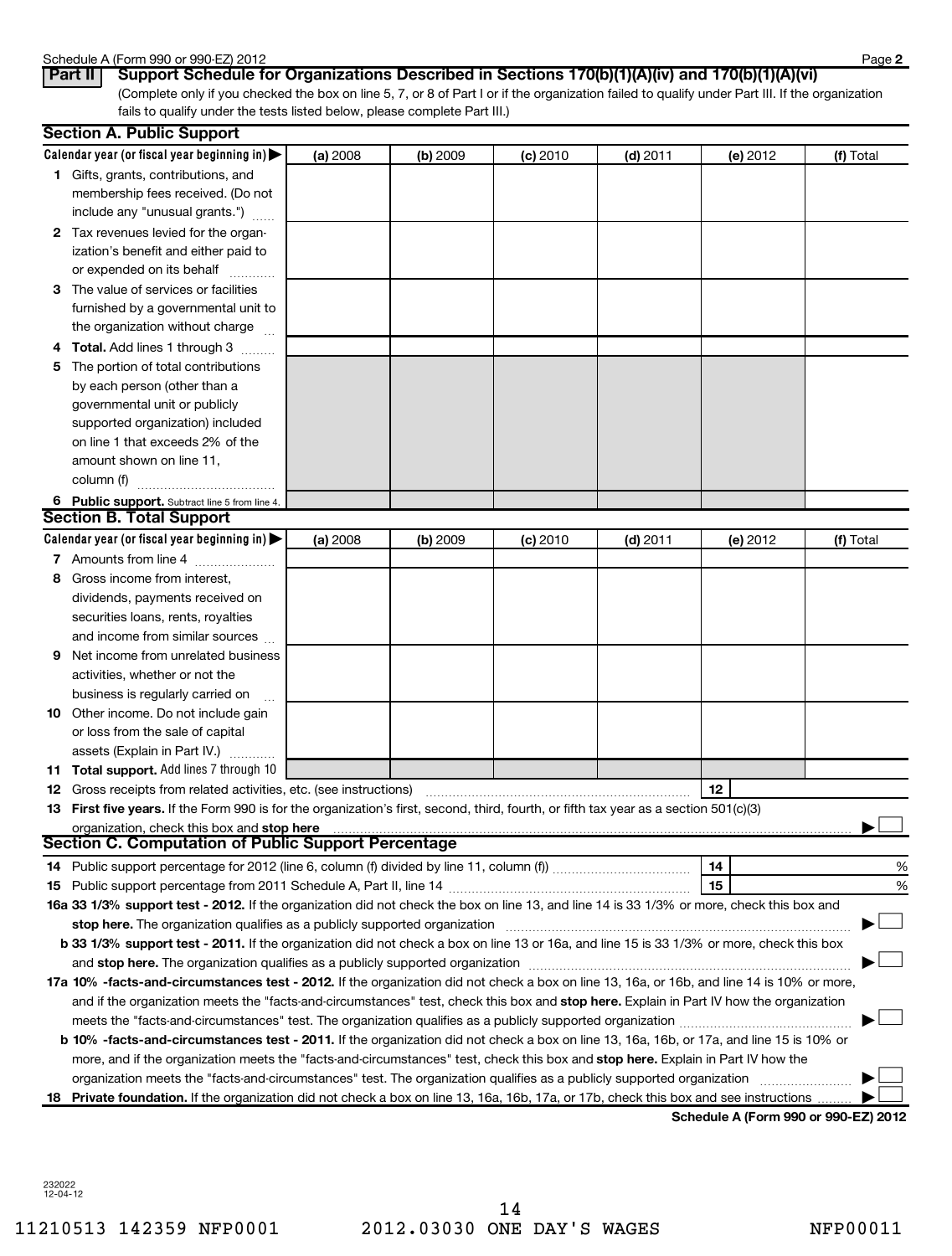# Schedule A (Form 990 or 990-EZ) 2012 Page ONE DAY'S WAGES 26-2566653

# **Part III** Support Schedule for Organizations Described in Section 509(a)(2)

(Complete only if you checked the box on line 9 of Part I or if the organization failed to qualify under Part II. If the organization fails to qualify under the tests listed below, please complete Part II.)

| <b>Section A. Public Support</b>                                                                                                                                                                                                                                 |          |           |            |            |                                      |                                          |
|------------------------------------------------------------------------------------------------------------------------------------------------------------------------------------------------------------------------------------------------------------------|----------|-----------|------------|------------|--------------------------------------|------------------------------------------|
| Calendar year (or fiscal year beginning in)                                                                                                                                                                                                                      | (a) 2008 | (b) 2009  | $(c)$ 2010 | $(d)$ 2011 | (e) 2012                             | (f) Total                                |
| 1 Gifts, grants, contributions, and                                                                                                                                                                                                                              |          |           |            |            |                                      |                                          |
| membership fees received. (Do not                                                                                                                                                                                                                                |          |           |            |            |                                      |                                          |
| include any "unusual grants.")                                                                                                                                                                                                                                   | 14,729.  | 218, 227. | 449,001.   | 530, 552.  | 474,929.                             | 1687438.                                 |
| 2 Gross receipts from admissions,<br>merchandise sold or services per-<br>formed, or facilities furnished in<br>any activity that is related to the<br>organization's tax-exempt purpose                                                                         |          |           |            |            |                                      |                                          |
| 3 Gross receipts from activities that<br>are not an unrelated trade or bus-                                                                                                                                                                                      |          |           |            |            |                                      |                                          |
| iness under section 513                                                                                                                                                                                                                                          |          |           | 3,877.     | 4,046.     | 3,434.                               | 11,357.                                  |
| 4 Tax revenues levied for the organ-                                                                                                                                                                                                                             |          |           |            |            |                                      |                                          |
| ization's benefit and either paid to                                                                                                                                                                                                                             |          |           |            |            |                                      |                                          |
| or expended on its behalf                                                                                                                                                                                                                                        |          |           |            |            |                                      |                                          |
| 5 The value of services or facilities<br>furnished by a governmental unit to<br>the organization without charge                                                                                                                                                  |          |           |            |            |                                      |                                          |
| 6 Total. Add lines 1 through 5                                                                                                                                                                                                                                   | 14,729.  | 218, 227. | 452,878.   | 534,598.   | 478, 363.                            | 1698795.                                 |
| 7a Amounts included on lines 1, 2, and                                                                                                                                                                                                                           |          |           |            |            |                                      |                                          |
| 3 received from disqualified persons                                                                                                                                                                                                                             | 5.       | 98,035.   | 16,607.    | 34,920.    | 46, 159.                             | 195,726.                                 |
| <b>b</b> Amounts included on lines 2 and 3 received<br>from other than disqualified persons that<br>exceed the greater of \$5,000 or 1% of the                                                                                                                   |          |           |            |            |                                      | ο.                                       |
| amount on line 13 for the year<br>c Add lines 7a and 7b                                                                                                                                                                                                          | 5.       | 98,035.   | 16,607.    | 34,920.    | 46, 159.                             | 195,726.                                 |
| 8 Public support (Subtract line 7c from line 6.)                                                                                                                                                                                                                 |          |           |            |            |                                      | 1503069.                                 |
| <b>Section B. Total Support</b>                                                                                                                                                                                                                                  |          |           |            |            |                                      |                                          |
| Calendar year (or fiscal year beginning in)                                                                                                                                                                                                                      | (a) 2008 | (b) 2009  | $(c)$ 2010 | $(d)$ 2011 |                                      | (f) Total                                |
| <b>9</b> Amounts from line 6                                                                                                                                                                                                                                     | 14,729.  | 218, 227. | 452,878.   | 534,598.   | (e) $2012$<br>478, 363.              | 1698795.                                 |
| <b>10a</b> Gross income from interest,<br>dividends, payments received on<br>securities loans, rents, royalties<br>and income from similar sources                                                                                                               |          |           | 54.        | 1,139.     | $-353.$                              | 840.                                     |
| <b>b</b> Unrelated business taxable income                                                                                                                                                                                                                       |          |           |            |            |                                      |                                          |
| (less section 511 taxes) from businesses<br>acquired after June 30, 1975                                                                                                                                                                                         |          |           |            |            |                                      |                                          |
| c Add lines 10a and 10b                                                                                                                                                                                                                                          |          |           | 54.        | 1,139.     | $-353.$                              | 840.                                     |
| 11 Net income from unrelated business<br>activities not included in line 10b,<br>whether or not the business is<br>regularly carried on                                                                                                                          |          |           |            |            |                                      |                                          |
| 12 Other income. Do not include gain<br>or loss from the sale of capital<br>assets (Explain in Part IV.)                                                                                                                                                         |          |           |            |            |                                      |                                          |
| <b>13</b> Total support. (Add lines 9, 10c, 11, and 12.)                                                                                                                                                                                                         | 14,729.  |           |            |            | 218,227. 452,932. 535,737. 478,010.  | 1699635.                                 |
| 14 First five years. If the Form 990 is for the organization's first, second, third, fourth, or fifth tax year as a section 501(c)(3) organization,                                                                                                              |          |           |            |            |                                      |                                          |
| check this box and stop here                                                                                                                                                                                                                                     |          |           |            |            |                                      |                                          |
| <b>Section C. Computation of Public Support Percentage</b>                                                                                                                                                                                                       |          |           |            |            |                                      |                                          |
|                                                                                                                                                                                                                                                                  |          |           |            |            | 15                                   | 88.43<br>%                               |
| 16 Public support percentage from 2011 Schedule A, Part III, line 15                                                                                                                                                                                             |          |           |            |            | 16                                   | %                                        |
| Section D. Computation of Investment Income Percentage                                                                                                                                                                                                           |          |           |            |            |                                      |                                          |
|                                                                                                                                                                                                                                                                  |          |           |            |            | 17                                   | .05<br>%                                 |
| 18 Investment income percentage from 2011 Schedule A, Part III, line 17                                                                                                                                                                                          |          |           |            |            | 18                                   | %                                        |
| 19a 33 1/3% support tests - 2012. If the organization did not check the box on line 14, and line 15 is more than 33 1/3%, and line 17 is not                                                                                                                     |          |           |            |            |                                      | $\blacktriangleright$ $\boxed{\text{X}}$ |
| more than 33 1/3%, check this box and stop here. The organization qualifies as a publicly supported organization<br><b>b 33 1/3% support tests - 2011.</b> If the organization did not check a box on line 14 or line 19a, and line 16 is more than 33 1/3%, and |          |           |            |            |                                      |                                          |
| line 18 is not more than 33 1/3%, check this box and stop here. The organization qualifies as a publicly supported organization <i>manner</i>                                                                                                                    |          |           |            |            |                                      |                                          |
| 20 Private foundation. If the organization did not check a box on line 14, 19a, or 19b, check this box and see instructions.                                                                                                                                     |          |           |            |            |                                      |                                          |
| 232023 12-04-12                                                                                                                                                                                                                                                  |          |           |            |            | Schedule A (Form 990 or 990-EZ) 2012 |                                          |
|                                                                                                                                                                                                                                                                  |          |           | 15         |            |                                      |                                          |

<sup>11210513 142359</sup> NFP0001 2012.03030 ONE DAY'S WAGES NFP00011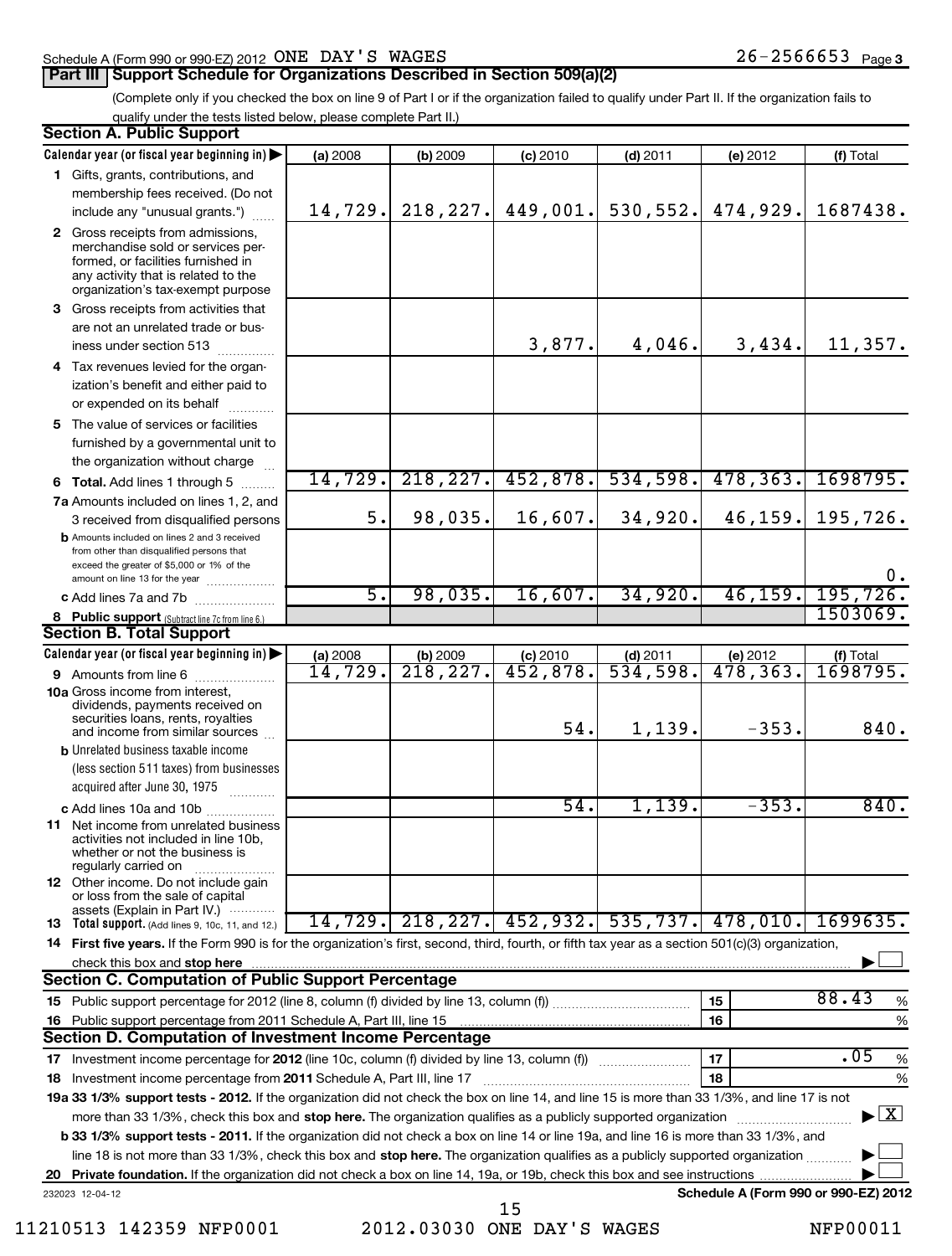# ONE DAY'S WAGES 26-2566653

# **Payments from Disqualified Persons Included on Part III, Line 7a Schedule A <sup>2012</sup>**

**\*\* Do Not File \*\* \*\*\* Not Open to Public Inspection \*\*\***

| Payer's Name                              | 2008<br>Amount     | 2009<br>Amount | 2010<br>Amount | 2011<br>Amount | 2012<br>Amount |
|-------------------------------------------|--------------------|----------------|----------------|----------------|----------------|
| EUGENE & MINHEE CHO                       | 5.                 | 68,035.        | 5,707.         | 4,200.         | 1,542.         |
| <b>STEVE BRAIN</b>                        | $\mathbf 0$ .      | 10,000.        | 10,000.        | 20,000.        | $\mathbf 0$ .  |
| <b>JASON KOH</b>                          | $\mathbf 0$ .      | 20,000.        | 900.           | 10,720.        | 20,769.        |
| MICHAEL CHANG                             | $\mathbf 0$ .      | $\mathbf 0$ .  | $\mathbf 0$ .  | $\mathbf 0$ .  | 1,105.         |
| CINDY BRANDT                              | $\boldsymbol{0}$ . | $\mathbf 0$ .  | $\mathbf 0$ .  | 0.             | 22,743.        |
|                                           |                    |                |                |                |                |
|                                           |                    |                |                |                |                |
|                                           |                    |                |                |                |                |
|                                           |                    |                |                |                |                |
|                                           |                    |                |                |                |                |
|                                           |                    |                |                |                |                |
|                                           |                    |                |                |                |                |
|                                           |                    |                |                |                |                |
|                                           |                    |                |                |                |                |
|                                           |                    |                |                |                |                |
|                                           |                    |                |                |                |                |
|                                           |                    |                |                |                |                |
|                                           |                    |                |                |                |                |
|                                           |                    |                |                |                |                |
|                                           |                    |                |                |                |                |
|                                           |                    |                |                |                |                |
|                                           |                    |                |                |                |                |
| Total to Schedule A,<br>Part III, Line 7a | $5.$               | 98,035.        | 16,607.        | 34,920.        | 46,159.        |

223172 05-01-12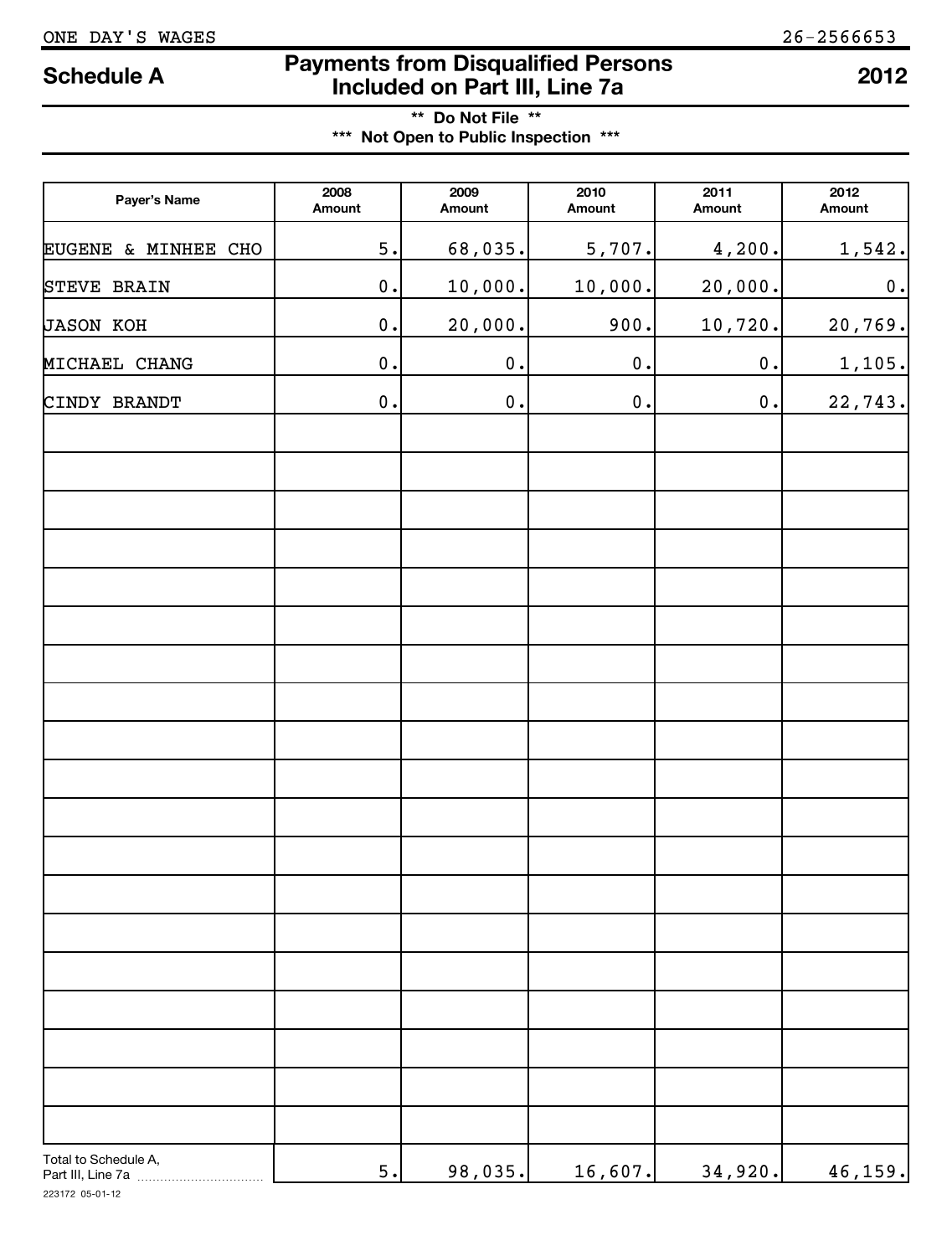# \*\* PUBLIC DISCLOSURE COPY \*\*

# Department of the Treasury **(Form 990, 990-EZ, Schedule B Schedule of Contributors**

Internal Revenue Service

# **Name of the organization Employer identification number**

OMB No. 1545-0047

**or 990-PF) | Attach to Form 990, Form 990-EZ, or Form 990-PF.**

**2012**

 $26 - 2566653$ 

|  |  |  | ONE DAY'S WAGES |
|--|--|--|-----------------|
|--|--|--|-----------------|

|  | Organization type (check one): |
|--|--------------------------------|
|--|--------------------------------|

| Filers of:         | Section:                                                                           |  |
|--------------------|------------------------------------------------------------------------------------|--|
| Form 990 or 990-EZ | $\lfloor \underline{X} \rfloor$ 501(c)( 3) (enter number) organization             |  |
|                    | $4947(a)(1)$ nonexempt charitable trust <b>not</b> treated as a private foundation |  |
|                    | 527 political organization                                                         |  |
| Form 990-PF        | 501(c)(3) exempt private foundation                                                |  |
|                    | 4947(a)(1) nonexempt charitable trust treated as a private foundation              |  |
|                    | 501(c)(3) taxable private foundation                                               |  |

Check if your organization is covered by the General Rule or a Special Rule. **Note.**  Only a section 501(c)(7), (8), or (10) organization can check boxes for both the General Rule and a Special Rule. See instructions.

### **General Rule**

 $\boxed{\textbf{X}}$  For an organization filing Form 990, 990-EZ, or 990-PF that received, during the year, \$5,000 or more (in money or property) from any one contributor. Complete Parts I and II.

### **Special Rules**

509(a)(1) and 170(b)(1)(A)(vi) and received from any one contributor, during the year, a contribution of the greater of (1**)** \$5,000 or **(2)** 2% For a section 501(c)(3) organization filing Form 990 or 990-EZ that met the 33 1/3% support test of the regulations under sections of the amount on (i) Form 990, Part VIII, line 1h, or (ii) Form 990-EZ, line 1. Complete Parts I and II.  $\left| \begin{array}{c} \hline \hline \hline \hline \hline \hline \end{array} \right|$ 

total contributions of more than \$1,000 for use exclusively for religious, charitable, scientific, literary, or educational purposes, or For a section 501(c)(7), (8), or (10) organization filing Form 990 or 990-EZ that received from any one contributor, during the year, the prevention of cruelty to children or animals. Complete Parts I, II, and III.  $\left| \begin{array}{c} \hline \hline \hline \hline \hline \hline \end{array} \right|$ 

purpose. Do not complete any of the parts unless the General Rule applies to this organization because it received nonexclusively contributions for use exclusively for religious, charitable, etc., purposes, but these contributions did not total to more than \$1,000. If this box is checked, enter here the total contributions that were received during the year for an exclusively religious, charitable, etc., For a section 501(c)(7), (8), or (10) organization filing Form 990 or 990-EZ that received from any one contributor, during the year, religious, charitable, etc., contributions of \$5,000 or more during the year  $\ldots$   $\ldots$   $\ldots$   $\ldots$   $\ldots$   $\ldots$   $\ldots$   $\ldots$   $\blacktriangleright$   $\uparrow$  $\left| \begin{array}{c} \hline \hline \hline \hline \hline \hline \end{array} \right|$ 

**Caution.** An organization that is not covered by the General Rule and/or the Special Rules does not file Schedule B (Form 990, 990-EZ, or 990-PF), but it **must** answer "No" on Part IV, line 2, of its Form 990; or check the box on line H of its Form 990-EZ or on Part I, line 2 of its Form 990-PF, to certify that it does not meet the filing requirements of Schedule B (Form 990, 990-EZ, or 990-PF).

LHA For Paperwork Reduction Act Notice, see the Instructions for Form 990, 990-EZ, or 990-PF. Schedule B (Form 990, 990-EZ, or 990-PF) (2012)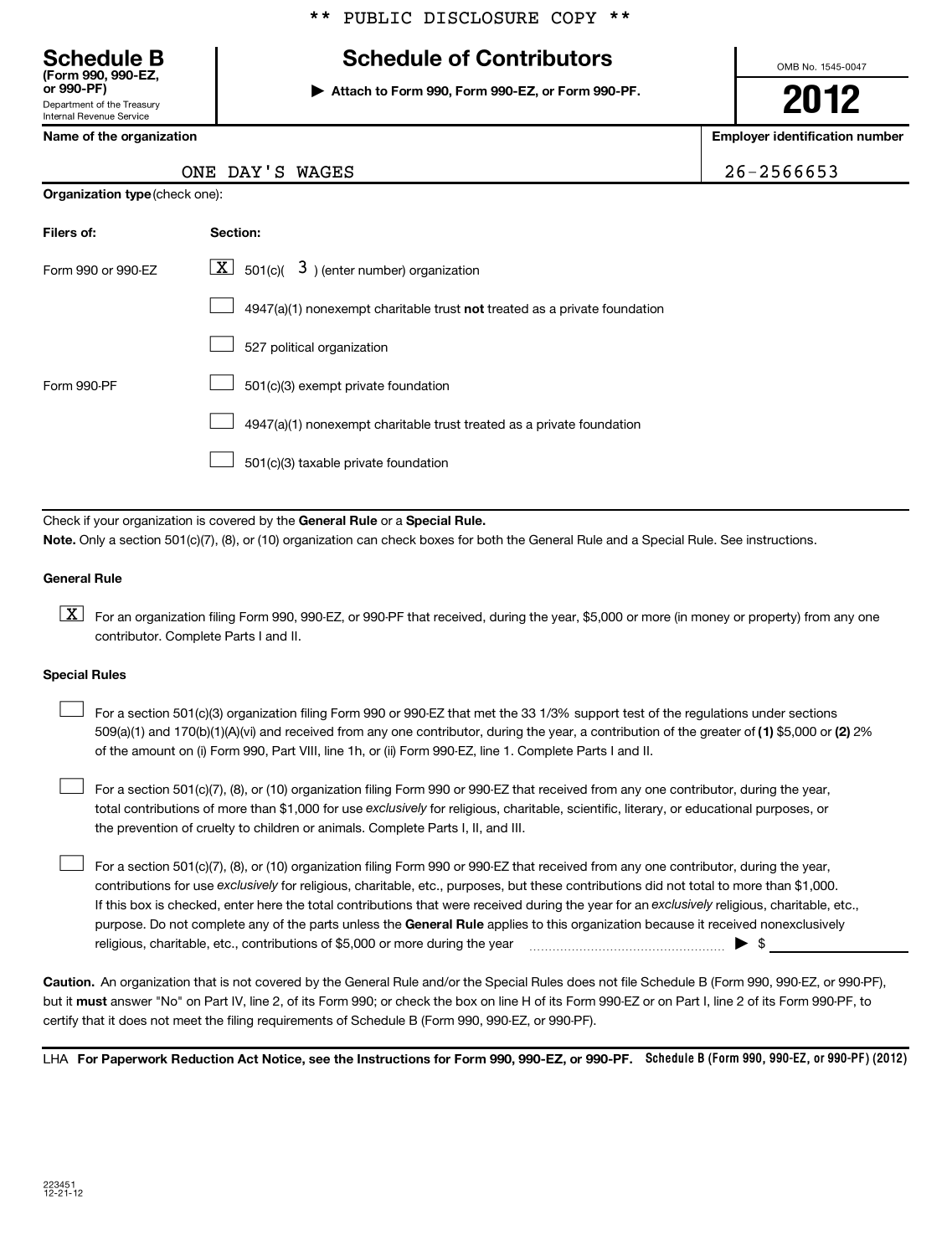| Schedule B (Form 990, 990-EZ, or 990-PF) (2012) | Page |
|-------------------------------------------------|------|
|-------------------------------------------------|------|

**Name of organization Employer identification number**

# ONE DAY'S WAGES 26-2566653

| Part I               | Contributors (see instructions). Use duplicate copies of Part I if additional space is needed. |                                   |                                                                                                                                                              |
|----------------------|------------------------------------------------------------------------------------------------|-----------------------------------|--------------------------------------------------------------------------------------------------------------------------------------------------------------|
| (a)<br>No.           | (b)<br>Name, address, and ZIP + 4                                                              | (c)<br><b>Total contributions</b> | (d)<br>Type of contribution                                                                                                                                  |
| 1                    |                                                                                                | 17,222.<br>\$                     | $\mathbf{X}$<br>Person<br>Payroll<br>Noncash<br>(Complete Part II if there<br>is a noncash contribution.)                                                    |
| (a)<br>No.           | (b)<br>Name, address, and ZIP + 4                                                              | (c)<br><b>Total contributions</b> | (d)<br>Type of contribution                                                                                                                                  |
| 2                    |                                                                                                | 20,769.<br>\$                     | <u>x</u><br>Person<br>Payroll<br>Noncash<br>(Complete Part II if there<br>is a noncash contribution.)                                                        |
| (a)<br>No.           | (b)<br>Name, address, and ZIP + 4                                                              | (c)<br><b>Total contributions</b> | (d)<br>Type of contribution                                                                                                                                  |
| 3                    |                                                                                                | 22,743.<br>\$                     | <u>x</u><br>Person<br>Payroll<br>Noncash<br>(Complete Part II if there<br>is a noncash contribution.)                                                        |
| (a)<br>No.           | (b)<br>Name, address, and ZIP + 4                                                              | (c)<br><b>Total contributions</b> | (d)<br>Type of contribution                                                                                                                                  |
| 4                    |                                                                                                | 10,024.<br>\$                     | $\mathbf{X}$<br>Person<br>Payroll<br>Noncash<br>(Complete Part II if there<br>is a noncash contribution.)                                                    |
| (a)<br>No.           | (b)<br>Name, address, and ZIP + 4                                                              | (c)<br><b>Total contributions</b> | (d)<br>Type of contribution                                                                                                                                  |
| 5                    |                                                                                                | 16,482.<br>\$                     | $\overline{\mathbf{X}}$<br>Person<br>Payroll<br>Noncash<br>(Complete Part II if there<br>is a noncash contribution.)                                         |
| (a)<br>No.           | (b)<br>Name, address, and ZIP + 4                                                              | (c)<br><b>Total contributions</b> | (d)<br>Type of contribution                                                                                                                                  |
| 6<br>223452 12-21-12 |                                                                                                | 20,000.<br>\$                     | $\mathbf{X}$<br>Person<br>Payroll<br>Noncash<br>(Complete Part II if there<br>is a noncash contribution.)<br>Schedule B (Form 990, 990-EZ, or 990-PF) (2012) |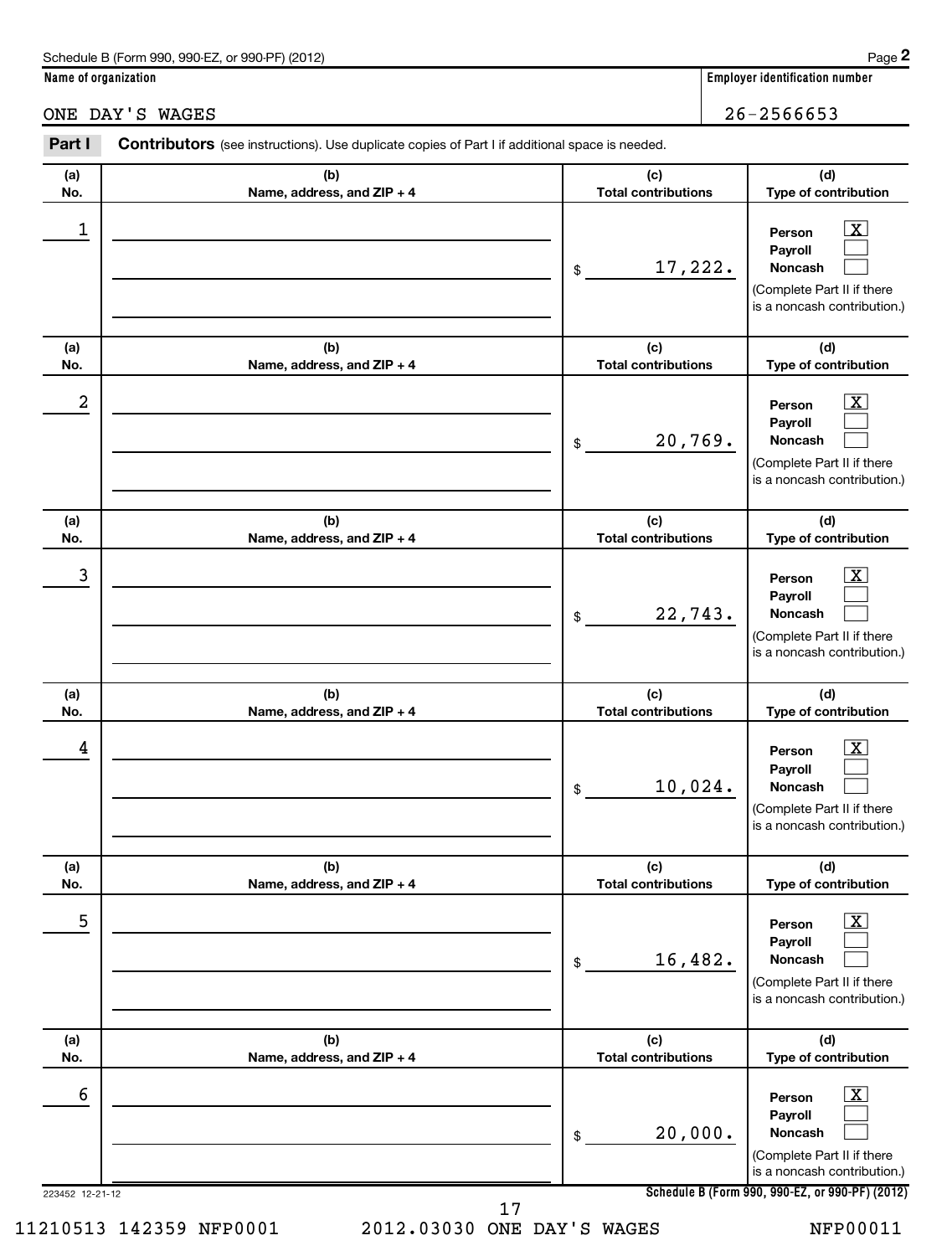| Schedule B (Form 990, 990-EZ, or 990-PF) (2012) | Page |
|-------------------------------------------------|------|
|-------------------------------------------------|------|

**Name of organization Employer identification number**

ONE DAY'S WAGES 26-2566653

### 223452 12-21-12 **Schedule B (Form 990, 990-EZ, or 990-PF) (2012) (a) No. (b) Name, address, and ZIP + 4 (c) Total contributions (d) Type of contribution Person Payroll Noncash (a) No. (b) Name, address, and ZIP + 4 (c) Total contributions (d) Type of contribution Person Payroll Noncash (a) No. (b) Name, address, and ZIP + 4 (c) Total contributions (d) Type of contribution Person Payroll Noncash (a) No. (b) Name, address, and ZIP + 4 (c) Total contributions (d) Type of contribution Person Payroll Noncash (a) No. (b) Name, address, and ZIP + 4 (c) Total contributions (d) Type of contribution Person Payroll Noncash (a) No. (b) Name, address, and ZIP + 4 (c) Total contributions (d) Type of contribution Person Payroll Noncash** Part I Contributors (see instructions). Use duplicate copies of Part I if additional space is needed. \$ (Complete Part II if there is a noncash contribution.) \$ (Complete Part II if there is a noncash contribution.) \$ (Complete Part II if there is a noncash contribution.) \$ (Complete Part II if there is a noncash contribution.) \$ (Complete Part II if there is a noncash contribution.) \$ (Complete Part II if there is a noncash contribution.)  $\overline{X}$  $\left| \begin{array}{c} \end{array} \right|$  $\left| \begin{array}{c} \end{array} \right|$  $\boxed{\textbf{X}}$  $\left| \begin{array}{c} \end{array} \right|$  $\left| \begin{array}{c} \end{array} \right|$  $\lfloor x \rfloor$  $\left| \begin{array}{c} \end{array} \right|$  $\left| \begin{array}{c} \end{array} \right|$  $\overline{X}$  $\left| \begin{array}{c} \end{array} \right|$  $\left| \begin{array}{c} \end{array} \right|$  $\lfloor x \rfloor$  $\left| \begin{array}{c} \end{array} \right|$  $\left| \begin{array}{c} \end{array} \right|$  $\vert$  X  $\vert$  $\left| \begin{array}{c} \end{array} \right|$  $\left| \begin{array}{c} \end{array} \right|$  $7$   $|$  Person  $\overline{\text{X}}$ 12,437.  $8$  Person  $\overline{\text{X}}$ 12,000. 9 X 10,000.  $10$  Person  $\overline{\text{X}}$ 10,000.  $\begin{array}{|c|c|c|c|c|c|}\hline \text{11} & \text{Person} & \text{X} \end{array}$ 9,980. 12 X 5,400.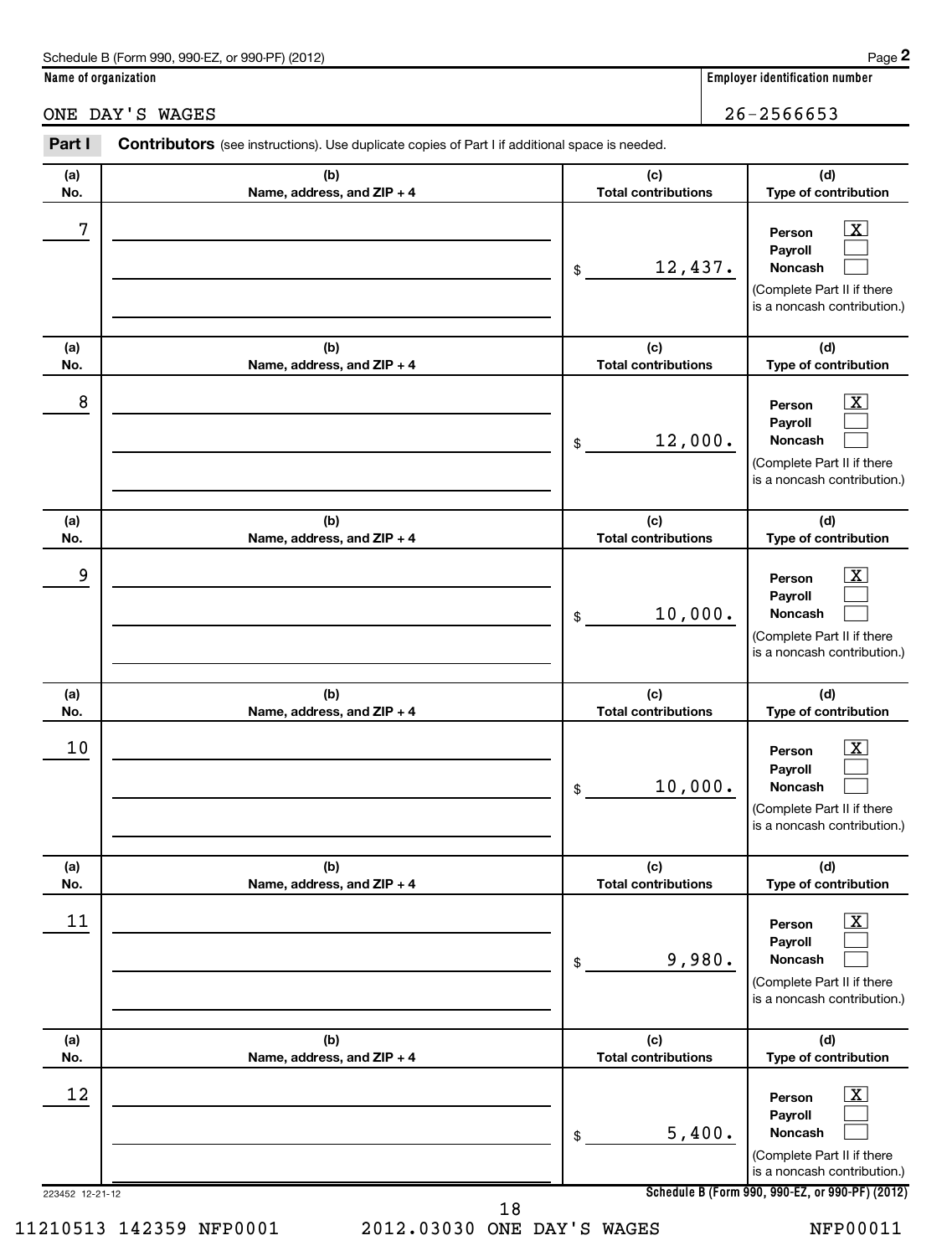| Schedule B (Form 990, 990-EZ, or 990-PF) (2012) | Page |
|-------------------------------------------------|------|
|-------------------------------------------------|------|

# **Name of organization Employer identification number**

ONE DAY'S WAGES 26-2566653

| Part I          | <b>Contributors</b> (see instructions). Use duplicate copies of Part I if additional space is needed. |                                   |                                                                                                                                              |
|-----------------|-------------------------------------------------------------------------------------------------------|-----------------------------------|----------------------------------------------------------------------------------------------------------------------------------------------|
| (a)<br>No.      | (b)<br>Name, address, and ZIP + 4                                                                     | (c)<br><b>Total contributions</b> | (d)<br>Type of contribution                                                                                                                  |
| 13              |                                                                                                       | 5,000.<br>\$                      | $\overline{\mathbf{X}}$<br>Person<br>Payroll<br>Noncash<br>(Complete Part II if there<br>is a noncash contribution.)                         |
| (a)<br>No.      | (b)<br>Name, address, and ZIP + 4                                                                     | (c)<br><b>Total contributions</b> | (d)<br>Type of contribution                                                                                                                  |
|                 |                                                                                                       | \$                                | Person<br>Payroll<br>Noncash<br>(Complete Part II if there<br>is a noncash contribution.)                                                    |
| (a)<br>No.      | (b)<br>Name, address, and ZIP + 4                                                                     | (c)<br><b>Total contributions</b> | (d)<br>Type of contribution                                                                                                                  |
|                 |                                                                                                       | \$                                | Person<br>Payroll<br>Noncash<br>(Complete Part II if there<br>is a noncash contribution.)                                                    |
| (a)<br>No.      | (b)<br>Name, address, and ZIP + 4                                                                     | (c)<br><b>Total contributions</b> | (d)<br>Type of contribution                                                                                                                  |
|                 |                                                                                                       | \$                                | Person<br>Payroll<br>Noncash<br>(Complete Part II if there<br>is a noncash contribution.)                                                    |
| (a)<br>No.      | (b)<br>Name, address, and ZIP + 4                                                                     | (c)<br><b>Total contributions</b> | (d)<br>Type of contribution                                                                                                                  |
|                 |                                                                                                       | \$                                | Person<br>Payroll<br>Noncash<br>(Complete Part II if there<br>is a noncash contribution.)                                                    |
| (a)<br>No.      | (b)<br>Name, address, and ZIP + 4                                                                     | (c)<br><b>Total contributions</b> | (d)<br>Type of contribution                                                                                                                  |
| 223452 12-21-12 |                                                                                                       | \$                                | Person<br>Payroll<br>Noncash<br>(Complete Part II if there<br>is a noncash contribution.)<br>Schedule B (Form 990, 990-EZ, or 990-PF) (2012) |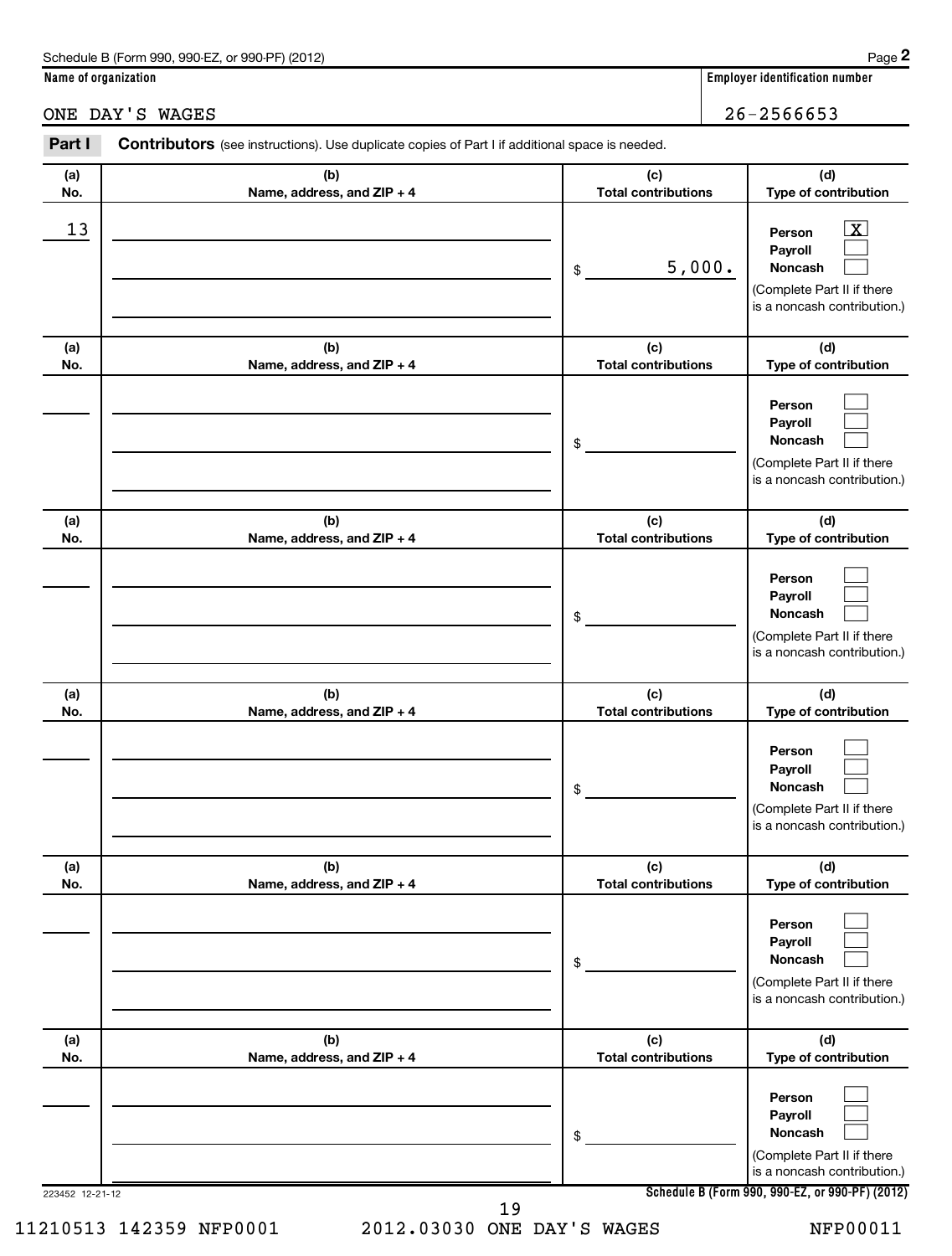| 990-EZ<br>Schedule B<br>(2012)<br>े (Form 990.<br>$QQ0$ . $PF$<br>or<br><b>UU</b> | Page                                    |
|-----------------------------------------------------------------------------------|-----------------------------------------|
| Name of organization                                                              | <br>. identification number<br>Emplovei |

**3**

# ONE DAY'S WAGES 26-2566653

Part II Noncash Property (see instructions). Use duplicate copies of Part II if additional space is needed.

| (a)<br>No.<br>from<br>Part I | (b)<br>Description of noncash property given | (c)<br>FMV (or estimate)<br>(see instructions) | (d)<br>Date received                            |  |
|------------------------------|----------------------------------------------|------------------------------------------------|-------------------------------------------------|--|
|                              |                                              | \$                                             |                                                 |  |
| (a)<br>No.<br>from<br>Part I | (b)<br>Description of noncash property given | (c)<br>FMV (or estimate)<br>(see instructions) | (d)<br>Date received                            |  |
|                              |                                              | \$                                             |                                                 |  |
| (a)<br>No.<br>from<br>Part I | (b)<br>Description of noncash property given | (c)<br>FMV (or estimate)<br>(see instructions) | (d)<br>Date received                            |  |
|                              |                                              | \$                                             |                                                 |  |
| (a)<br>No.<br>from<br>Part I | (b)<br>Description of noncash property given | (c)<br>FMV (or estimate)<br>(see instructions) | (d)<br>Date received                            |  |
|                              |                                              | \$                                             |                                                 |  |
| (a)<br>NO.<br>from<br>Part I | (b)<br>Description of noncash property given | (c)<br>FMV (or estimate)<br>(see instructions) | (d)<br>Date received                            |  |
|                              |                                              | \$                                             |                                                 |  |
| (a)<br>No.<br>from<br>Part I | (b)<br>Description of noncash property given | (c)<br>FMV (or estimate)<br>(see instructions) | (d)<br>Date received                            |  |
| 223453 12-21-12              |                                              | \$                                             | Schedule B (Form 990, 990-EZ, or 990-PF) (2012) |  |
|                              | $20$                                         |                                                |                                                 |  |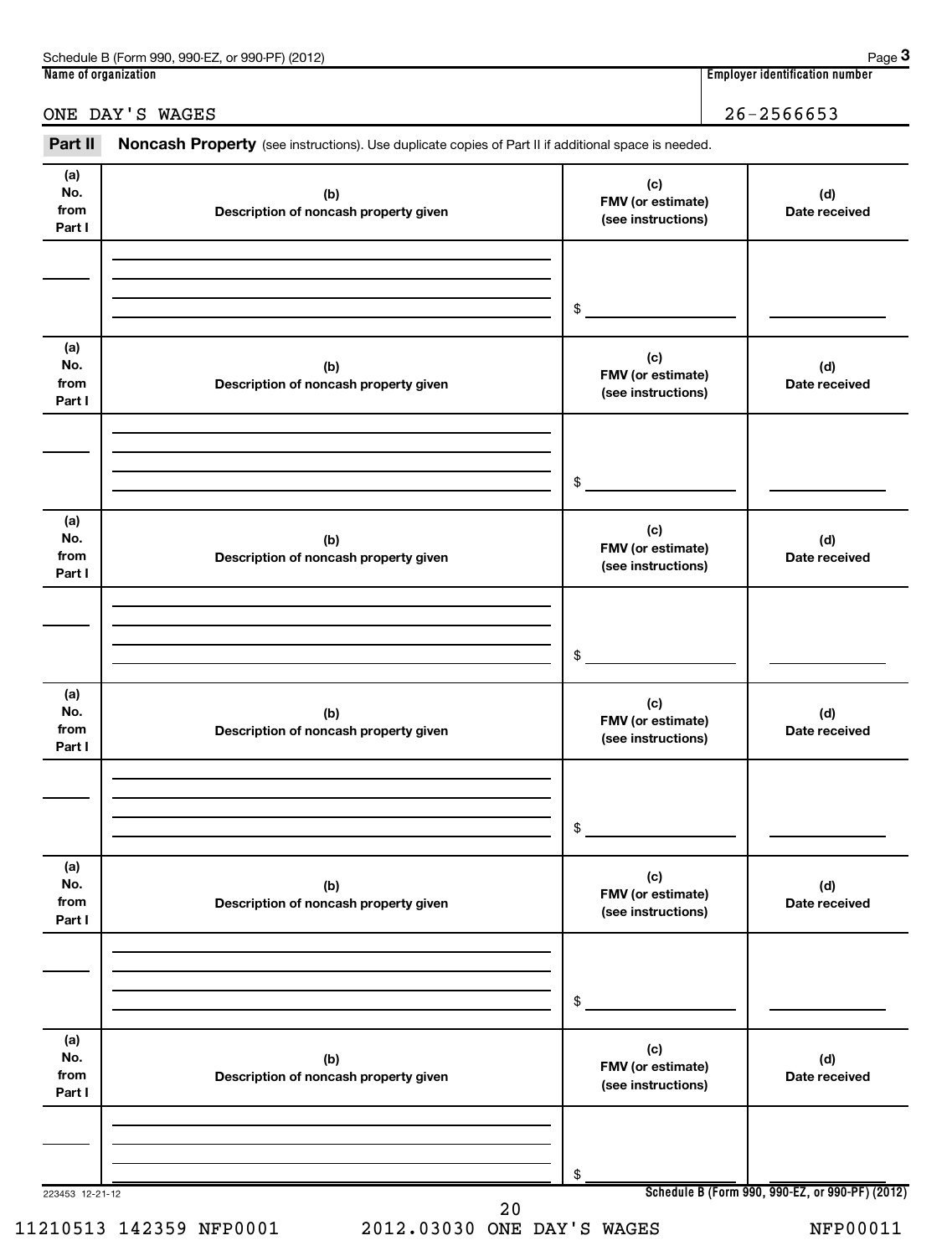| Name of organization      |                                                                                                                                                                                                         |                      | <b>Employer identification number</b>                                                                                                                                                                                                            |
|---------------------------|---------------------------------------------------------------------------------------------------------------------------------------------------------------------------------------------------------|----------------------|--------------------------------------------------------------------------------------------------------------------------------------------------------------------------------------------------------------------------------------------------|
| Part III                  | ONE DAY'S WAGES                                                                                                                                                                                         |                      | 26-2566653<br>Exclusively religious, charitable, etc., individual contributions to section 501(c)(7), (8), or (10) organizations that total more than \$1,000 for the<br>year. Complete columns (a) through (e) and the following line entry. Fo |
|                           | the total of exclusively religious, charitable, etc., contributions of $$1,000$ or less for the year. (Enter this information once.)<br>Use duplicate copies of Part III if additional space is needed. |                      | $\blacktriangleright$ \$                                                                                                                                                                                                                         |
| (a) No.<br>from<br>Part I | (b) Purpose of gift                                                                                                                                                                                     | (c) Use of gift      | (d) Description of how gift is held                                                                                                                                                                                                              |
|                           |                                                                                                                                                                                                         | (e) Transfer of gift |                                                                                                                                                                                                                                                  |
|                           | Transferee's name, address, and ZIP + 4                                                                                                                                                                 |                      | Relationship of transferor to transferee                                                                                                                                                                                                         |
| (a) No.<br>from<br>Part I | (b) Purpose of gift                                                                                                                                                                                     | (c) Use of gift      | (d) Description of how gift is held                                                                                                                                                                                                              |
|                           | Transferee's name, address, and ZIP + 4                                                                                                                                                                 | (e) Transfer of gift | Relationship of transferor to transferee                                                                                                                                                                                                         |
| (a) No.<br>from           | (b) Purpose of gift                                                                                                                                                                                     | (c) Use of gift      | (d) Description of how gift is held                                                                                                                                                                                                              |
| Part I                    |                                                                                                                                                                                                         |                      |                                                                                                                                                                                                                                                  |
|                           |                                                                                                                                                                                                         | (e) Transfer of gift |                                                                                                                                                                                                                                                  |
|                           | Transferee's name, address, and ZIP + 4                                                                                                                                                                 |                      | Relationship of transferor to transferee                                                                                                                                                                                                         |
| (a) No.<br>from<br>Part I | (b) Purpose of gift                                                                                                                                                                                     | (c) Use of gift      | (d) Description of how gift is held                                                                                                                                                                                                              |
|                           |                                                                                                                                                                                                         | (e) Transfer of gift |                                                                                                                                                                                                                                                  |
|                           | Transferee's name, address, and ZIP + 4                                                                                                                                                                 |                      | Relationship of transferor to transferee                                                                                                                                                                                                         |
| 223454 12-21-12           |                                                                                                                                                                                                         | 21                   | Schedule B (Form 990, 990-EZ, or 990-PF) (2012)                                                                                                                                                                                                  |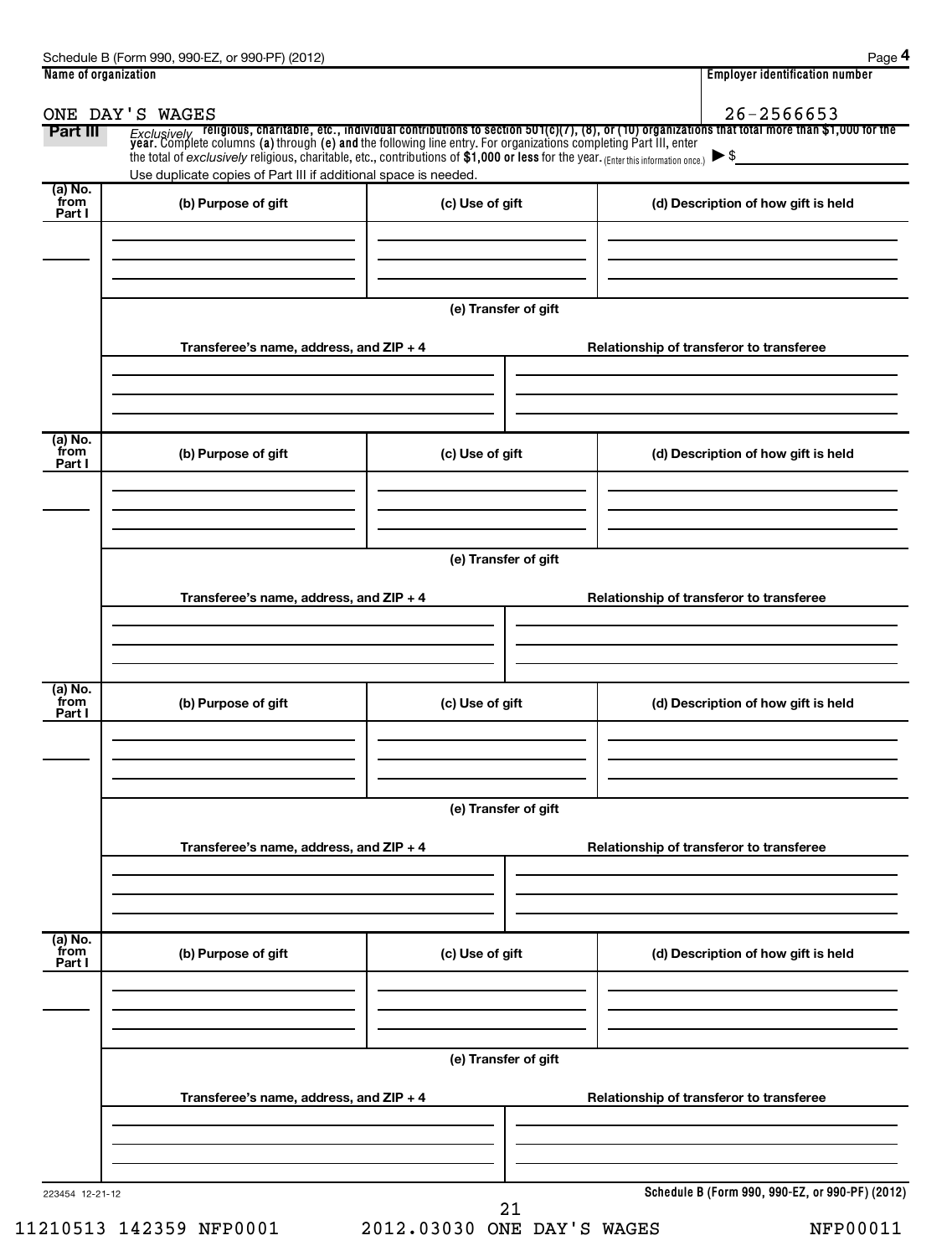# Department of the Treasury Internal Revenue Service

# **Supplemental Financial Statements**<br> **2012**<br> **2012**

**(Form 990) | Complete if the organization answered "Yes," to Form 990, Part IV, line 6, 7, 8, 9, 10, 11a, 11b, 11c, 11d, 11e, 11f, 12a, or 12b.**

**| Attach to Form 990. | See separate instructions.**

|                    | Name of the organization<br>ONE DAY'S WAGES                                                                                                               |                                                | <b>Employer identification number</b><br>26-2566653 |
|--------------------|-----------------------------------------------------------------------------------------------------------------------------------------------------------|------------------------------------------------|-----------------------------------------------------|
| <b>Part I</b>      | Organizations Maintaining Donor Advised Funds or Other Similar Funds or Accounts. Complete if the                                                         |                                                |                                                     |
|                    | organization answered "Yes" to Form 990, Part IV, line 6.                                                                                                 |                                                |                                                     |
|                    |                                                                                                                                                           | (a) Donor advised funds                        | (b) Funds and other accounts                        |
| 1                  |                                                                                                                                                           |                                                |                                                     |
| 2                  |                                                                                                                                                           |                                                |                                                     |
| 3                  |                                                                                                                                                           |                                                |                                                     |
| 4                  |                                                                                                                                                           |                                                |                                                     |
| 5                  | Did the organization inform all donors and donor advisors in writing that the assets held in donor advised funds                                          |                                                |                                                     |
|                    |                                                                                                                                                           |                                                | <b>No</b><br>Yes                                    |
| 6                  | Did the organization inform all grantees, donors, and donor advisors in writing that grant funds can be used only                                         |                                                |                                                     |
|                    | for charitable purposes and not for the benefit of the donor or donor advisor, or for any other purpose conferring                                        |                                                |                                                     |
|                    | impermissible private benefit?                                                                                                                            |                                                | Yes<br>No                                           |
| <b>Part II</b>     | <b>Conservation Easements.</b> Complete if the organization answered "Yes" to Form 990, Part IV, line 7.                                                  |                                                |                                                     |
| 1.                 | Purpose(s) of conservation easements held by the organization (check all that apply).                                                                     |                                                |                                                     |
|                    | Preservation of land for public use (e.g., recreation or education)                                                                                       |                                                | Preservation of an historically important land area |
|                    | Protection of natural habitat                                                                                                                             | Preservation of a certified historic structure |                                                     |
|                    | Preservation of open space                                                                                                                                |                                                |                                                     |
| 2                  | Complete lines 2a through 2d if the organization held a qualified conservation contribution in the form of a conservation easement on the last            |                                                |                                                     |
|                    | day of the tax year.                                                                                                                                      |                                                |                                                     |
|                    |                                                                                                                                                           |                                                | Held at the End of the Tax Year                     |
| а                  |                                                                                                                                                           |                                                | 2a                                                  |
| b                  | Total acreage restricted by conservation easements                                                                                                        |                                                | 2b                                                  |
| c                  |                                                                                                                                                           |                                                | 2c                                                  |
| d                  | Number of conservation easements included in (c) acquired after 8/17/06, and not on a historic structure                                                  |                                                |                                                     |
|                    |                                                                                                                                                           |                                                | 2d                                                  |
| 3                  | Number of conservation easements modified, transferred, released, extinguished, or terminated by the organization during the tax                          |                                                |                                                     |
|                    | $year \blacktriangleright$                                                                                                                                |                                                |                                                     |
| 4                  | Number of states where property subject to conservation easement is located >                                                                             |                                                |                                                     |
| 5                  | Does the organization have a written policy regarding the periodic monitoring, inspection, handling of                                                    |                                                |                                                     |
|                    | violations, and enforcement of the conservation easements it holds?                                                                                       |                                                | Yes<br><b>No</b>                                    |
| 6                  | Staff and volunteer hours devoted to monitoring, inspecting, and enforcing conservation easements during the year                                         |                                                |                                                     |
| 7                  | Amount of expenses incurred in monitoring, inspecting, and enforcing conservation easements during the year $\triangleright$ \$                           |                                                |                                                     |
| 8                  | Does each conservation easement reported on line 2(d) above satisfy the requirements of section 170(h)(4)(B)(i)                                           |                                                |                                                     |
|                    |                                                                                                                                                           |                                                | <b>No</b><br>Yes                                    |
| 9                  | In Part XIII, describe how the organization reports conservation easements in its revenue and expense statement, and balance sheet, and                   |                                                |                                                     |
|                    | include, if applicable, the text of the footnote to the organization's financial statements that describes the organization's accounting for              |                                                |                                                     |
|                    | conservation easements.                                                                                                                                   |                                                |                                                     |
|                    | Organizations Maintaining Collections of Art, Historical Treasures, or Other Similar Assets.<br>Part III                                                  |                                                |                                                     |
|                    | Complete if the organization answered "Yes" to Form 990, Part IV, line 8.                                                                                 |                                                |                                                     |
|                    | 1a If the organization elected, as permitted under SFAS 116 (ASC 958), not to report in its revenue statement and balance sheet works of art,             |                                                |                                                     |
|                    | historical treasures, or other similar assets held for public exhibition, education, or research in furtherance of public service, provide, in Part XIII, |                                                |                                                     |
|                    | the text of the footnote to its financial statements that describes these items.                                                                          |                                                |                                                     |
| b                  | If the organization elected, as permitted under SFAS 116 (ASC 958), to report in its revenue statement and balance sheet works of art, historical         |                                                |                                                     |
|                    | treasures, or other similar assets held for public exhibition, education, or research in furtherance of public service, provide the following amounts     |                                                |                                                     |
|                    | relating to these items:                                                                                                                                  |                                                |                                                     |
|                    |                                                                                                                                                           |                                                | $\triangleright$ \$                                 |
|                    | (ii) Assets included in Form 990, Part X                                                                                                                  |                                                | $\blacktriangleright$ \$                            |
| 2                  | If the organization received or held works of art, historical treasures, or other similar assets for financial gain, provide                              |                                                |                                                     |
|                    | the following amounts required to be reported under SFAS 116 (ASC 958) relating to these items:                                                           |                                                |                                                     |
| а                  |                                                                                                                                                           |                                                | $\triangleright$ \$                                 |
| b                  |                                                                                                                                                           |                                                |                                                     |
|                    |                                                                                                                                                           |                                                |                                                     |
| 232051<br>12-10-12 | LHA For Paperwork Reduction Act Notice, see the Instructions for Form 990.                                                                                |                                                | Schedule D (Form 990) 2012                          |

11210513 142359 NFP0001 2012.03030 ONE DAY'S WAGES NFP00011 22

OMB No. 1545-0047

**Open to Public Inspection**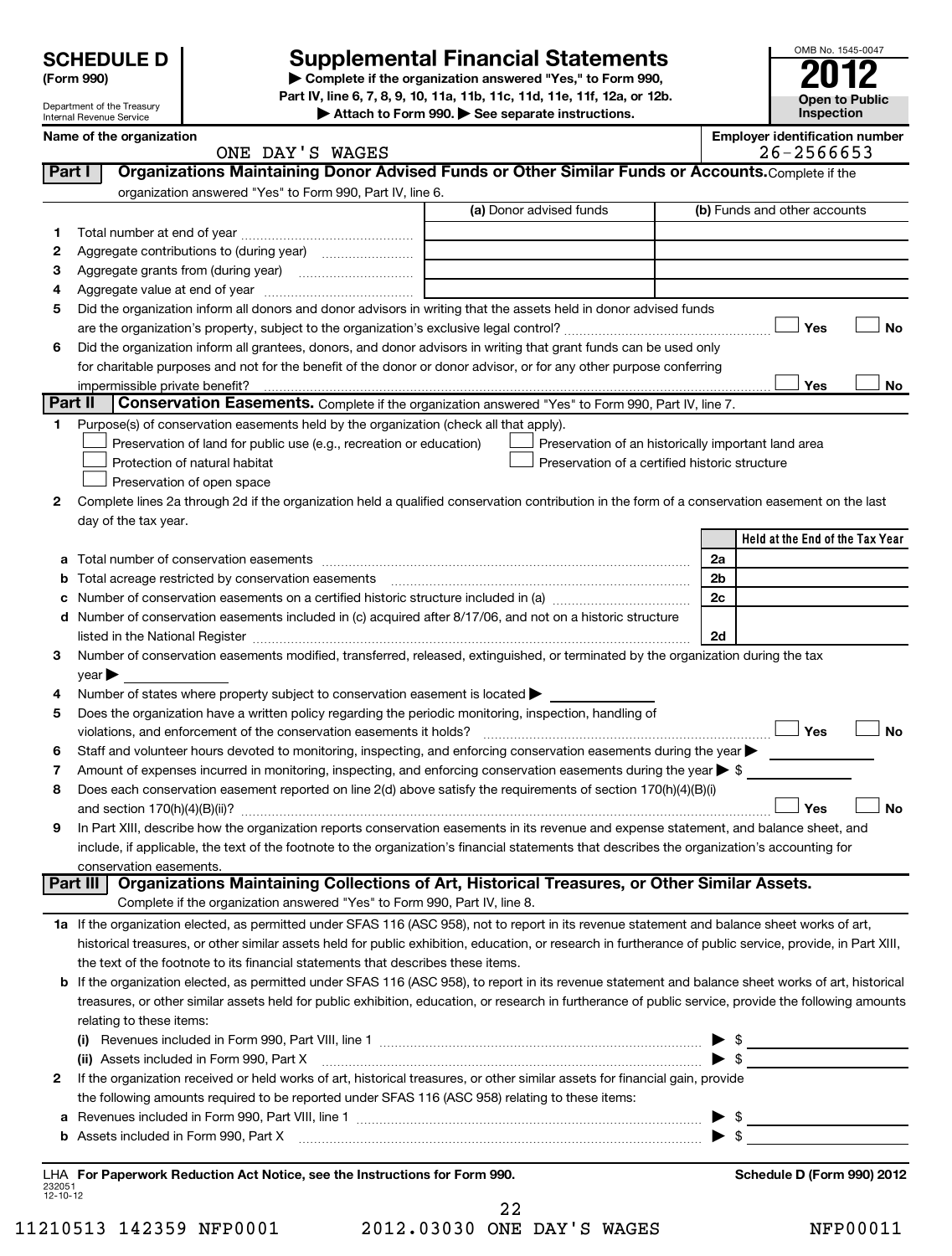|               | Schedule D (Form 990) 2012                                                                                                                                                                                                     | ONE DAY'S WAGES    |        |                |                                                                                                                                                                                                                               |                                                                             |        | $26 - 2566653$ Page 2      |
|---------------|--------------------------------------------------------------------------------------------------------------------------------------------------------------------------------------------------------------------------------|--------------------|--------|----------------|-------------------------------------------------------------------------------------------------------------------------------------------------------------------------------------------------------------------------------|-----------------------------------------------------------------------------|--------|----------------------------|
|               | Part III<br>Organizations Maintaining Collections of Art, Historical Treasures, or Other Similar Assets (continued)                                                                                                            |                    |        |                |                                                                                                                                                                                                                               |                                                                             |        |                            |
| 3             | Using the organization's acquisition, accession, and other records, check any of the following that are a significant use of its collection items                                                                              |                    |        |                |                                                                                                                                                                                                                               |                                                                             |        |                            |
|               | (check all that apply):                                                                                                                                                                                                        |                    |        |                |                                                                                                                                                                                                                               |                                                                             |        |                            |
| a             | Public exhibition                                                                                                                                                                                                              | d                  |        |                | Loan or exchange programs                                                                                                                                                                                                     |                                                                             |        |                            |
| b             | Scholarly research                                                                                                                                                                                                             | e                  |        |                | Other and the contract of the contract of the contract of the contract of the contract of the contract of the contract of the contract of the contract of the contract of the contract of the contract of the contract of the |                                                                             |        |                            |
| c             | Preservation for future generations                                                                                                                                                                                            |                    |        |                |                                                                                                                                                                                                                               |                                                                             |        |                            |
|               | Provide a description of the organization's collections and explain how they further the organization's exempt purpose in Part XIII.                                                                                           |                    |        |                |                                                                                                                                                                                                                               |                                                                             |        |                            |
| 5             | During the year, did the organization solicit or receive donations of art, historical treasures, or other similar assets                                                                                                       |                    |        |                |                                                                                                                                                                                                                               |                                                                             |        |                            |
|               |                                                                                                                                                                                                                                |                    |        |                |                                                                                                                                                                                                                               |                                                                             | Yes    | No                         |
|               | Part IV<br>Escrow and Custodial Arrangements. Complete if the organization answered "Yes" to Form 990, Part IV, line 9, or                                                                                                     |                    |        |                |                                                                                                                                                                                                                               |                                                                             |        |                            |
|               | reported an amount on Form 990, Part X, line 21.                                                                                                                                                                               |                    |        |                |                                                                                                                                                                                                                               |                                                                             |        |                            |
|               | 1a Is the organization an agent, trustee, custodian or other intermediary for contributions or other assets not included                                                                                                       |                    |        |                |                                                                                                                                                                                                                               |                                                                             |        |                            |
|               | on Form 990, Part X? [11] matter contracts and contracts and contracts are contracted as a function of Form 990, Part X?                                                                                                       |                    |        |                |                                                                                                                                                                                                                               |                                                                             | Yes    | <b>No</b>                  |
|               | b If "Yes," explain the arrangement in Part XIII and complete the following table:                                                                                                                                             |                    |        |                |                                                                                                                                                                                                                               |                                                                             |        |                            |
|               |                                                                                                                                                                                                                                |                    |        |                |                                                                                                                                                                                                                               |                                                                             | Amount |                            |
|               | c Beginning balance                                                                                                                                                                                                            |                    |        |                |                                                                                                                                                                                                                               | 1c                                                                          |        |                            |
|               |                                                                                                                                                                                                                                |                    |        |                |                                                                                                                                                                                                                               | 1d                                                                          |        |                            |
|               | e Distributions during the year manufactured and continuum and contact the year manufactured and contact the year manufactured and contact the year manufactured and contact the year manufactured and contact the year manufa |                    |        |                |                                                                                                                                                                                                                               | 1e                                                                          |        |                            |
|               |                                                                                                                                                                                                                                |                    |        |                |                                                                                                                                                                                                                               | 1f                                                                          |        |                            |
|               |                                                                                                                                                                                                                                |                    |        |                |                                                                                                                                                                                                                               |                                                                             | Yes    | <b>No</b>                  |
| <b>Part V</b> | <b>b</b> If "Yes," explain the arrangement in Part XIII. Check here if the explanation has been provided in Part XIII<br>Endowment Funds. Complete if the organization answered "Yes" to Form 990, Part IV, line 10.           |                    |        |                |                                                                                                                                                                                                                               |                                                                             |        |                            |
|               |                                                                                                                                                                                                                                |                    |        |                |                                                                                                                                                                                                                               | (c) Two years back $\vert$ (d) Three years back $\vert$ (e) Four years back |        |                            |
|               |                                                                                                                                                                                                                                | (a) Current year   |        | (b) Prior year |                                                                                                                                                                                                                               |                                                                             |        |                            |
|               | 1a Beginning of year balance                                                                                                                                                                                                   |                    |        |                |                                                                                                                                                                                                                               |                                                                             |        |                            |
| b             |                                                                                                                                                                                                                                |                    |        |                |                                                                                                                                                                                                                               |                                                                             |        |                            |
|               | Net investment earnings, gains, and losses                                                                                                                                                                                     |                    |        |                |                                                                                                                                                                                                                               |                                                                             |        |                            |
|               |                                                                                                                                                                                                                                |                    |        |                |                                                                                                                                                                                                                               |                                                                             |        |                            |
|               | e Other expenditures for facilities                                                                                                                                                                                            |                    |        |                |                                                                                                                                                                                                                               |                                                                             |        |                            |
|               | and programs                                                                                                                                                                                                                   |                    |        |                |                                                                                                                                                                                                                               |                                                                             |        |                            |
|               |                                                                                                                                                                                                                                |                    |        |                |                                                                                                                                                                                                                               |                                                                             |        |                            |
| g             | End of year balance                                                                                                                                                                                                            |                    |        |                |                                                                                                                                                                                                                               |                                                                             |        |                            |
| 2             | Provide the estimated percentage of the current year end balance (line 1g, column (a)) held as:                                                                                                                                |                    |        |                |                                                                                                                                                                                                                               |                                                                             |        |                            |
| а             | Board designated or quasi-endowment<br>Permanent endowment                                                                                                                                                                     | %                  | %      |                |                                                                                                                                                                                                                               |                                                                             |        |                            |
|               | <b>c</b> Temporarily restricted endowment $\blacktriangleright$                                                                                                                                                                |                    |        |                |                                                                                                                                                                                                                               |                                                                             |        |                            |
|               |                                                                                                                                                                                                                                | %                  |        |                |                                                                                                                                                                                                                               |                                                                             |        |                            |
|               | The percentages in lines 2a, 2b, and 2c should equal 100%.<br>3a Are there endowment funds not in the possession of the organization that are held and administered for the organization                                       |                    |        |                |                                                                                                                                                                                                                               |                                                                             |        |                            |
|               |                                                                                                                                                                                                                                |                    |        |                |                                                                                                                                                                                                                               |                                                                             |        | Yes<br>No                  |
|               | by:<br>(i)                                                                                                                                                                                                                     |                    |        |                |                                                                                                                                                                                                                               |                                                                             | 3a(i)  |                            |
|               |                                                                                                                                                                                                                                |                    |        |                |                                                                                                                                                                                                                               |                                                                             | 3a(ii) |                            |
|               |                                                                                                                                                                                                                                |                    |        |                |                                                                                                                                                                                                                               |                                                                             | 3b     |                            |
|               | Describe in Part XIII the intended uses of the organization's endowment funds.                                                                                                                                                 |                    |        |                |                                                                                                                                                                                                                               |                                                                             |        |                            |
|               | Land, Buildings, and Equipment. See Form 990, Part X, line 10.<br><b>Part VI</b>                                                                                                                                               |                    |        |                |                                                                                                                                                                                                                               |                                                                             |        |                            |
|               | Description of property                                                                                                                                                                                                        | (a) Cost or other  |        |                | (b) Cost or other                                                                                                                                                                                                             | (c) Accumulated                                                             |        | (d) Book value             |
|               |                                                                                                                                                                                                                                | basis (investment) |        |                | basis (other)                                                                                                                                                                                                                 | depreciation                                                                |        |                            |
|               |                                                                                                                                                                                                                                |                    |        |                |                                                                                                                                                                                                                               |                                                                             |        |                            |
|               |                                                                                                                                                                                                                                |                    |        |                |                                                                                                                                                                                                                               |                                                                             |        |                            |
|               |                                                                                                                                                                                                                                |                    |        |                |                                                                                                                                                                                                                               |                                                                             |        |                            |
|               |                                                                                                                                                                                                                                |                    | 5,488. |                |                                                                                                                                                                                                                               | 5,488.                                                                      |        | 0.                         |
|               | e Other                                                                                                                                                                                                                        |                    |        |                |                                                                                                                                                                                                                               |                                                                             |        |                            |
|               | Total. Add lines 1a through 1e. (Column (d) must equal Form 990, Part X, column (B), line 10(c).)                                                                                                                              |                    |        |                |                                                                                                                                                                                                                               |                                                                             |        | 0.                         |
|               |                                                                                                                                                                                                                                |                    |        |                |                                                                                                                                                                                                                               |                                                                             |        | Schodule D (Form 000) 2012 |

**Schedule D (Form 990) 2012**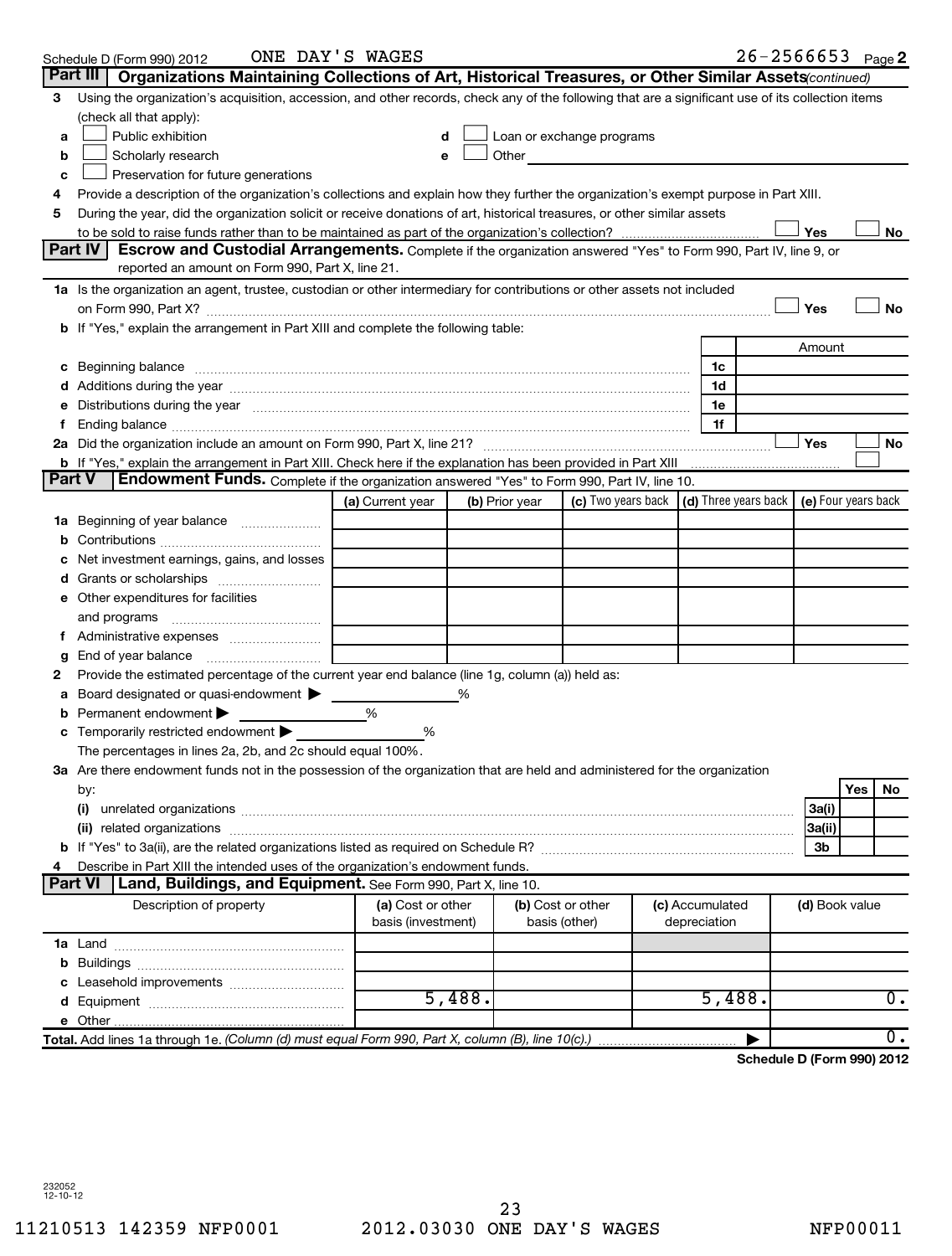| Schedule D (Form 990) 20 |  |  |
|--------------------------|--|--|
|                          |  |  |

Schedule D (Form 990) 2012  $\hbox{ONE }$  DAY'S WAGES  $26-2566653$  Page

| <b>Part VII</b> Investments - Other Securities. See Form 990, Part X, line 12.         |                 |                |                                                           |
|----------------------------------------------------------------------------------------|-----------------|----------------|-----------------------------------------------------------|
| (a) Description of security or category (including name of security)                   | (b) Book value  |                | (c) Method of valuation: Cost or end-of-year market value |
| (1) Financial derivatives                                                              |                 |                |                                                           |
|                                                                                        |                 |                |                                                           |
| (3) Other                                                                              |                 |                |                                                           |
| (A)                                                                                    |                 |                |                                                           |
| (B)                                                                                    |                 |                |                                                           |
| (C)                                                                                    |                 |                |                                                           |
| (D)                                                                                    |                 |                |                                                           |
| (E)                                                                                    |                 |                |                                                           |
| (F)                                                                                    |                 |                |                                                           |
| (G)                                                                                    |                 |                |                                                           |
| (H)                                                                                    |                 |                |                                                           |
| (1)                                                                                    |                 |                |                                                           |
| Total. (Col. (b) must equal Form 990, Part X, col. (B) line 12.) $\blacktriangleright$ |                 |                |                                                           |
| Part VIII Investments - Program Related. See Form 990, Part X, line 13.                |                 |                |                                                           |
| (a) Description of investment type                                                     | (b) Book value  |                | (c) Method of valuation: Cost or end-of-year market value |
| (1)                                                                                    |                 |                |                                                           |
| (2)                                                                                    |                 |                |                                                           |
| (3)                                                                                    |                 |                |                                                           |
| (4)                                                                                    |                 |                |                                                           |
| (5)                                                                                    |                 |                |                                                           |
| (6)                                                                                    |                 |                |                                                           |
| (7)                                                                                    |                 |                |                                                           |
| (8)                                                                                    |                 |                |                                                           |
| (9)                                                                                    |                 |                |                                                           |
| (10)                                                                                   |                 |                |                                                           |
| Total. (Col. (b) must equal Form 990, Part X, col. (B) line 13.)                       |                 |                |                                                           |
| Part IX<br>Other Assets. See Form 990, Part X, line 15.                                |                 |                |                                                           |
|                                                                                        | (a) Description |                | (b) Book value                                            |
| (1)                                                                                    |                 |                |                                                           |
| (2)                                                                                    |                 |                |                                                           |
| (3)                                                                                    |                 |                |                                                           |
| (4)                                                                                    |                 |                |                                                           |
| (5)                                                                                    |                 |                |                                                           |
| (6)                                                                                    |                 |                |                                                           |
| (7)                                                                                    |                 |                |                                                           |
| (8)                                                                                    |                 |                |                                                           |
| (9)                                                                                    |                 |                |                                                           |
| (10)                                                                                   |                 |                |                                                           |
| Total. (Column (b) must equal Form 990, Part X, col. (B) line 15.).                    |                 |                |                                                           |
| Part X<br>Other Liabilities. See Form 990, Part X, line 25.                            |                 |                |                                                           |
| (a) Description of liability<br><u>1.</u>                                              |                 |                |                                                           |
|                                                                                        |                 |                |                                                           |
|                                                                                        |                 | (b) Book value |                                                           |
| Federal income taxes<br>(1)                                                            |                 |                |                                                           |
| CREDIT CARD PAYABLE<br>(2)                                                             |                 | 315.           |                                                           |
| PAYROLL PAYABLE<br>(3)                                                                 |                 | 1,449.         |                                                           |
| (4)                                                                                    |                 |                |                                                           |
| (5)                                                                                    |                 |                |                                                           |
| (6)                                                                                    |                 |                |                                                           |
| (7)                                                                                    |                 |                |                                                           |
| (8)                                                                                    |                 |                |                                                           |
| (9)                                                                                    |                 |                |                                                           |
| (10)                                                                                   |                 |                |                                                           |
| (11)<br>Total. (Column (b) must equal Form 990, Part X, col. (B) line 25.)             |                 | 1,764.         |                                                           |

liability for uncertain tax positions under FIN 48 (ASC 740). Check here if the text of the footnote has been provided in Part XIII  $\left| \begin{array}{c} \hline \hline \hline \hline \hline \hline \hline \hline \end{array} \right|$ 

**Schedule D (Form 990) 2012**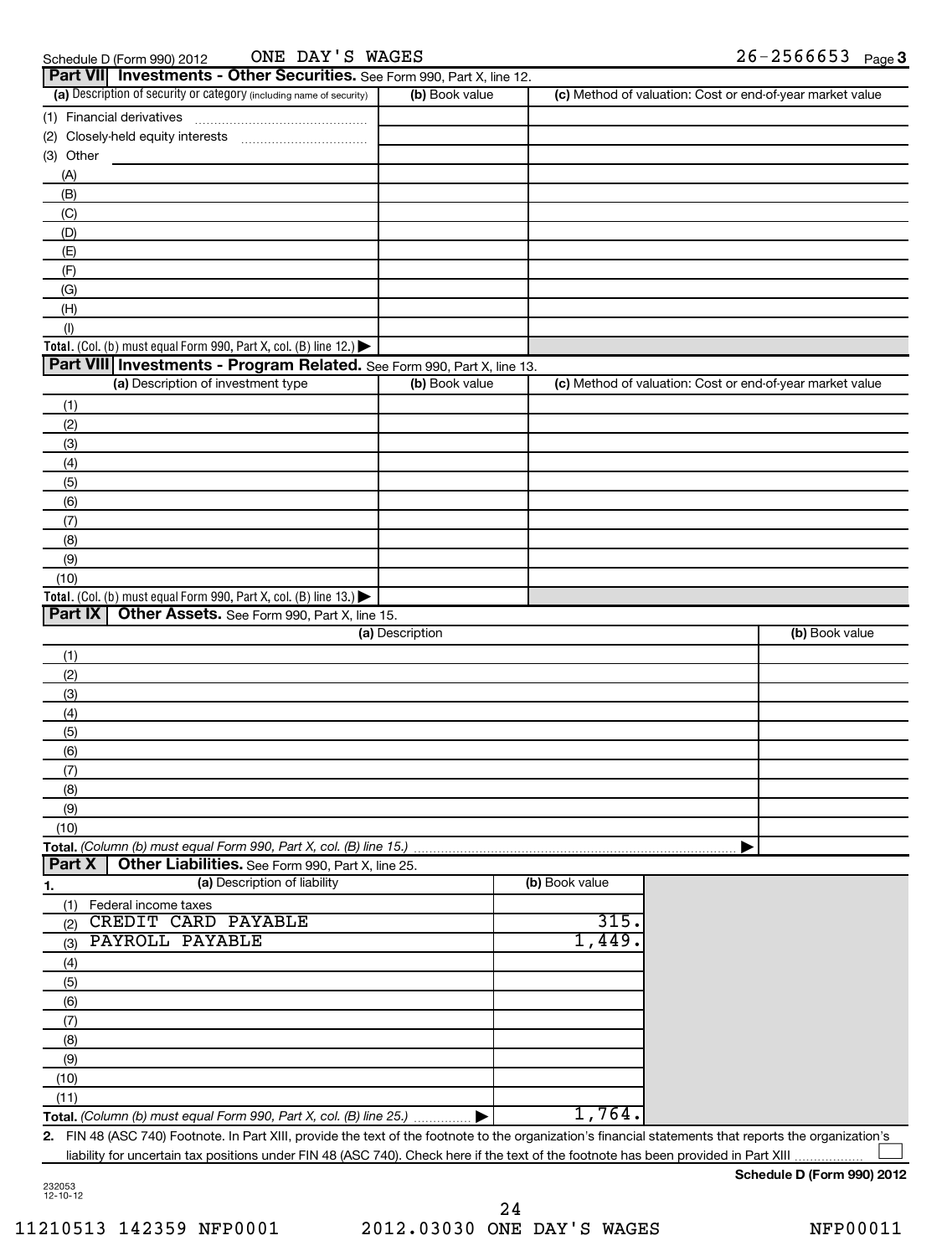|   | ONE DAY'S WAGES<br>Schedule D (Form 990) 2012                                                                                                                    |                | $26 - 2566653$ Page 4 |
|---|------------------------------------------------------------------------------------------------------------------------------------------------------------------|----------------|-----------------------|
|   | Part XI   Reconciliation of Revenue per Audited Financial Statements With Revenue per Return                                                                     |                |                       |
| 1 | Total revenue, gains, and other support per audited financial statements                                                                                         |                | 1.                    |
| 2 | Amounts included on line 1 but not on Form 990, Part VIII, line 12:                                                                                              |                |                       |
| a | Net unrealized gains on investments [11] Martin Martin Martin Martin Martin Martin Martin Martin Martin Martin                                                   | 2a             |                       |
| b |                                                                                                                                                                  | 2 <sub>b</sub> |                       |
|   |                                                                                                                                                                  | 2 <sub>c</sub> |                       |
|   | Other (Describe in Part XIII.) <b>Construction Contract Construction</b> Chern Construction Construction Construction                                            | 2d             |                       |
| е | Add lines 2a through 2d                                                                                                                                          |                | 2е                    |
| 3 |                                                                                                                                                                  |                | 3                     |
| 4 | Amounts included on Form 990, Part VIII, line 12, but not on line 1:                                                                                             |                |                       |
| а | Investment expenses not included on Form 990, Part VIII, line 7b [                                                                                               | 4a l           |                       |
| b |                                                                                                                                                                  | 4 <sub>h</sub> |                       |
|   | Add lines 4a and 4b                                                                                                                                              |                | 4с                    |
|   | Total revenue. Add lines 3 and 4c. (This must equal Form 990, Part I, line 12.)                                                                                  |                | 5                     |
|   | Part XII Reconciliation of Expenses per Audited Financial Statements With Expenses per Return                                                                    |                |                       |
| 1 |                                                                                                                                                                  |                | 1.                    |
| 2 | Amounts included on line 1 but not on Form 990, Part IX, line 25:                                                                                                |                |                       |
| a |                                                                                                                                                                  | 2a             |                       |
| b |                                                                                                                                                                  | 2 <sub>b</sub> |                       |
|   |                                                                                                                                                                  | 2 <sub>c</sub> |                       |
|   | Other (Describe in Part XIII.) (2000) (2000) (2000) (2010) (2010) (2010) (2010) (2010) (2010) (2010) (2010) (20                                                  | 2d             |                       |
|   | Add lines 2a through 2d <b>must be a constructed as the constant of the constant of the constant of the construction</b>                                         |                | 2е                    |
| 3 |                                                                                                                                                                  |                | 3                     |
| 4 | Amounts included on Form 990, Part IX, line 25, but not on line 1:                                                                                               |                |                       |
|   | Investment expenses not included on Form 990, Part VIII, line 7b [                                                                                               | 4a l           |                       |
|   | Other (Describe in Part XIII.) [100] [100] [100] [100] [100] [100] [100] [100] [100] [100] [100] [100] [100] [                                                   | 4 <sub>b</sub> |                       |
|   | c Add lines 4a and 4b                                                                                                                                            |                | 4c                    |
| 5 |                                                                                                                                                                  |                | 5                     |
|   | Part XIII Supplemental Information                                                                                                                               |                |                       |
|   | Complete this part to provide the descriptions required for Part II, lines 3, 5, and 9; Part III, lines 1a and 4; Part IV, lines 1b and 2b; Part V, line 4; Part |                |                       |
|   | X, line 2; Part XI, lines 2d and 4b; and Part XII, lines 2d and 4b. Also complete this part to provide any additional information.                               |                |                       |
|   | OTHER LIABILITIES:                                                                                                                                               |                |                       |

| CREDIT CARD PAYABLE | \$315  |  |
|---------------------|--------|--|
| PAYROLL PAYABLE     | \$1449 |  |
|                     |        |  |

**Schedule D (Form 990) 2012**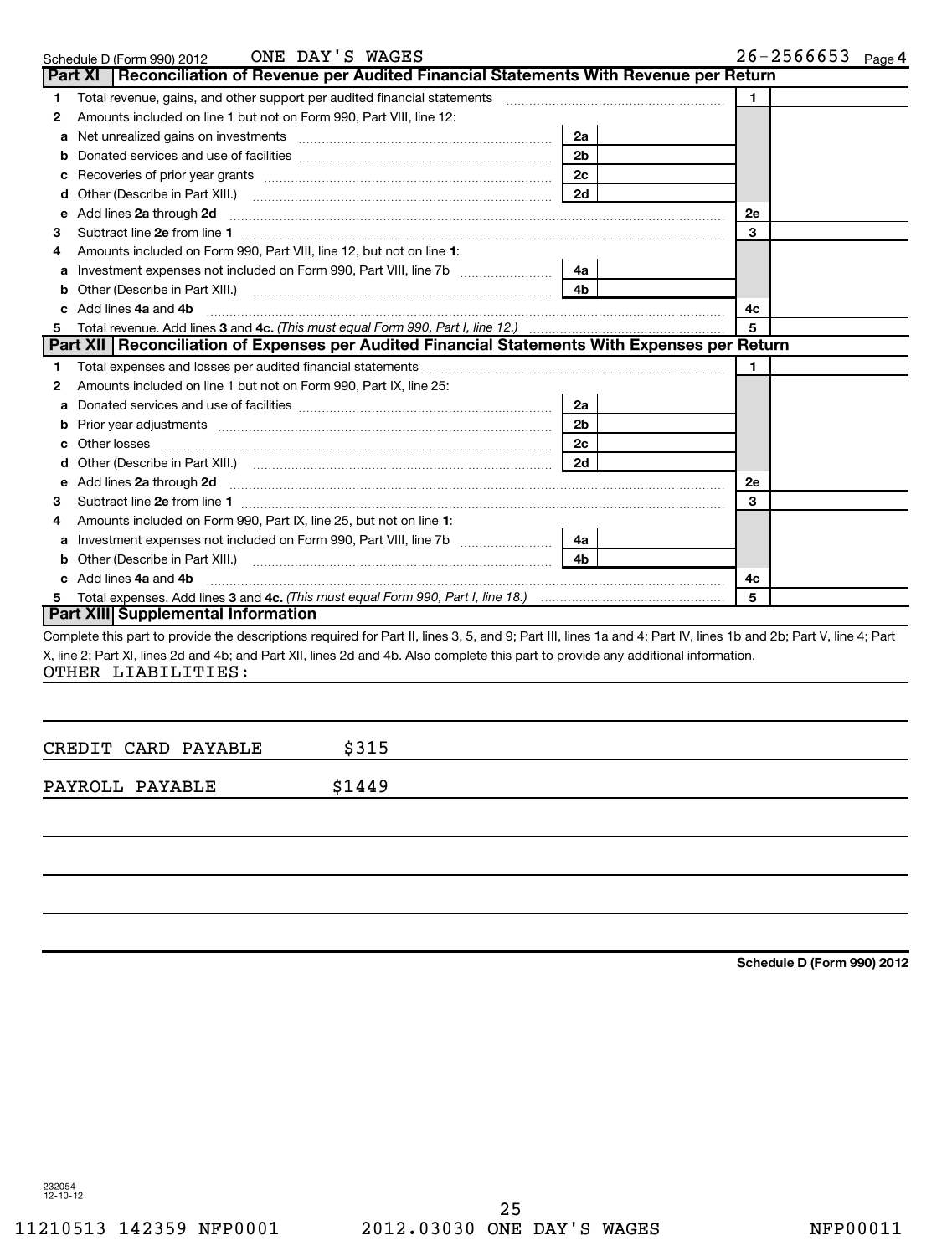| <b>SCHEDULE F</b> |  |
|-------------------|--|
| (Form 990)        |  |

# Statement of Activities Outside the United States<br> **Statement of Activities Outside the United States**<br>
Pattach the Fact IV, line 14b, 15, or 16.<br> **Pattach the Expression Security Statement Security Conducts**

**| Complete if the organization answered "Yes" to Form 990,**

| Department of the Treasury<br>Internal Revenue Service |                                           |                                                                                       | Part IV, line 14b, 15, or 16.<br>Attach to Form 990. See separate instructions.                                                                      |               |                                                                                                             | <b>Open to Public</b><br>Inspection                              |
|--------------------------------------------------------|-------------------------------------------|---------------------------------------------------------------------------------------|------------------------------------------------------------------------------------------------------------------------------------------------------|---------------|-------------------------------------------------------------------------------------------------------------|------------------------------------------------------------------|
| Name of the organization                               |                                           |                                                                                       |                                                                                                                                                      |               |                                                                                                             | Employer identification number                                   |
| ONE DAY'S WAGES                                        |                                           |                                                                                       |                                                                                                                                                      |               | 26-2566653                                                                                                  |                                                                  |
| Part I                                                 |                                           |                                                                                       | General Information on Activities Outside the United States. Complete if the organization answered "Yes"                                             |               |                                                                                                             |                                                                  |
| to Form 990, Part IV, line 14b.<br>1                   |                                           |                                                                                       | For grantmakers. Does the organization maintain records to substantiate the amount of its grants and other assistance,                               |               |                                                                                                             |                                                                  |
|                                                        |                                           |                                                                                       | the grantees' eligibility for the grants or assistance, and the selection criteria used to award the grants or assistance?                           |               |                                                                                                             | $\boxed{\text{X}}$ No<br>Yes                                     |
| 2<br>United States.                                    |                                           |                                                                                       | For grantmakers. Describe in Part V the organization's procedures for monitoring the use of its grants and other assistance outside the              |               |                                                                                                             |                                                                  |
| з                                                      |                                           |                                                                                       | Activities per Region. (The following Part I, line 3 table can be duplicated if additional space is needed.)                                         |               |                                                                                                             |                                                                  |
| (a) Region                                             | (b) Number of<br>offices<br>in the region | (c) Number of<br>employees,<br>agents, and<br>independent<br>contractors<br>in region | (d) Activities conducted in region<br>(by type) (e.g., fundraising, program<br>services, investments, grants to<br>recipients located in the region) |               | (e) If activity listed in (d)<br>is a program service,<br>describe specific type<br>of service(s) in region | (f) Total<br>expenditures<br>for and<br>investments<br>in region |
|                                                        |                                           |                                                                                       |                                                                                                                                                      |               |                                                                                                             |                                                                  |
| SUB-SAHARAN AFRICA -                                   |                                           |                                                                                       | GRANTS TO RECIPIENTS                                                                                                                                 |               |                                                                                                             |                                                                  |
| <b>ANGOLA</b>                                          | n                                         | 0                                                                                     | LOCATED IN REGION                                                                                                                                    | <b>GRANTS</b> |                                                                                                             | 1,230.                                                           |
|                                                        |                                           |                                                                                       |                                                                                                                                                      |               |                                                                                                             |                                                                  |
| SUB-SAHARAN AFRICA -                                   |                                           |                                                                                       | GRANTS TO RECIPIENTS                                                                                                                                 |               |                                                                                                             |                                                                  |
| <b>UGANDA</b>                                          | n                                         | 0                                                                                     | LOCATED IN REGION                                                                                                                                    | <b>GRANTS</b> |                                                                                                             | 6,988.                                                           |
|                                                        |                                           |                                                                                       |                                                                                                                                                      |               |                                                                                                             |                                                                  |
|                                                        |                                           |                                                                                       |                                                                                                                                                      |               |                                                                                                             |                                                                  |
|                                                        |                                           |                                                                                       |                                                                                                                                                      |               |                                                                                                             |                                                                  |
|                                                        |                                           |                                                                                       |                                                                                                                                                      |               |                                                                                                             |                                                                  |
|                                                        |                                           |                                                                                       |                                                                                                                                                      |               |                                                                                                             |                                                                  |
|                                                        |                                           |                                                                                       |                                                                                                                                                      |               |                                                                                                             |                                                                  |
|                                                        |                                           |                                                                                       |                                                                                                                                                      |               |                                                                                                             |                                                                  |
|                                                        |                                           |                                                                                       |                                                                                                                                                      |               |                                                                                                             |                                                                  |
|                                                        |                                           |                                                                                       |                                                                                                                                                      |               |                                                                                                             |                                                                  |
|                                                        |                                           |                                                                                       |                                                                                                                                                      |               |                                                                                                             |                                                                  |
|                                                        |                                           |                                                                                       |                                                                                                                                                      |               |                                                                                                             |                                                                  |
|                                                        |                                           |                                                                                       |                                                                                                                                                      |               |                                                                                                             |                                                                  |
|                                                        |                                           |                                                                                       |                                                                                                                                                      |               |                                                                                                             |                                                                  |
|                                                        |                                           |                                                                                       |                                                                                                                                                      |               |                                                                                                             |                                                                  |
|                                                        |                                           |                                                                                       |                                                                                                                                                      |               |                                                                                                             |                                                                  |
|                                                        |                                           |                                                                                       |                                                                                                                                                      |               |                                                                                                             |                                                                  |
|                                                        |                                           |                                                                                       |                                                                                                                                                      |               |                                                                                                             |                                                                  |
|                                                        |                                           |                                                                                       |                                                                                                                                                      |               |                                                                                                             |                                                                  |
|                                                        |                                           |                                                                                       |                                                                                                                                                      |               |                                                                                                             |                                                                  |
|                                                        |                                           |                                                                                       |                                                                                                                                                      |               |                                                                                                             |                                                                  |
| 3 a Sub-total                                          |                                           | 0                                                                                     |                                                                                                                                                      |               |                                                                                                             | 8,218.                                                           |
| <b>b</b> Total from continuation                       |                                           |                                                                                       |                                                                                                                                                      |               |                                                                                                             |                                                                  |
| sheets to Part I                                       |                                           | 0                                                                                     |                                                                                                                                                      |               |                                                                                                             | 0.                                                               |
| c Totals (add lines 3a<br>and 3b)                      |                                           | 0                                                                                     |                                                                                                                                                      |               |                                                                                                             | 8,218.                                                           |
|                                                        |                                           |                                                                                       |                                                                                                                                                      |               |                                                                                                             |                                                                  |

**For Paperwork Reduction Act Notice, see the Instructions for Form 990. Schedule F (Form 990) 2012** LHA

232071 12-10-12

OMB No. 1545-0047

| <b>SCHEDULE FI</b><br>(Form 990) |  |
|----------------------------------|--|
| Department of the Treasury       |  |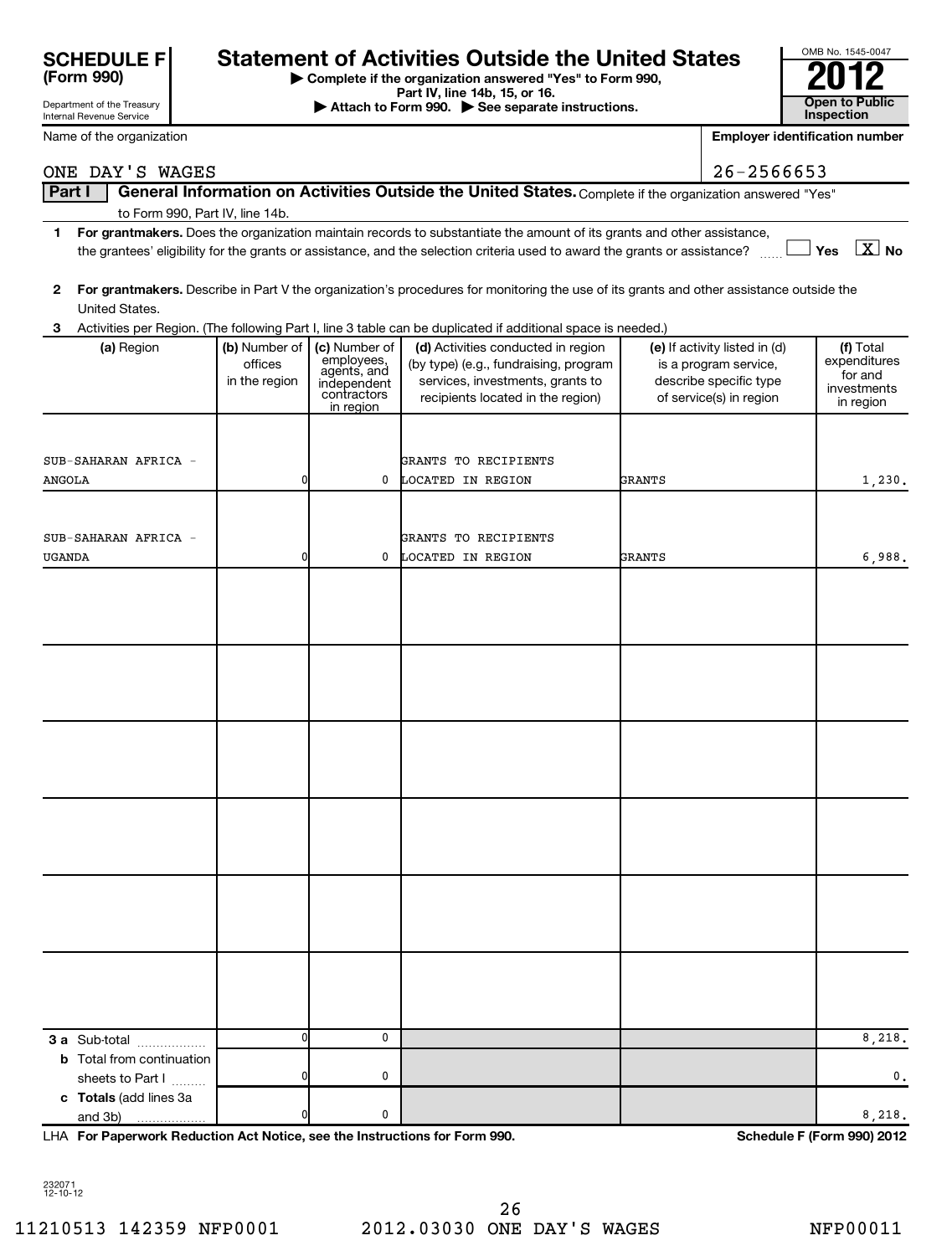Schedule F (Form 990) 2012  $\qquad \qquad \text{ONE } \text{DAY } \text{'S } \text{ WAGES}$   $26-2566653$ ONE DAY'S WAGES

**2**

### Part II | Grants and Other Assistance to Organizations or Entities Outside the United States. Complete if the organization answered "Yes" to Form 990, Part IV, line 15, for any recipient who received more than \$5,000. Part II can be duplicated if additional space is needed.

| 1.<br>(a) Name of organization | (b) IRS code section<br>and EIN (if applicable) | (c) Region         | (d) Purpose of<br>grant                                                                                                                         | (e) Amount<br>of cash grant | (f) Manner of<br>cash disbursement | (g) Amount of<br>non-cash<br>assistance | (h) Description<br>of non-cash<br>assistance | (i) Method of<br>valuation (book, FMV,<br>appraisal, other) |
|--------------------------------|-------------------------------------------------|--------------------|-------------------------------------------------------------------------------------------------------------------------------------------------|-----------------------------|------------------------------------|-----------------------------------------|----------------------------------------------|-------------------------------------------------------------|
|                                |                                                 |                    | THIS GRANT FUNDED THE                                                                                                                           |                             |                                    |                                         |                                              |                                                             |
|                                |                                                 |                    | GHANA GIRLS EDUCATION                                                                                                                           |                             |                                    |                                         |                                              |                                                             |
|                                |                                                 | SUB-SAHARAN        | PROJECT TO ENSURE                                                                                                                               |                             |                                    |                                         |                                              |                                                             |
|                                |                                                 | AFRICA - ANGOLA    | THAT FIFTY GIRLS                                                                                                                                | 1,230. CHECK                |                                    | 0                                       |                                              |                                                             |
|                                |                                                 |                    | THIS GRANT WILL                                                                                                                                 |                             |                                    |                                         |                                              |                                                             |
|                                |                                                 |                    | PROVIDE ORPHAN                                                                                                                                  |                             |                                    |                                         |                                              |                                                             |
|                                |                                                 | <b>SUB-SAHARAN</b> | FAMILIES WITH GOATS,                                                                                                                            |                             | INTERNATIONAL                      |                                         |                                              |                                                             |
|                                |                                                 | AFRICA - UGANDA    | SUPPORT AND TRAINING                                                                                                                            |                             | 6,988. WIRE TRANSFER               | $\mathbf{0}$                            |                                              |                                                             |
|                                |                                                 |                    |                                                                                                                                                 |                             |                                    |                                         |                                              |                                                             |
|                                |                                                 |                    |                                                                                                                                                 |                             |                                    |                                         |                                              |                                                             |
|                                |                                                 |                    |                                                                                                                                                 |                             |                                    |                                         |                                              |                                                             |
|                                |                                                 |                    |                                                                                                                                                 |                             |                                    |                                         |                                              |                                                             |
|                                |                                                 |                    |                                                                                                                                                 |                             |                                    |                                         |                                              |                                                             |
|                                |                                                 |                    |                                                                                                                                                 |                             |                                    |                                         |                                              |                                                             |
|                                |                                                 |                    |                                                                                                                                                 |                             |                                    |                                         |                                              |                                                             |
|                                |                                                 |                    |                                                                                                                                                 |                             |                                    |                                         |                                              |                                                             |
|                                |                                                 |                    |                                                                                                                                                 |                             |                                    |                                         |                                              |                                                             |
|                                |                                                 |                    |                                                                                                                                                 |                             |                                    |                                         |                                              |                                                             |
|                                |                                                 |                    |                                                                                                                                                 |                             |                                    |                                         |                                              |                                                             |
|                                |                                                 |                    |                                                                                                                                                 |                             |                                    |                                         |                                              |                                                             |
|                                |                                                 |                    |                                                                                                                                                 |                             |                                    |                                         |                                              |                                                             |
|                                |                                                 |                    |                                                                                                                                                 |                             |                                    |                                         |                                              |                                                             |
|                                |                                                 |                    |                                                                                                                                                 |                             |                                    |                                         |                                              |                                                             |
|                                |                                                 |                    |                                                                                                                                                 |                             |                                    |                                         |                                              |                                                             |
|                                |                                                 |                    |                                                                                                                                                 |                             |                                    |                                         |                                              |                                                             |
|                                |                                                 |                    |                                                                                                                                                 |                             |                                    |                                         |                                              |                                                             |
|                                |                                                 |                    |                                                                                                                                                 |                             |                                    |                                         |                                              |                                                             |
|                                |                                                 |                    |                                                                                                                                                 |                             |                                    |                                         |                                              |                                                             |
|                                |                                                 |                    |                                                                                                                                                 |                             |                                    |                                         |                                              |                                                             |
|                                |                                                 |                    |                                                                                                                                                 |                             |                                    |                                         |                                              |                                                             |
|                                |                                                 |                    |                                                                                                                                                 |                             |                                    |                                         |                                              |                                                             |
|                                |                                                 |                    |                                                                                                                                                 |                             |                                    |                                         |                                              |                                                             |
|                                |                                                 |                    |                                                                                                                                                 |                             |                                    |                                         |                                              |                                                             |
| $\mathbf{2}$                   |                                                 |                    | Enter total number of recipient organizations listed above that are recognized as charities by the foreign country, recognized as tax-exempt by |                             |                                    |                                         |                                              |                                                             |
|                                |                                                 |                    |                                                                                                                                                 |                             |                                    |                                         |                                              | 2                                                           |
| 3                              |                                                 |                    |                                                                                                                                                 |                             |                                    |                                         |                                              | $\overline{2}$                                              |
|                                |                                                 |                    |                                                                                                                                                 |                             |                                    |                                         |                                              | Calcadole F (Fause 000) 0040                                |

**Schedule F (Form 990) 2012**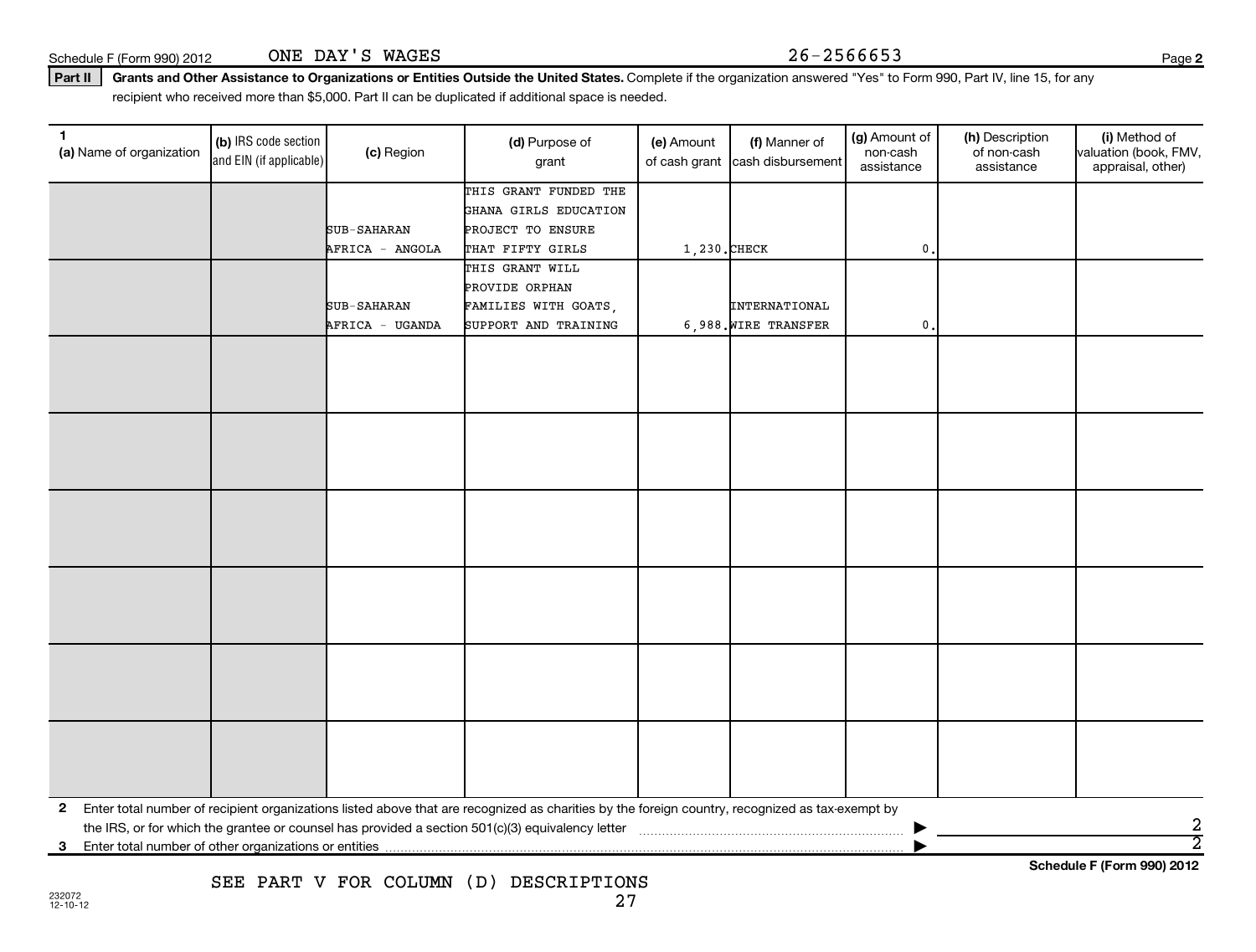28

Schedule F (Form 990) 2012  $\qquad \qquad \text{ONE } \text{DAY } 'S \text{ WAGES}$   $26-2566653$ ONE DAY'S WAGES

### Part III Grants and Other Assistance to Individuals Outside the United States. Complete if the organization answered "Yes" to Form 990, Part IV, line 16.

(c) Number of **recipients** 

(a) Type of grant or assistance (b) Region (b) Region (c) Number of (d) Amount of (e) Manner of (f) Amount of (f)<br>Region (cash grant cash dishursement pop-cash non-cash assistance v

(e) Manner of cash disbursement

(d) Amount of cash grant

Part III can be duplicated if additional space is needed.

(g) Description of non-cash assistance

(f) Amount of non-cash assistance

**(h)** Method of<br>valuation<br>(book, FMV,<br>appraisal, other)

**Schedule F (Form 990) 2012**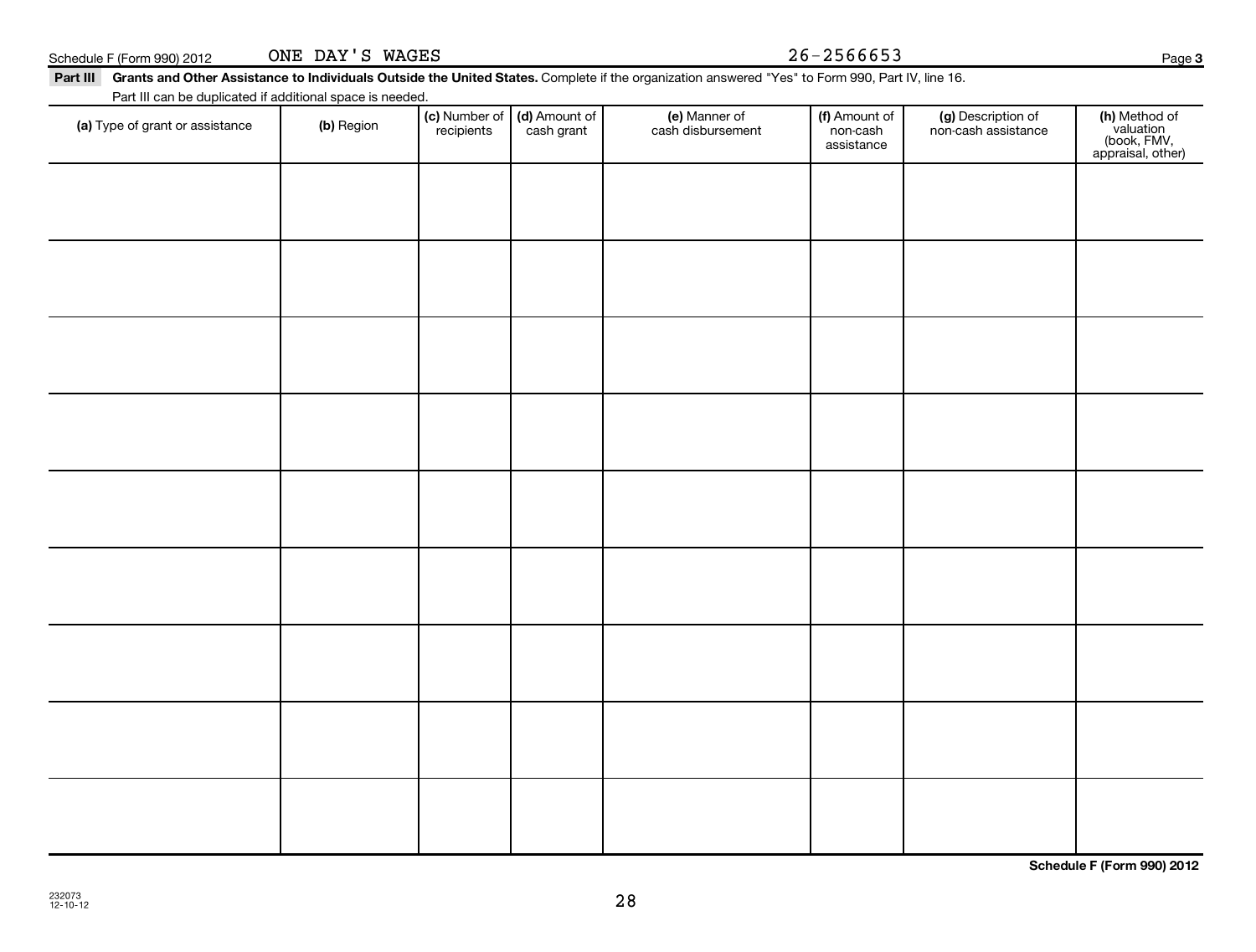| 1            | Was the organization a U.S. transferor of property to a foreign corporation during the tax year? If "Yes," the<br>organization may be required to file Form 926, Return by a U.S. Transferor of Property to a Foreign<br>Corporation (see Instructions for Form 926) [11] Corporation continuum contract of the Instruction (see Instructions for Form 926)     | Yes | $X _{N0}$                      |
|--------------|-----------------------------------------------------------------------------------------------------------------------------------------------------------------------------------------------------------------------------------------------------------------------------------------------------------------------------------------------------------------|-----|--------------------------------|
| $\mathbf{2}$ | Did the organization have an interest in a foreign trust during the tax year? If "Yes," the organization<br>may be required to file Form 3520, Annual Return to Report Transactions with Foreign Trusts and<br>Receipt of Certain Foreign Gifts, and/or Form 3520-A, Annual Information Return of Foreign Trust With                                            | Yes | $X _{N0}$                      |
| 3            | Did the organization have an ownership interest in a foreign corporation during the tax year? If "Yes,"<br>the organization may be required to file Form 5471, Information Return of U.S. Persons With Respect To                                                                                                                                               | Yes | $\sqrt{X}$ No                  |
| 4            | Was the organization a direct or indirect shareholder of a passive foreign investment company or a<br>qualified electing fund during the tax year? If "Yes," the organization may be required to file Form 8621,<br>Information Return by a Shareholder of a Passive Foreign Investment Company or Qualified Electing Fund.<br>(see Instructions for Form 8621) | Yes | $ X _{\sf No}$                 |
| 5            | Did the organization have an ownership interest in a foreign partnership during the tax year? If "Yes,"<br>the organization may be required to file Form 8865, Return of U.S. Persons With Respect To Certain                                                                                                                                                   | Yes | $\mathbf{X}$<br>N <sub>0</sub> |
| 6            | Did the organization have any operations in or related to any boycotting countries during the tax year? If<br>"Yes," the organization may be required to file Form 5713, International Boycott Report. (see Instructions<br>for Form 5713)                                                                                                                      | Yes | X                              |

**Schedule F (Form 990) 2012**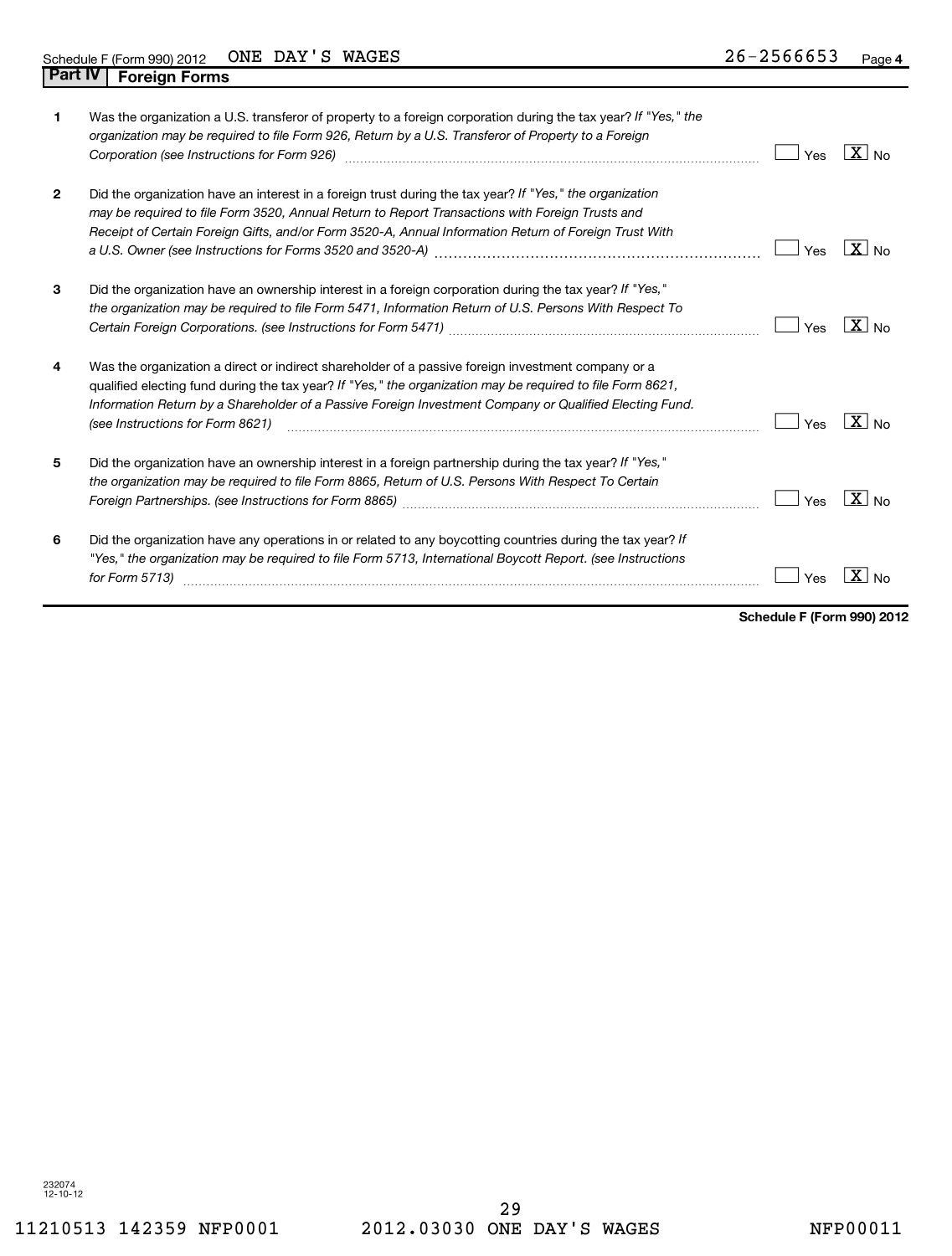Schedule F (Form 990) 2012  $\cdot$  ONE DAY 'S WAGES  $\cdot$   $\cdot$   $\cdot$   $\cdot$   $\cdot$   $\cdot$   $\cdot$   $26-2566653$ ONE DAY'S WAGES

**Part V** | Supplemental Information

Complete this part to provide the information required by Part I, line 2 (monitoring of funds); Part I, line 3, column (f) (accounting method; amounts of investments vs. expenditures per region); Part II, line 1 (accounting method); Part III (accounting method); and Part III, column (c) (estimated number of recipients), as applicable. Also complete this part to provide any additional information.

SCHEDULE F, PART I, LINE 2: ONE DAY'S WAGES REQUIRES GRANT RECIPIENTS TO

PROVIDE SPECIFIC FOLLOW-UP DOCUMENTATION AT THREE DIFFERENT TIME

INTERVALS FOLLOWING GRANT FUNDING. THE DOCUMENTATION REQUIRED INCLUDES

NARRATIVE ACCOUNTS FROM BENEFICIARIES, PHOTOS OF THE PROJECT AND/OR THE

BENEFACTORS, IMPACT SURVEYS/MEASUREMENTS TO SHOW PROGRESS TOWARDS STATED

GOAL, AND DETAILED BUDGET OF ACTUAL PROJECTS EXPENSE.

PART II, COLUMN (D):

REGION: SUB-SAHARAN AFRICA - ANGOLA

(D) PURPOSE OF GRANT: THIS GRANT FUNDED THE GHANA GIRLS EDUCATION

PROJECT TO ENSURE THAT FIFTY GIRLS RECEIVE EDUCATION AND EMPOWERMENT BY

PROVIDING THEM WITH SCHOLARSHIPS FOR SCHOOL FEES, BASIC EDUCATIONAL

MATERIALS, TEXTBOOKS, PERSONAL ITEMS, AND BOARDING SUPPLIES.

REGION: SUB-SAHARAN AFRICA - UGANDA

(D) PURPOSE OF GRANT: THIS GRANT WILL PROVIDE ORPHAN FAMILIES WITH

GOATS, SUPPORT AND TRAINING IN HEALTH CARE, BASIC ANIMAL HUSBANDRY, AND

NUTRITION IN ORDER TO ENSURE THE PROGRAM IS SELF-SUFFICIENT.

232075 12-10-12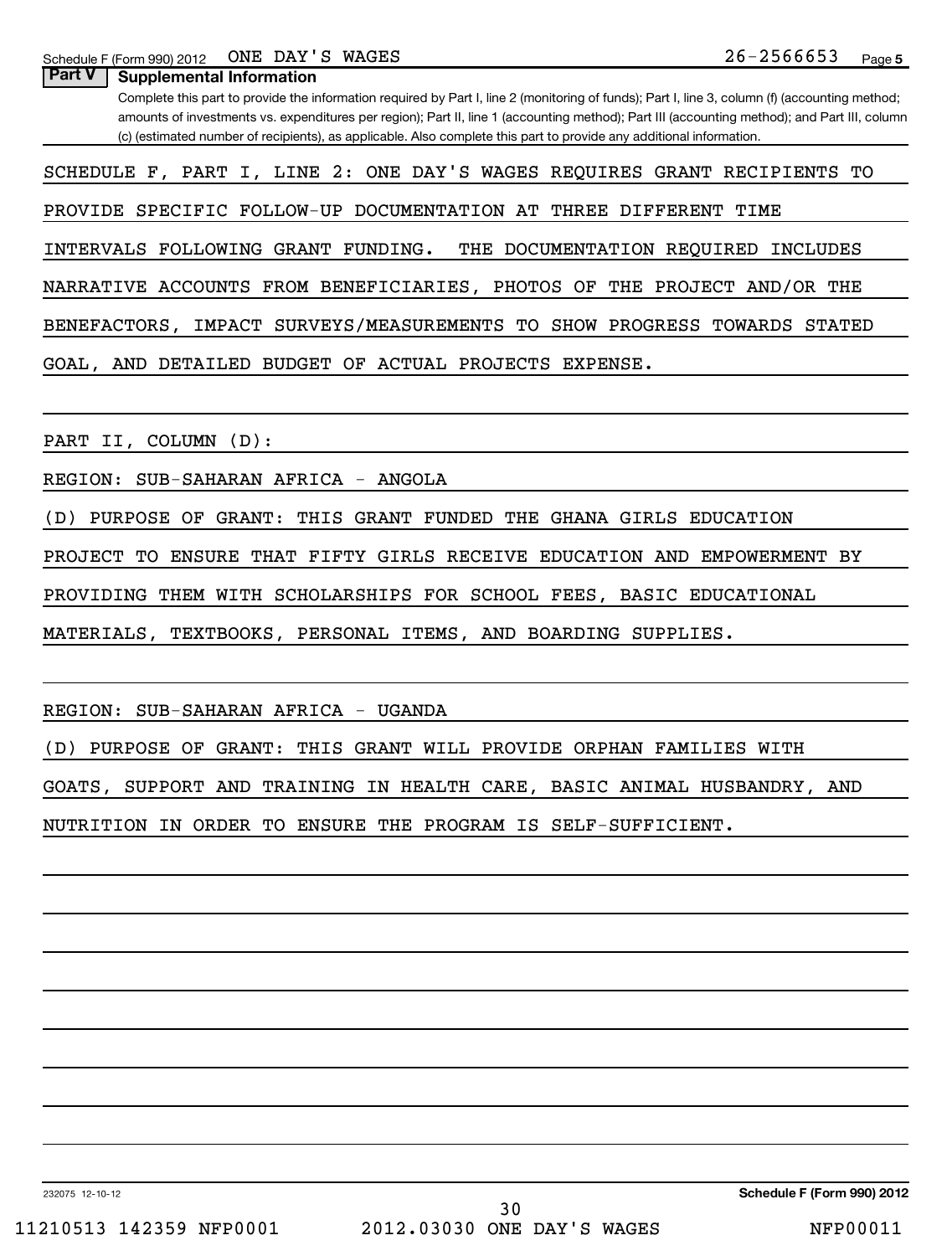**(Form 990 or 990-EZ)**

| Department of the Treasury |  |
|----------------------------|--|
| Internal Revenue Service   |  |

# **Supplemental Information Regarding Fundraising or Gaming Activities 2012**

**Complete if the organization answered "Yes" to Form 990, Part IV, lines 17, 18, or 19, or if the organization entered more than \$15,000 on Form 990-EZ, line 6a. | Attach to Form 990 or Form 990-EZ. | See separate instructions.**

| в                                          |  |
|--------------------------------------------|--|
| <b>Open To Public</b><br><b>Inspection</b> |  |

OMB No. 1545-0047

| Name of the organization                                                                                                                                                                                                                                                                                                                                                                                                                                                                                                                                                                                                                                                                   | Attach to Form 550 or Form 550-LZ. See separate instructions.<br>ONE DAY'S WAGES                                              |                                                          |                |                                                                            | 26-2566653                                                                 | <b>Employer identification number</b>                   |
|--------------------------------------------------------------------------------------------------------------------------------------------------------------------------------------------------------------------------------------------------------------------------------------------------------------------------------------------------------------------------------------------------------------------------------------------------------------------------------------------------------------------------------------------------------------------------------------------------------------------------------------------------------------------------------------------|-------------------------------------------------------------------------------------------------------------------------------|----------------------------------------------------------|----------------|----------------------------------------------------------------------------|----------------------------------------------------------------------------|---------------------------------------------------------|
| <b>Part I</b><br>required to complete this part.                                                                                                                                                                                                                                                                                                                                                                                                                                                                                                                                                                                                                                           | Fundraising Activities. Complete if the organization answered "Yes" to Form 990, Part IV, line 17. Form 990-EZ filers are not |                                                          |                |                                                                            |                                                                            |                                                         |
| 1 Indicate whether the organization raised funds through any of the following activities. Check all that apply.<br>Mail solicitations<br>a<br>Internet and email solicitations<br>b<br>Phone solicitations<br>с<br>In-person solicitations<br>d<br>2 a Did the organization have a written or oral agreement with any individual (including officers, directors, trustees or<br>key employees listed in Form 990, Part VII) or entity in connection with professional fundraising services?<br>b If "Yes," list the ten highest paid individuals or entities (fundraisers) pursuant to agreements under which the fundraiser is to be<br>compensated at least \$5,000 by the organization. | e<br>f<br>Special fundraising events<br>g                                                                                     |                                                          |                | Solicitation of non-government grants<br>Solicitation of government grants | Yes                                                                        | <b>No</b>                                               |
| (i) Name and address of individual<br>or entity (fundraiser)                                                                                                                                                                                                                                                                                                                                                                                                                                                                                                                                                                                                                               | (ii) Activity                                                                                                                 | (iii) Did<br>fundraiser<br>have custody<br>or control of | contributions? | (iv) Gross receipts<br>from activity                                       | (v) Amount paid<br>to (or retained by)<br>fundraiser<br>listed in col. (i) | (vi) Amount paid<br>to (or retained by)<br>organization |
|                                                                                                                                                                                                                                                                                                                                                                                                                                                                                                                                                                                                                                                                                            |                                                                                                                               | Yes                                                      | No             |                                                                            |                                                                            |                                                         |
|                                                                                                                                                                                                                                                                                                                                                                                                                                                                                                                                                                                                                                                                                            |                                                                                                                               |                                                          |                |                                                                            |                                                                            |                                                         |
|                                                                                                                                                                                                                                                                                                                                                                                                                                                                                                                                                                                                                                                                                            |                                                                                                                               |                                                          |                |                                                                            |                                                                            |                                                         |
|                                                                                                                                                                                                                                                                                                                                                                                                                                                                                                                                                                                                                                                                                            |                                                                                                                               |                                                          |                |                                                                            |                                                                            |                                                         |
|                                                                                                                                                                                                                                                                                                                                                                                                                                                                                                                                                                                                                                                                                            |                                                                                                                               |                                                          |                |                                                                            |                                                                            |                                                         |
|                                                                                                                                                                                                                                                                                                                                                                                                                                                                                                                                                                                                                                                                                            |                                                                                                                               |                                                          |                |                                                                            |                                                                            |                                                         |
|                                                                                                                                                                                                                                                                                                                                                                                                                                                                                                                                                                                                                                                                                            |                                                                                                                               |                                                          |                |                                                                            |                                                                            |                                                         |
|                                                                                                                                                                                                                                                                                                                                                                                                                                                                                                                                                                                                                                                                                            |                                                                                                                               |                                                          |                |                                                                            |                                                                            |                                                         |
|                                                                                                                                                                                                                                                                                                                                                                                                                                                                                                                                                                                                                                                                                            |                                                                                                                               |                                                          |                |                                                                            |                                                                            |                                                         |
|                                                                                                                                                                                                                                                                                                                                                                                                                                                                                                                                                                                                                                                                                            |                                                                                                                               |                                                          |                |                                                                            |                                                                            |                                                         |
| Total                                                                                                                                                                                                                                                                                                                                                                                                                                                                                                                                                                                                                                                                                      |                                                                                                                               |                                                          |                |                                                                            |                                                                            |                                                         |
| 3 List all states in which the organization is registered or licensed to solicit contributions or has been notified it is exempt from registration<br>or licensing.                                                                                                                                                                                                                                                                                                                                                                                                                                                                                                                        |                                                                                                                               |                                                          |                |                                                                            |                                                                            |                                                         |
|                                                                                                                                                                                                                                                                                                                                                                                                                                                                                                                                                                                                                                                                                            |                                                                                                                               |                                                          |                |                                                                            |                                                                            |                                                         |
|                                                                                                                                                                                                                                                                                                                                                                                                                                                                                                                                                                                                                                                                                            |                                                                                                                               |                                                          |                |                                                                            |                                                                            |                                                         |
|                                                                                                                                                                                                                                                                                                                                                                                                                                                                                                                                                                                                                                                                                            |                                                                                                                               |                                                          |                |                                                                            |                                                                            |                                                         |
|                                                                                                                                                                                                                                                                                                                                                                                                                                                                                                                                                                                                                                                                                            |                                                                                                                               |                                                          |                |                                                                            |                                                                            |                                                         |
|                                                                                                                                                                                                                                                                                                                                                                                                                                                                                                                                                                                                                                                                                            |                                                                                                                               |                                                          |                |                                                                            |                                                                            |                                                         |
|                                                                                                                                                                                                                                                                                                                                                                                                                                                                                                                                                                                                                                                                                            |                                                                                                                               |                                                          |                |                                                                            |                                                                            |                                                         |

**Paperwork Reduction Act Notice, see the Instructions for Form 990 or 990-EZ.** LHA

**Schedule G (Form 990 or 990-EZ) 2012**

232081 01-07-13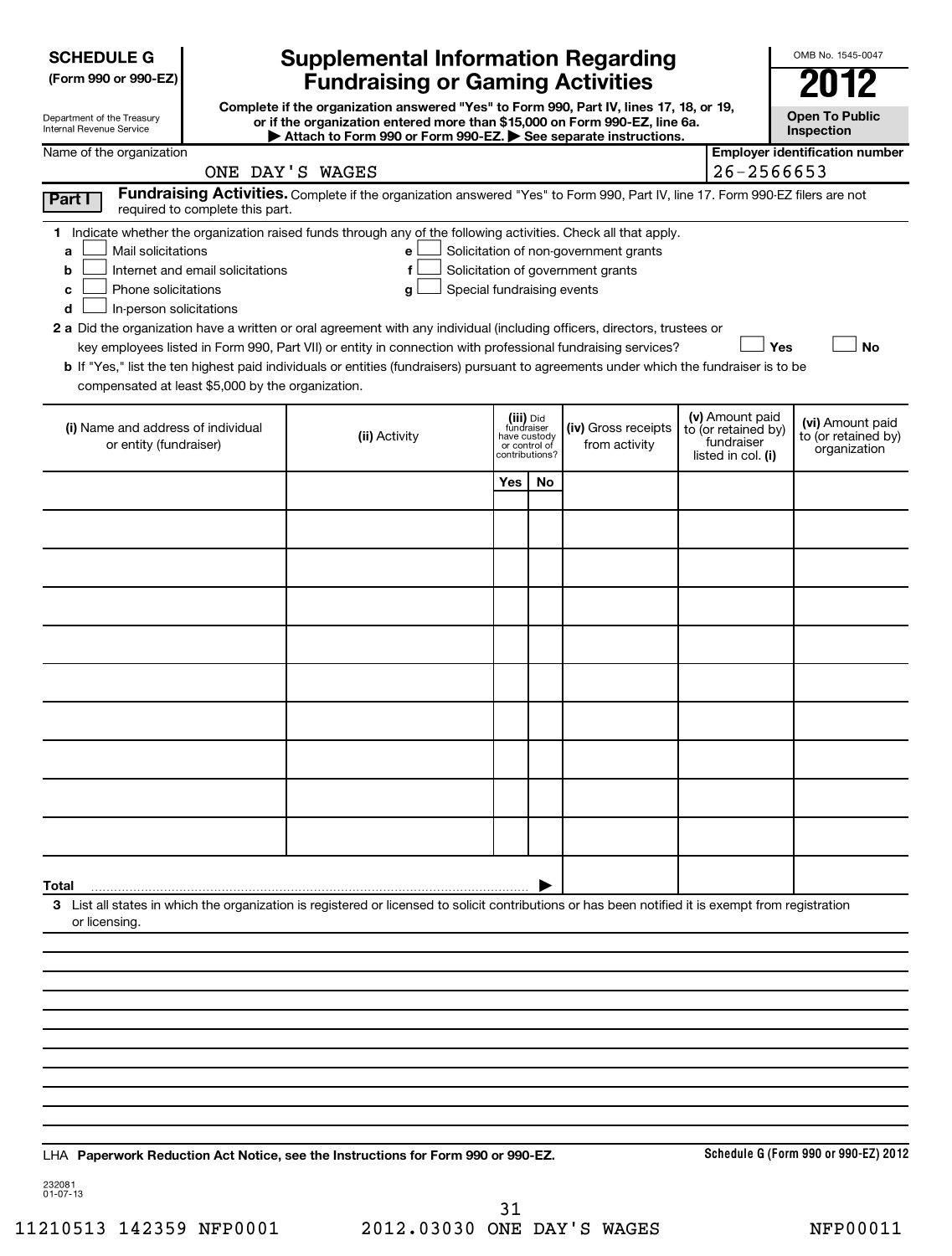## Schedule G (Form 990 or 990-EZ) 2012 Page ONE DAY'S WAGES 26-2566653

| <b>Part II</b>  |              | Fundraising Events. Complete if the organization answered "Yes" to Form 990, Part IV, line 18, or reported more than \$15,000<br>of fundraising event contributions and gross income on Form 990-EZ, lines 1 and 6b. List events with gross receipts greater than \$5,000. |                             |                                                  |                                 |                                                       |
|-----------------|--------------|----------------------------------------------------------------------------------------------------------------------------------------------------------------------------------------------------------------------------------------------------------------------------|-----------------------------|--------------------------------------------------|---------------------------------|-------------------------------------------------------|
|                 |              |                                                                                                                                                                                                                                                                            | (a) Event #1<br>ANNUAL GALA | $(b)$ Event #2                                   | (c) Other events<br><b>NONE</b> | (d) Total events<br>(add col. (a) through<br>col. (c) |
|                 |              |                                                                                                                                                                                                                                                                            | (event type)                | (event type)                                     | (total number)                  |                                                       |
| Revenue         | 1.           |                                                                                                                                                                                                                                                                            | 82,210.                     |                                                  |                                 | 82,210.                                               |
|                 |              |                                                                                                                                                                                                                                                                            | 65,397.                     |                                                  |                                 | 65,397.                                               |
|                 | 3            | Gross income (line 1 minus line 2)                                                                                                                                                                                                                                         | 16,813.                     |                                                  |                                 | 16,813.                                               |
|                 |              |                                                                                                                                                                                                                                                                            |                             |                                                  |                                 |                                                       |
|                 | 5            |                                                                                                                                                                                                                                                                            |                             |                                                  |                                 |                                                       |
| Direct Expenses | 6            |                                                                                                                                                                                                                                                                            | 3,759.                      |                                                  |                                 | 3,759.                                                |
|                 | $\mathbf{7}$ |                                                                                                                                                                                                                                                                            | 10, 269.                    |                                                  |                                 | 10, 269.                                              |
|                 | 8            |                                                                                                                                                                                                                                                                            |                             |                                                  |                                 |                                                       |
|                 | 9            |                                                                                                                                                                                                                                                                            | 16,731.                     |                                                  |                                 | 16,731.                                               |
|                 | 10           | Direct expense summary. Add lines 4 through 9 in column (d)                                                                                                                                                                                                                |                             |                                                  |                                 | 30,759,                                               |
|                 |              | 11 Net income summary. Combine line 3, column (d), and line 10.                                                                                                                                                                                                            |                             |                                                  |                                 | $-13,946.$                                            |
| <b>Part III</b> |              | Gaming. Complete if the organization answered "Yes" to Form 990, Part IV, line 19, or reported more than                                                                                                                                                                   |                             |                                                  |                                 |                                                       |
|                 |              | \$15,000 on Form 990-EZ, line 6a.                                                                                                                                                                                                                                          |                             |                                                  |                                 |                                                       |
|                 |              |                                                                                                                                                                                                                                                                            | (a) Bingo                   | (b) Pull tabs/instant<br>bingo/progressive bingo | (c) Other gaming                | (d) Total gaming (add<br>col. (a) through col. (c))   |
| Revenue         |              |                                                                                                                                                                                                                                                                            |                             |                                                  |                                 |                                                       |
|                 |              |                                                                                                                                                                                                                                                                            |                             |                                                  |                                 |                                                       |
|                 | 1            |                                                                                                                                                                                                                                                                            |                             |                                                  |                                 |                                                       |
|                 |              |                                                                                                                                                                                                                                                                            |                             |                                                  |                                 |                                                       |
| Direct Expenses | 3            |                                                                                                                                                                                                                                                                            |                             |                                                  |                                 |                                                       |
|                 |              |                                                                                                                                                                                                                                                                            |                             |                                                  |                                 |                                                       |
|                 | 5.           |                                                                                                                                                                                                                                                                            |                             |                                                  |                                 |                                                       |
|                 |              |                                                                                                                                                                                                                                                                            | Yes<br>$\%$                 | Yes<br>%                                         | Yes<br>%                        |                                                       |
|                 |              | 6 Volunteer labor                                                                                                                                                                                                                                                          | No                          | No                                               | No                              |                                                       |
|                 |              | 7 Direct expense summary. Add lines 2 through 5 in column (d)                                                                                                                                                                                                              |                             |                                                  |                                 |                                                       |
|                 |              |                                                                                                                                                                                                                                                                            |                             |                                                  |                                 |                                                       |
|                 | 8            | Net gaming income summary. Combine line 1, column d, and line 7 [11] manuscription manuscription summary.                                                                                                                                                                  |                             |                                                  |                                 |                                                       |
| 9               |              | Enter the state(s) in which the organization operates gaming activities:                                                                                                                                                                                                   |                             |                                                  |                                 |                                                       |
|                 |              |                                                                                                                                                                                                                                                                            |                             |                                                  |                                 | Yes<br><b>No</b>                                      |
|                 |              | <b>b</b> If "No," explain:<br><u> 1989 - Johann Stein, marwolaethau a bhann an t-Amhair ann an t-Amhair an t-Amhair an t-Amhair an t-Amhair an</u>                                                                                                                         |                             |                                                  |                                 |                                                       |
|                 |              |                                                                                                                                                                                                                                                                            |                             |                                                  |                                 |                                                       |
|                 |              |                                                                                                                                                                                                                                                                            |                             |                                                  |                                 |                                                       |
|                 |              |                                                                                                                                                                                                                                                                            |                             |                                                  |                                 | Yes<br><b>No</b>                                      |
|                 |              |                                                                                                                                                                                                                                                                            |                             |                                                  |                                 |                                                       |
|                 |              |                                                                                                                                                                                                                                                                            |                             |                                                  |                                 |                                                       |
|                 |              |                                                                                                                                                                                                                                                                            |                             |                                                  |                                 |                                                       |

232082 01-07-13

**Schedule G (Form 990 or 990-EZ) 2012**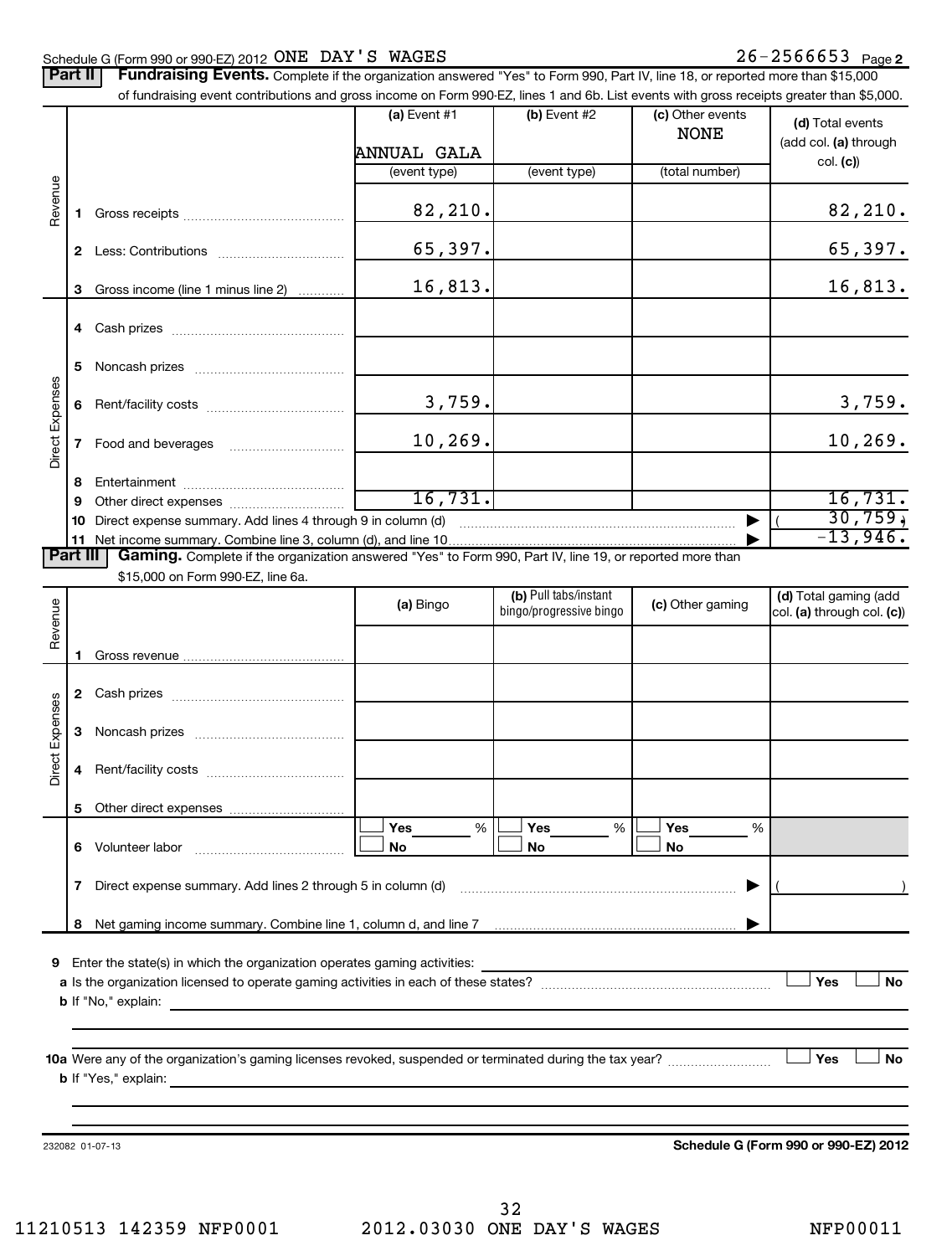| Schedule G (Form 990 or 990-EZ) 2012 ONE DAY'S WAGES                                                                                                                                                                                                                                                      |                 |     | $26 - 2566653$ Page 3 |
|-----------------------------------------------------------------------------------------------------------------------------------------------------------------------------------------------------------------------------------------------------------------------------------------------------------|-----------------|-----|-----------------------|
|                                                                                                                                                                                                                                                                                                           |                 | Yes | <b>No</b>             |
| 12 Is the organization a grantor, beneficiary or trustee of a trust or a member of a partnership or other entity formed                                                                                                                                                                                   |                 | Yes | <b>No</b>             |
| 13 Indicate the percentage of gaming activity operated in:                                                                                                                                                                                                                                                |                 |     |                       |
| a The organization's facility www.communication.communications.com/international/                                                                                                                                                                                                                         | 13a             |     | %                     |
|                                                                                                                                                                                                                                                                                                           | 13 <sub>b</sub> |     | %                     |
| 14 Enter the name and address of the person who prepares the organization's gaming/special events books and records:                                                                                                                                                                                      |                 |     |                       |
|                                                                                                                                                                                                                                                                                                           |                 |     |                       |
|                                                                                                                                                                                                                                                                                                           |                 |     |                       |
|                                                                                                                                                                                                                                                                                                           |                 | Yes | No                    |
| of gaming revenue retained by the third party $\triangleright$ \$ _________________.                                                                                                                                                                                                                      |                 |     |                       |
| c If "Yes," enter name and address of the third party:                                                                                                                                                                                                                                                    |                 |     |                       |
| Name $\blacktriangleright$ $\lrcorner$                                                                                                                                                                                                                                                                    |                 |     |                       |
|                                                                                                                                                                                                                                                                                                           |                 |     |                       |
| 16 Gaming manager information:                                                                                                                                                                                                                                                                            |                 |     |                       |
|                                                                                                                                                                                                                                                                                                           |                 |     |                       |
| Gaming manager compensation > \$                                                                                                                                                                                                                                                                          |                 |     |                       |
|                                                                                                                                                                                                                                                                                                           |                 |     |                       |
| $Description of services provided \triangleright$                                                                                                                                                                                                                                                         |                 |     |                       |
|                                                                                                                                                                                                                                                                                                           |                 |     |                       |
| Director/officer<br>Employee<br>$\perp$ Independent contractor                                                                                                                                                                                                                                            |                 |     |                       |
| <b>17</b> Mandatory distributions:                                                                                                                                                                                                                                                                        |                 |     |                       |
| a Is the organization required under state law to make charitable distributions from the gaming proceeds to                                                                                                                                                                                               |                 |     |                       |
| retain the state gaming license? <b>Construction and the state gaming license</b> ? No<br><b>b</b> Enter the amount of distributions required under state law to be distributed to other exempt organizations or spent in the                                                                             |                 |     |                       |
| organization's own exempt activities during the tax year $\triangleright$ \$                                                                                                                                                                                                                              |                 |     |                       |
| Supplemental Information. Complete this part to provide the explanations required by Part I, line 2b, columns (iii) and (v), and Part III,<br><b>Part IV</b><br>lines 9, 9b, 10b, 15b, 15c, 16, and 17b, as applicable. Also complete this part to provide any additional information (see instructions). |                 |     |                       |
|                                                                                                                                                                                                                                                                                                           |                 |     |                       |
|                                                                                                                                                                                                                                                                                                           |                 |     |                       |
|                                                                                                                                                                                                                                                                                                           |                 |     |                       |
|                                                                                                                                                                                                                                                                                                           |                 |     |                       |
|                                                                                                                                                                                                                                                                                                           |                 |     |                       |
|                                                                                                                                                                                                                                                                                                           |                 |     |                       |
|                                                                                                                                                                                                                                                                                                           |                 |     |                       |
|                                                                                                                                                                                                                                                                                                           |                 |     |                       |
|                                                                                                                                                                                                                                                                                                           |                 |     |                       |
| Schedule G (Form 990 or 990-EZ) 2012<br>232083 01-07-13                                                                                                                                                                                                                                                   |                 |     |                       |
| 33                                                                                                                                                                                                                                                                                                        |                 |     |                       |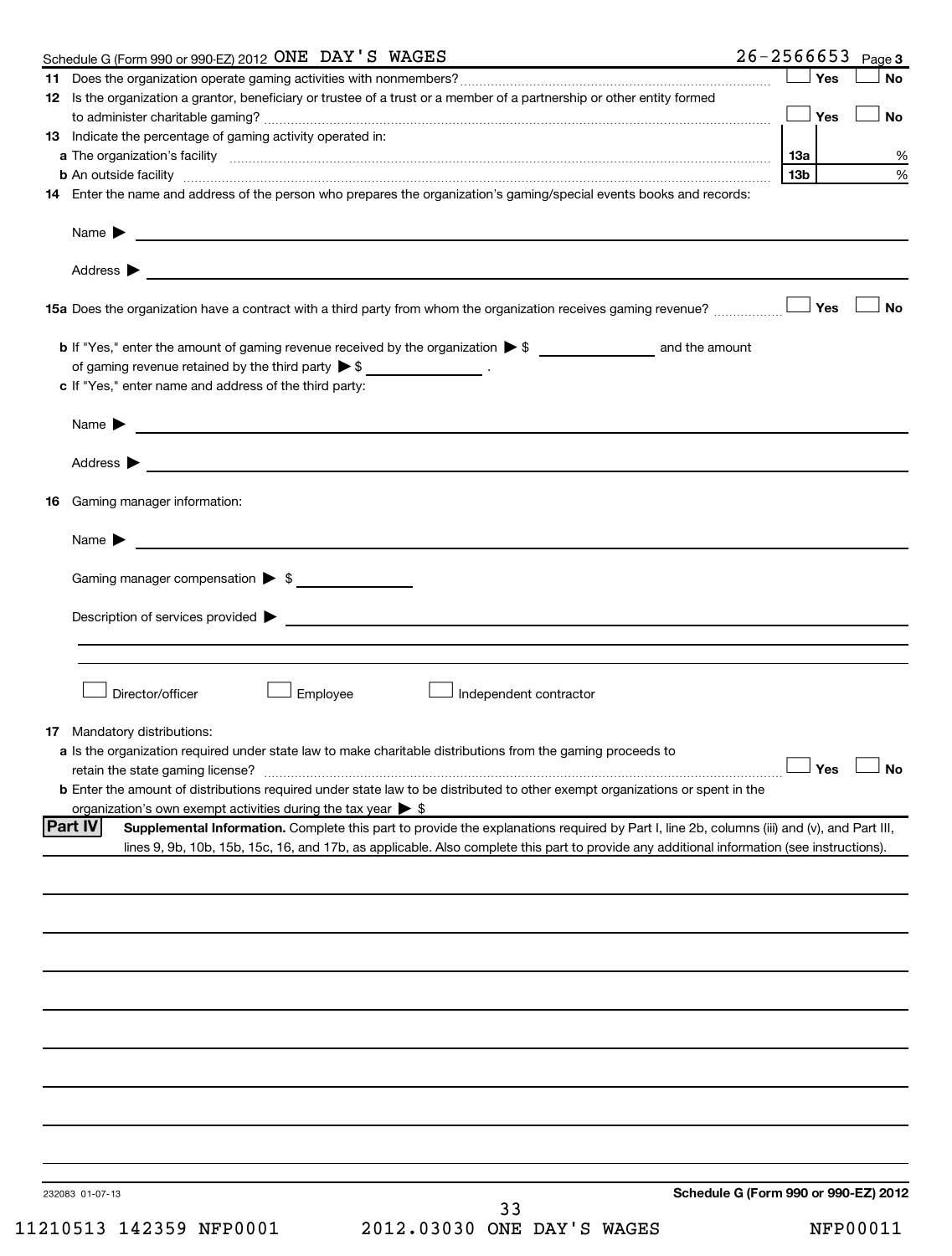| <b>SCHEDULE I</b>                                                          |                                                     |                |                                                                                                               |                                                   |                                         |                                                                |                                                                                                                                                                          | OMB No. 1545-0047                                   |       |
|----------------------------------------------------------------------------|-----------------------------------------------------|----------------|---------------------------------------------------------------------------------------------------------------|---------------------------------------------------|-----------------------------------------|----------------------------------------------------------------|--------------------------------------------------------------------------------------------------------------------------------------------------------------------------|-----------------------------------------------------|-------|
| (Form 990)                                                                 |                                                     |                |                                                                                                               | Grants and Other Assistance to Organizations,     |                                         |                                                                |                                                                                                                                                                          | 2012                                                |       |
|                                                                            |                                                     |                |                                                                                                               | Governments, and Individuals in the United States |                                         |                                                                |                                                                                                                                                                          |                                                     |       |
| Department of the Treasury                                                 |                                                     |                | Complete if the organization answered "Yes" to Form 990, Part IV, line 21 or 22.                              |                                                   |                                         |                                                                |                                                                                                                                                                          | <b>Open to Public</b>                               |       |
| <b>Internal Revenue Service</b>                                            |                                                     |                |                                                                                                               | Attach to Form 990.                               |                                         |                                                                |                                                                                                                                                                          | Inspection                                          |       |
| Name of the organization                                                   | ONE DAY'S WAGES                                     |                |                                                                                                               |                                                   |                                         |                                                                |                                                                                                                                                                          | <b>Employer identification number</b><br>26-2566653 |       |
| Part I                                                                     | <b>General Information on Grants and Assistance</b> |                |                                                                                                               |                                                   |                                         |                                                                |                                                                                                                                                                          |                                                     |       |
| 1.                                                                         |                                                     |                |                                                                                                               |                                                   |                                         |                                                                | Does the organization maintain records to substantiate the amount of the grants or assistance, the grantees' eligibility for the grants or assistance, and the selection |                                                     |       |
| criteria used to award the grants or assistance?                           |                                                     |                |                                                                                                               |                                                   |                                         |                                                                |                                                                                                                                                                          | $\boxed{\text{X}}$ Yes                              | No    |
| $\mathbf{2}$                                                               |                                                     |                | Describe in Part IV the organization's procedures for monitoring the use of grant funds in the United States. |                                                   |                                         |                                                                |                                                                                                                                                                          |                                                     |       |
| Part II                                                                    |                                                     |                |                                                                                                               |                                                   |                                         |                                                                | Grants and Other Assistance to Governments and Organizations in the United States. Complete if the organization answered "Yes" to Form 990, Part IV, line 21, for any    |                                                     |       |
|                                                                            |                                                     |                | recipient that received more than \$5,000. Part II can be duplicated if additional space is needed.           |                                                   |                                         |                                                                |                                                                                                                                                                          |                                                     |       |
| 1 (a) Name and address of organization<br>or government                    |                                                     | $(b)$ EIN      | (c) IRC section<br>if applicable                                                                              | (d) Amount of<br>cash grant                       | (e) Amount of<br>non-cash<br>assistance | (f) Method of<br>valuation (book,<br>FMV, appraisal,<br>other) | (g) Description of<br>non-cash assistance                                                                                                                                | (h) Purpose of grant<br>or assistance               |       |
|                                                                            |                                                     |                |                                                                                                               |                                                   |                                         |                                                                |                                                                                                                                                                          | FUNDS PROVIDED SHORT AND                            |       |
| WORLD CONCERN                                                              |                                                     |                |                                                                                                               |                                                   |                                         |                                                                |                                                                                                                                                                          | LONG TERM RELIEF AND                                |       |
| 19303 FREMONT AVE N                                                        |                                                     |                |                                                                                                               |                                                   |                                         |                                                                |                                                                                                                                                                          | DEVELOPMENT AID TO                                  |       |
| SEATTLE, WA 98133                                                          |                                                     | $91 - 1155150$ | 501(C)(3)                                                                                                     | 41,056                                            | $\mathbf{0}$                            |                                                                |                                                                                                                                                                          | COMMUNITIES IMPACTED BY                             |       |
|                                                                            |                                                     |                |                                                                                                               |                                                   |                                         |                                                                |                                                                                                                                                                          | PROVIDED ONE YEAR OF                                |       |
| LOVE146, INC.                                                              |                                                     |                |                                                                                                               |                                                   |                                         |                                                                |                                                                                                                                                                          | FUNDING FOR THE EDUCATION                           |       |
| 132 TEMPLE STREET, 2ND FLOOR                                               |                                                     |                |                                                                                                               |                                                   |                                         |                                                                |                                                                                                                                                                          | AND VOCATIONAL TRAINING                             |       |
| NEW HAVEN, CT 06510                                                        |                                                     | 20-1168284     | 501(C)(3)                                                                                                     | 21,696                                            | 0                                       |                                                                |                                                                                                                                                                          | ELEMENTS OF THE ROUND                               |       |
|                                                                            |                                                     |                |                                                                                                               |                                                   |                                         |                                                                |                                                                                                                                                                          | FUNDS PROVIDED SHORT AND                            |       |
| CONCERN WORLDWIDE U.S. INC.                                                |                                                     |                |                                                                                                               |                                                   |                                         |                                                                |                                                                                                                                                                          | LONG TERM RELIEF AND                                |       |
| 355 LEXINGTON AVENUE                                                       |                                                     |                |                                                                                                               |                                                   |                                         |                                                                |                                                                                                                                                                          | DEVELOPMENT AID TO                                  |       |
| NEW YORK, NY 10017                                                         |                                                     | 13-3712030     | 501(C)(3)                                                                                                     | 20,528                                            | $\mathbf{0}$                            |                                                                |                                                                                                                                                                          | COMMUNITIES IMPACTED BY                             |       |
|                                                                            |                                                     |                |                                                                                                               |                                                   |                                         |                                                                |                                                                                                                                                                          | THIS GRANT FUNDED A                                 |       |
| EDEN REFORESTATION PROJECTS                                                |                                                     |                |                                                                                                               |                                                   |                                         |                                                                |                                                                                                                                                                          | PROJECT TO REFOREST AREAS                           |       |
| 150 EAST MEDA AVE, SUITE 210                                               |                                                     |                |                                                                                                               |                                                   |                                         |                                                                |                                                                                                                                                                          | IN ETHIOPIA AND                                     |       |
| GLENDORA, CA 91741                                                         |                                                     | 95-4804581     | 501(C)(3)                                                                                                     | 5,231                                             | 0                                       |                                                                |                                                                                                                                                                          | MADAGASCAR BY PLANTING                              |       |
| HORN RELIEF                                                                |                                                     |                |                                                                                                               |                                                   |                                         |                                                                |                                                                                                                                                                          | FUNDS PROVIDED SHORT AND                            |       |
| 1050 CONNECTICUT AVE NW, 10TH                                              |                                                     |                |                                                                                                               |                                                   |                                         |                                                                |                                                                                                                                                                          | LONG TERM RELIEF AND                                |       |
| FLOOR, PMB #29 - WASHINGTON, DC                                            |                                                     |                |                                                                                                               |                                                   |                                         |                                                                |                                                                                                                                                                          | DEVELOPMENT AID TO                                  |       |
| 20036                                                                      |                                                     | $27 - 0129401$ | 501(C)(3)                                                                                                     | 13,167                                            | 0                                       |                                                                |                                                                                                                                                                          | COMMUNITIES IMPACTED BY                             |       |
|                                                                            |                                                     |                |                                                                                                               |                                                   |                                         |                                                                |                                                                                                                                                                          | PROVIDED DIRECT FUNDS TO                            |       |
| ADESO                                                                      |                                                     |                |                                                                                                               |                                                   |                                         |                                                                |                                                                                                                                                                          | THE MOST VULNERABLE                                 |       |
| 1250 CONNECTICUT AVE NW, SUITE 200                                         |                                                     |                |                                                                                                               |                                                   |                                         |                                                                |                                                                                                                                                                          | FAMILIES IN MORE REMOTE                             |       |
| WASHINGTON, DC 20036                                                       |                                                     | 27-0129401     | 501(C)(3)                                                                                                     | 7,361                                             | 0                                       |                                                                |                                                                                                                                                                          | AREAS OF SOMALIA TO                                 |       |
| $\mathbf{2}$                                                               |                                                     |                | Enter total number of section $501(c)(3)$ and government organizations listed in the line 1 table             |                                                   |                                         |                                                                |                                                                                                                                                                          |                                                     | 14.   |
| Enter total number of other organizations listed in the line 1 table<br>-3 |                                                     |                |                                                                                                               |                                                   |                                         |                                                                |                                                                                                                                                                          |                                                     | $0$ . |
| LHA For Paperwork Reduction Act Notice, see the Instructions for Form 990. |                                                     |                |                                                                                                               |                                                   |                                         |                                                                |                                                                                                                                                                          | Schedule I (Form 990) (2012)                        |       |

SEE PART IV FOR COLUMN (H) DESCRIPTIONS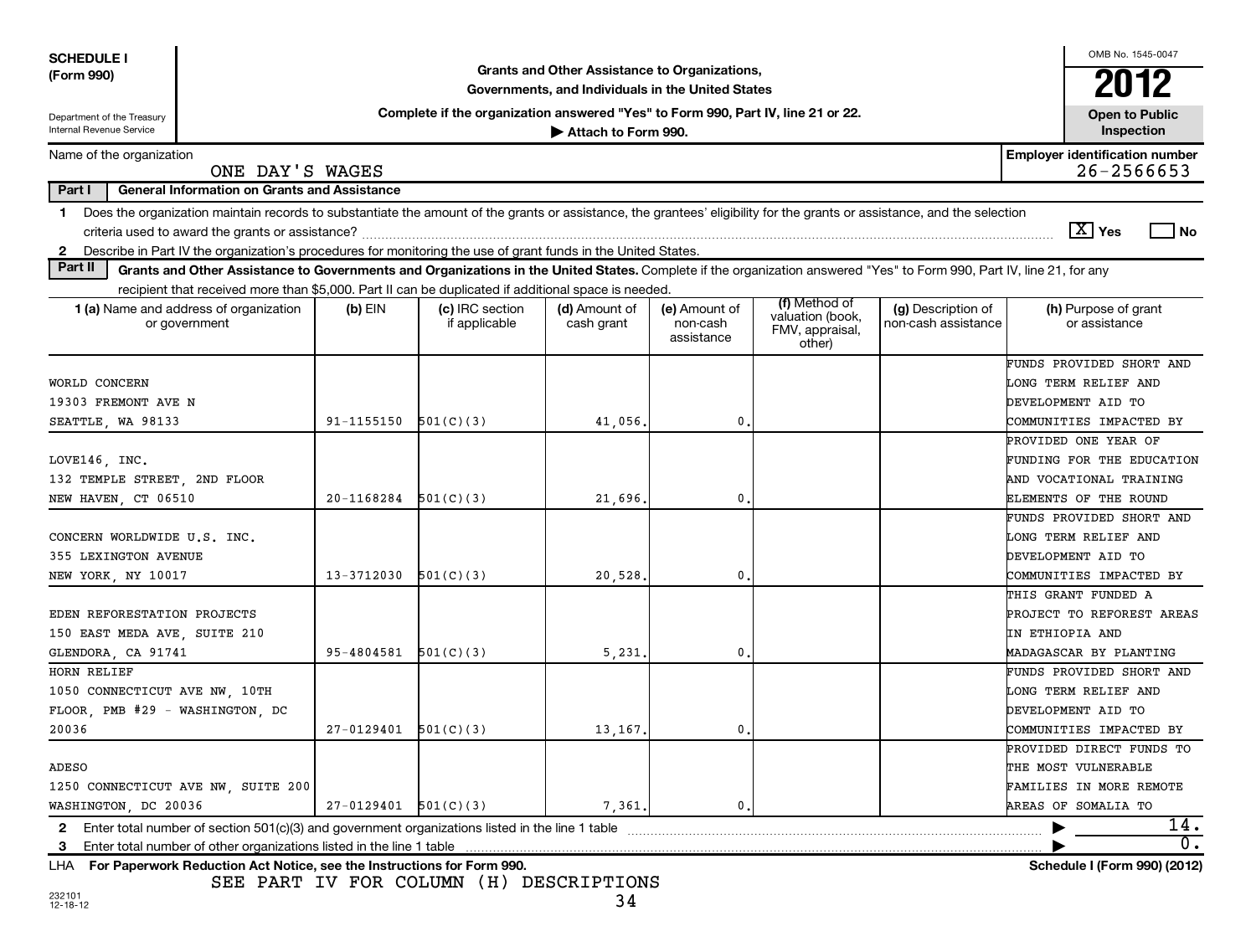| AMERICAN FOUNDATION FOR CHILDREN    |                            |           |          |    | ORPHAN FAMILIES WITH      |
|-------------------------------------|----------------------------|-----------|----------|----|---------------------------|
| WITH AIDS (AFCA) - 6221 BLUE GRASS  |                            |           |          |    | GOATS, SUPPORT AND        |
| AVE - HARRISBURG, PA 17112          | $30-0247823$ $501(C)(3)$   |           | 24,070.  | 0. | TRAINING IN HEALTH CARE,  |
|                                     |                            |           |          |    | GRANT TO BUILD AN         |
| BREAKING GROUND                     |                            |           |          |    | ELECTRIC PUMP AND WATER   |
| 104 NEAL STREET                     |                            |           |          |    | RESERVOIR IN BALEVENG     |
| PORTLAND, ME 04102                  | $51-0628198$ $501(C)(3)$   |           | 16,767.  | 0. | CAMEROON AS WELL AS WORK  |
|                                     |                            |           |          |    | ACADEMY GRANT TO GO       |
| BUILDING TOMORROW, INC              |                            |           |          |    | TOWARDS CONSTRUCTION OF A |
| 407 FULTON STREET                   |                            |           |          |    | PRIMARY SCHOOL, INCLUDING |
| INDIANAPOLIS, IN 46202              | $56 - 2614329$ $501(C)(3)$ |           | 60, 250. | 0  | SEVEN CLASSROOMS, AN      |
|                                     |                            |           |          |    | ESTABLISH FIRST AND MOST  |
| NYAYA HEALTH                        |                            |           |          |    | COMPREHENSIVE             |
| 17 WEST 17TH STREET, 7TH FLOOR      |                            |           |          |    | MICROBIOLOGY LABORATORY   |
| NEW YORK, NY 10011                  | $20-3055055$ $501(C)(3)$   |           | 24,354.  | 0  | IN FAR-WESTERN NEPAL FOR  |
|                                     |                            |           |          |    | THIS FUND WILL HELP TO    |
| PREEMPTIVE LOVE                     |                            |           |          |    | FUND A TWO WEEK INTENSIVE |
| 1300 DARBYTON DRIVE                 |                            |           |          |    | PROGRAM FOCUSED ON        |
| HEWITT, TX 76643                    | $26 - 2450109$ $501(C)(3)$ |           | 10,000.  | 0  | PROVIDING OVER 5,000      |
|                                     |                            |           |          |    | THIS GRANT PROVIDES       |
| SAHAYA INTERNATIONAL, INC.          |                            |           |          |    | IMPROVED HEALTH CARE AND  |
| 2949 PORTAGE BAY AVE, APT #195      |                            |           |          |    | HEALTH EDUCATION TO MORE  |
| DAVIS, CA 95616                     | 68-0434770                 | 501(C)(3) | 10,329.  | 0  | THAN 600 CHILDREN IN THE  |
|                                     |                            |           |          |    | THIS GRANT WILL FUND THE  |
| SPARK VENTURES                      |                            |           |          |    | UPCOMING SEMI-ANNUAL      |
| 134 NORTH LASALLES STREET, 5TH FLOO |                            |           |          |    | SCHOOL CLINIC AND         |
| CHICAGO, IL 60602                   | $51-0626562$ $501(C)(3)$   |           | 20,000.  | 0  | HIV/AIDS PROGRAM FOR 350  |
|                                     |                            |           |          |    | THE GRANT WILL BE USED TO |
| WATER SCHOOL                        |                            |           |          |    | IMPLEMENT A SAFE WATER,   |
| 2029 CENTURY PARK EAST, SUITE 1040  |                            |           |          |    | HYGIENE, AND SANITATION   |

**(a) (b) (c) (d) (e) (f) (g) (h)** Name and address of

(d) Amount of cash grant

(e) Amount of non-cash assistance

(f) Method of valuation (book, FMV, appraisal, other)

(g) Description of non-cash assistance

### Schedule I (Form 990) Page 1 ONE DAY'S WAGES 26-2566653

organization or government

**Part II Continuation of Grants and Other Assistance to Governments and Organizations in the United States**  (Schedule I (Form 990), Part II.)

if applicable

 $(b)$  EIN  $(c)$  IRC section

(h) Purpose of grant or assistance

THIS GRANT WILL PROVIDE

**Schedule I (Form 990)**

LOS ANGELES, CA 90067 46-0525417 501(C)(3) 10,000. 0. PROGRAM IN NORTH-EASTERN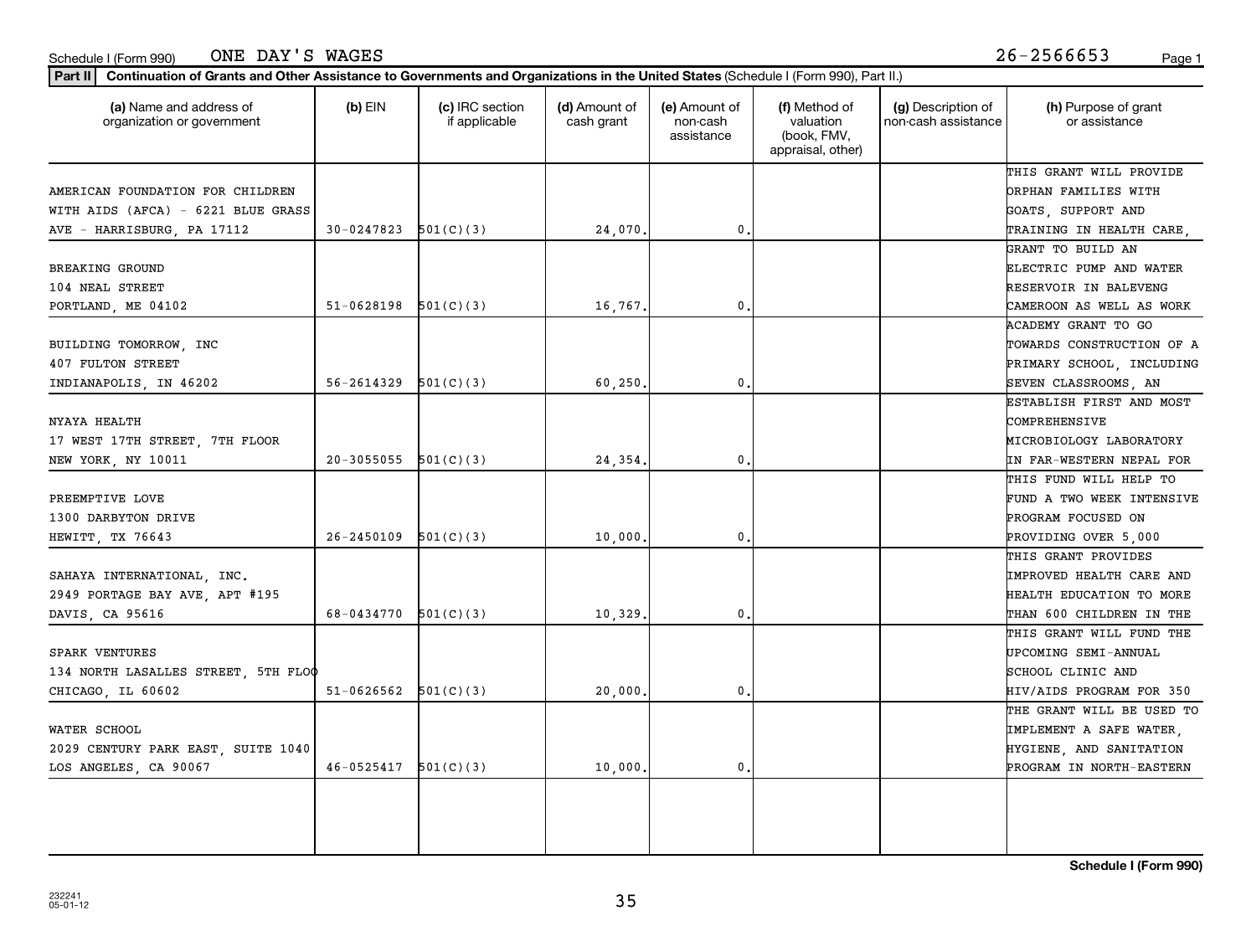ONE DAY'S WAGES

**2**

Schedule I (Form 990) (2012) ONE DAY'S WAGES  $26-2566653$ 

Part III | Grants and Other Assistance to Individuals in the United States. Complete if the organization answered "Yes" to Form 990, Part IV, line 22. Part III can be duplicated if additional space is needed.

| (a) Type of grant or assistance                                                                                                                                            | (b) Number of<br>recipients | (c) Amount of<br>cash grant | (d) Amount of non-<br>cash assistance | (e) Method of valuation<br>(book, FMV, appraisal, other) | (f) Description of non-cash assistance |
|----------------------------------------------------------------------------------------------------------------------------------------------------------------------------|-----------------------------|-----------------------------|---------------------------------------|----------------------------------------------------------|----------------------------------------|
|                                                                                                                                                                            |                             |                             |                                       |                                                          |                                        |
|                                                                                                                                                                            |                             |                             |                                       |                                                          |                                        |
|                                                                                                                                                                            |                             |                             |                                       |                                                          |                                        |
|                                                                                                                                                                            |                             |                             |                                       |                                                          |                                        |
|                                                                                                                                                                            |                             |                             |                                       |                                                          |                                        |
|                                                                                                                                                                            |                             |                             |                                       |                                                          |                                        |
|                                                                                                                                                                            |                             |                             |                                       |                                                          |                                        |
|                                                                                                                                                                            |                             |                             |                                       |                                                          |                                        |
|                                                                                                                                                                            |                             |                             |                                       |                                                          |                                        |
|                                                                                                                                                                            |                             |                             |                                       |                                                          |                                        |
| Part IV<br>Supplemental Information. Complete this part to provide the information required in Part I, line 2, Part III, column (b), and any other additional information. |                             |                             |                                       |                                                          |                                        |

SCHEDULE I, PART I, LINE 2: ONE DAY'S WAGES REQUIRES GRANT RECIPIENTS TO

PROVIDE SPECIFIC FOLLOW-UP DOCUMENTATION AT THREE DIFFERENT TIME INTERVALS

FOLLOWING GRANT FUNDING. THE DOCUMENTATION REQUIRED INCLUDES NARRATIVE

ACCOUNTS FROM BENEFICIARIES, PHOTOS OF THE PROJECT AND/OR THE BENEFACTORS,

IMPACT SURVEYS/MEASUREMENTS TO SHOW PROGRESS TOWARDS STATED GOAL, AND

DETAILED BUDGET OF ACTUAL PROJECTS EXPENSE.

PART II, LINE 1, COLUMN (H):

NAME OF ORGANIZATION OR GOVERNMENT: WORLD CONCERN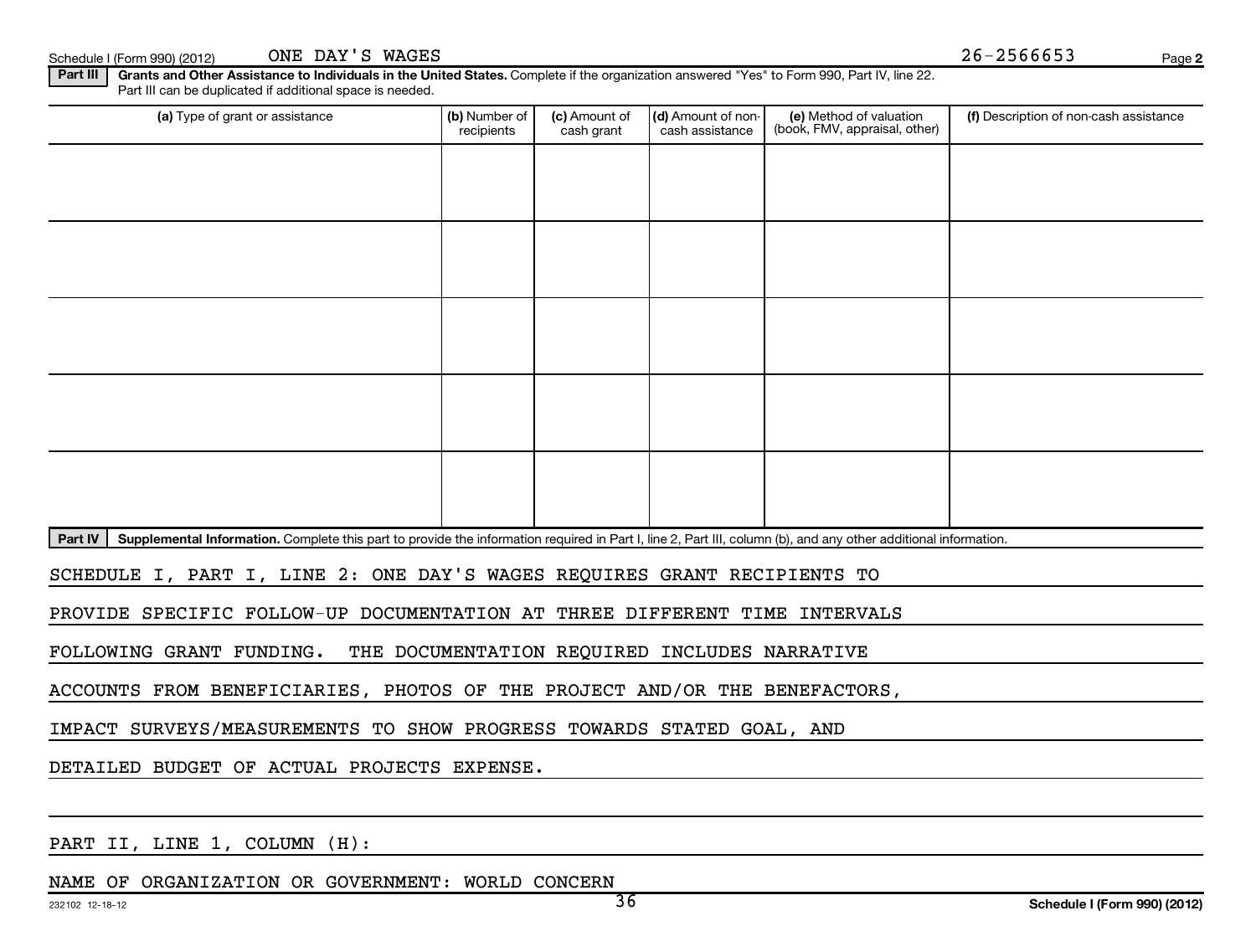Schedule I (Form 990) ONE DAY S MAGES ⊿ b − ⊿ b b b b ว *s* Page 2 **Part IV** Supplemental Information ONE DAY'S WAGES (H) PURPOSE OF GRANT OR ASSISTANCE: FUNDS PROVIDED SHORT AND LONG TERM RELIEF AND DEVELOPMENT AID TO COMMUNITIES IMPACTED BY THE SEVERE CRISIS IN THE THREE COUNTRIES THAT COMPOSE THE HORN OF AFTRICA (SOMALIA, ETHIOPIA, AND KENYA.)

NAME OF ORGANIZATION OR GOVERNMENT: LOVE146, INC.

(H) PURPOSE OF GRANT OR ASSISTANCE: PROVIDED ONE YEAR OF FUNDING FOR THE EDUCATION AND VOCATIONAL TRAINING ELEMENTS OF THE ROUND HOME AFTERCARE PROGRAM IN THE PHILLIPINES.

NAME OF ORGANIZATION OR GOVERNMENT: CONCERN WORLDWIDE U.S. INC. (H) PURPOSE OF GRANT OR ASSISTANCE: FUNDS PROVIDED SHORT AND LONG TERM RELIEF AND DEVELOPMENT AID TO COMMUNITIES IMPACTED BY THE SEVERE CRISIS IN THE THREE COUNTRIES THAT COMPOSE THE HORN OF AFRICA (SOMALIA, ETHIOPIA, AND KENYA.)

NAME OF ORGANIZATION OR GOVERNMENT: EDEN REFORESTATION PROJECTS

(H) PURPOSE OF GRANT OR ASSISTANCE: THIS GRANT FUNDED A PROJECT TO

REFOREST AREAS IN ETHIOPIA AND MADAGASCAR BY PLANTING 52,310 TREES TO

ENHANCE FOOD SECURITY AND INCREASE LOCAL EMPLOYMENT.

NAME OF ORGANIZATION OR GOVERNMENT: HORN RELIEF

(H) PURPOSE OF GRANT OR ASSISTANCE: FUNDS PROVIDED SHORT AND LONG TERM

RELIEF AND DEVELOPMENT AID TO COMMUNITIES IMPACTED BY THE SEVERE CRISIS

IN THE THREE COUNTRIES THAT COMPOSE THE HORN OF AFRICA (SOMALIA,

ETHIOPIA, AND KENYA.)

NAME OF ORGANIZATION OR GOVERNMENT: ADESO

**Schedule I (Form 990)**

232291 05-01-12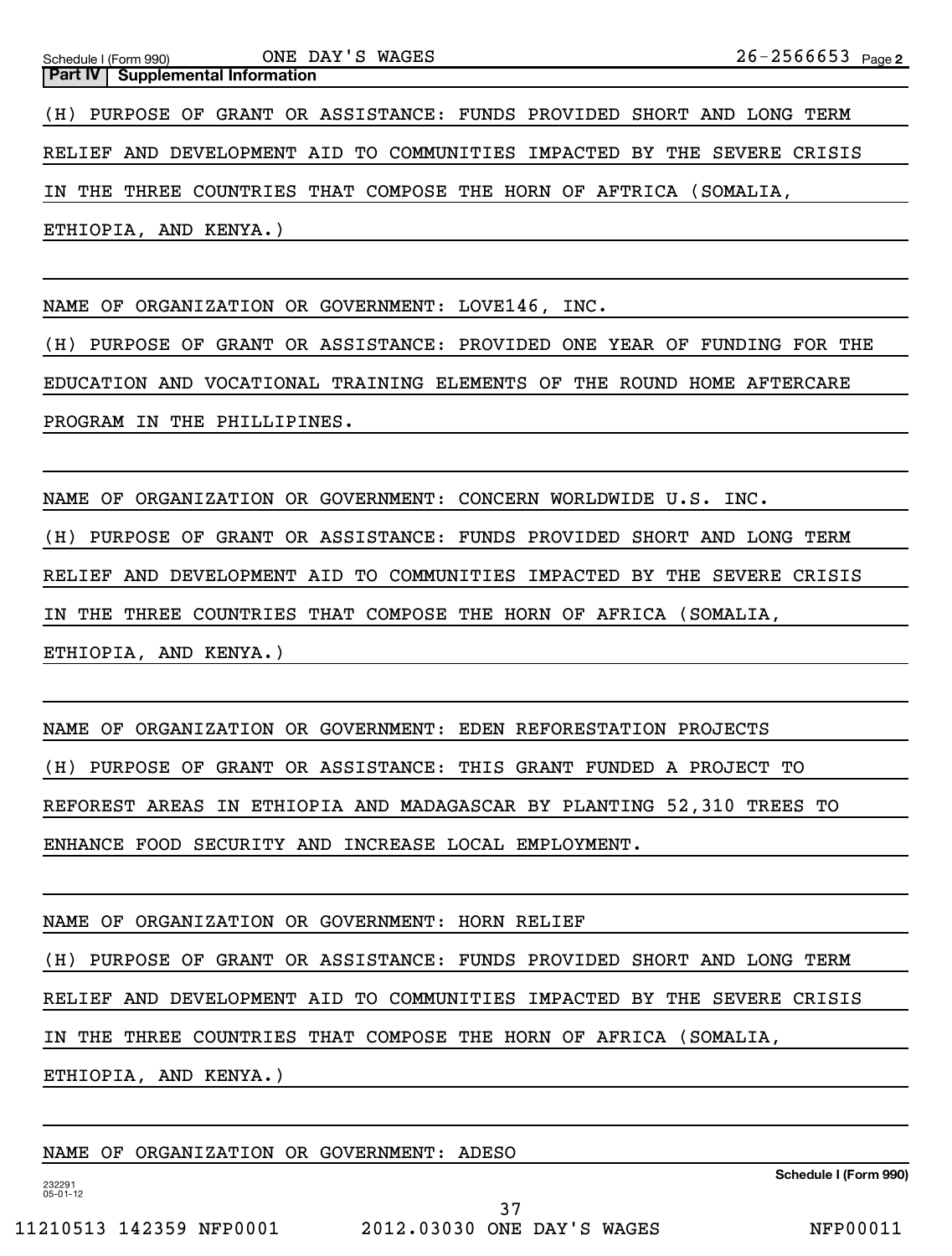**Part IV** Supplemental Information

(H) PURPOSE OF GRANT OR ASSISTANCE: PROVIDED DIRECT FUNDS TO THE MOST

VULNERABLE FAMILIES IN MORE REMOTE AREAS OF SOMALIA TO PURCHASE FOOD AND WATER.

NAME OF ORGANIZATION OR GOVERNMENT:

AMERICAN FOUNDATION FOR CHILDREN WITH AIDS (AFCA)

(H) PURPOSE OF GRANT OR ASSISTANCE: THIS GRANT WILL PROVIDE ORPHAN

FAMILIES WITH GOATS, SUPPORT AND TRAINING IN HEALTH CARE, BASIC ANIMAL

HUSBANDRY, AND NUTRITION IN ORDER TO ENSURE THE PROGRAM IS

SELF-SUFFICIENT.

NAME OF ORGANIZATION OR GOVERNMENT: BREAKING GROUND

(H) PURPOSE OF GRANT OR ASSISTANCE: GRANT TO BUILD AN ELECTRIC PUMP AND

WATER RESERVOIR IN BALEVENG CAMEROON AS WELL AS WORK TO ORGANIZE AN

EDUCATIONAL PROGRAM TO TEACH BASIC HYGIENE AND WATER TREATMENT TECHNIQUES

TO MAXIMIZE IMPACT OF THE PROJECT.

NAME OF ORGANIZATION OR GOVERNMENT: BUILDING TOMORROW, INC

(H) PURPOSE OF GRANT OR ASSISTANCE: ACADEMY GRANT TO GO TOWARDS

CONSTRUCTION OF A PRIMARY SCHOOL, INCLUDING SEVEN CLASSROOMS, AN OFFICE,

LIBRARY, TOILETS AND PLAYING FIELD, IN UGANDA.

NAME OF ORGANIZATION OR GOVERNMENT: NYAYA HEALTH

(H) PURPOSE OF GRANT OR ASSISTANCE: ESTABLISH FIRST AND MOST

COMPREHENSIVE MICROBIOLOGY LABORATORY IN FAR-WESTERN NEPAL FOR DIAGNOSIS

AND TREATMENT OF INFECTIOUS DISEASES. THE GRANT INCLUDEDS FUNDS TO

PURCHASE LABORATORY EQUIPMENT, SUPPLIES, AND SALARY FOR LABORATORY

TECHNICAL TO OVERSEE THE CENTER.

232291 05-01-12

**Schedule I (Form 990)**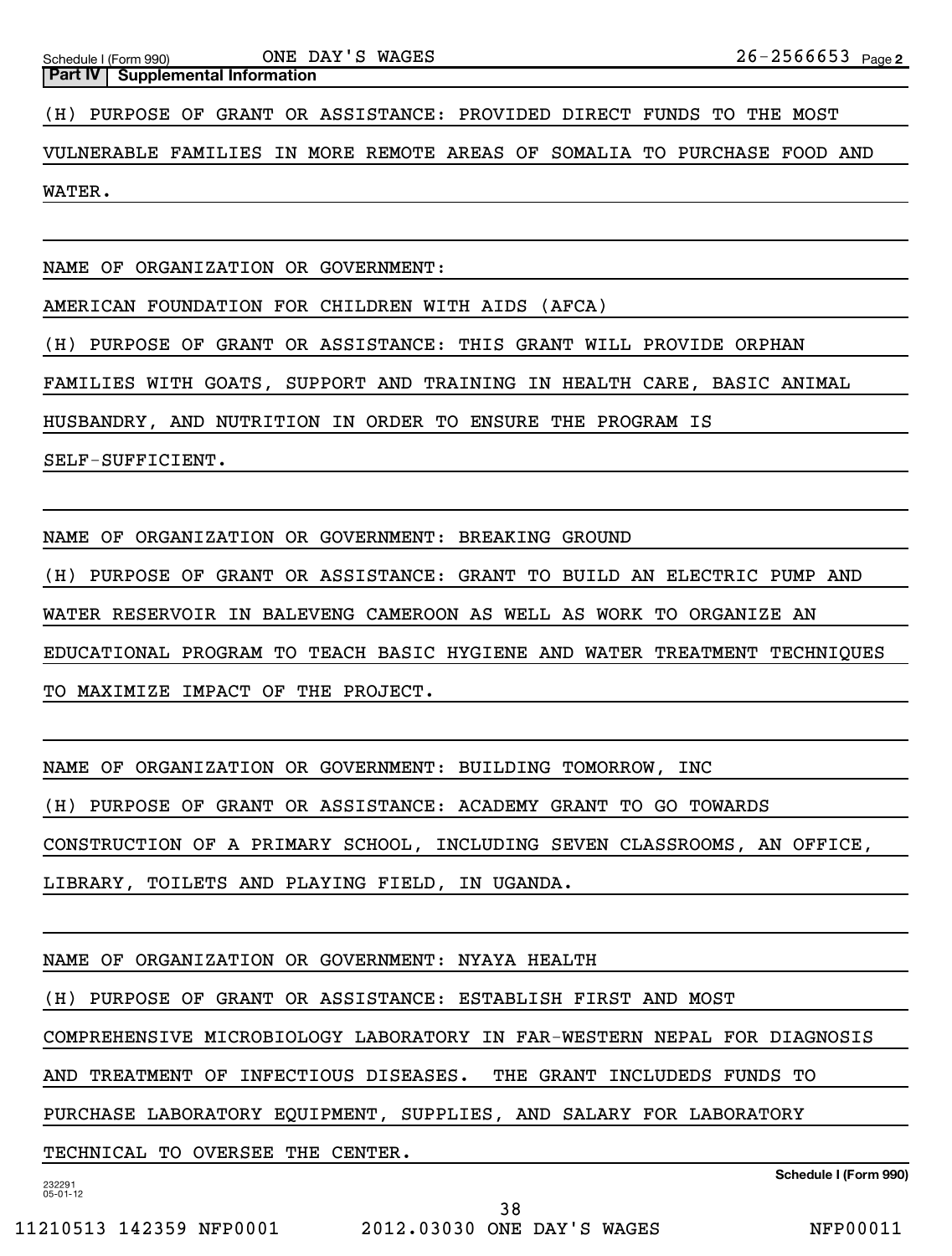**Part IV** Supplemental Information

NAME OF ORGANIZATION OR GOVERNMENT: PREEMPTIVE LOVE

(H) PURPOSE OF GRANT OR ASSISTANCE: THIS FUND WILL HELP TO FUND A TWO

WEEK INTENSIVE PROGRAM FOCUSED ON PROVIDING OVER 5,000 HOURS OF TRAINING

TO LOCAL MEDICAL TEAMS AS WELL AS LIFESAVING PEDIATRIC HEART SURGERIES IN IRAQ.

NAME OF ORGANIZATION OR GOVERNMENT: SAHAYA INTERNATIONAL, INC.

(H) PURPOSE OF GRANT OR ASSISTANCE: THIS GRANT PROVIDES IMPROVED HEALTH

CARE AND HEALTH EDUCATION TO MORE THAN 600 CHILDREN IN THE ANDIAMADAM

AREA OF INDIA THROUGH INSTALLATION OF HEALTH MONITORING PROGRAM AND

EDUCATION OF HEALTH SCIENCE AND PREVENTATIVE MEASURES.

NAME OF ORGANIZATION OR GOVERNMENT: SPARK VENTURES

(H) PURPOSE OF GRANT OR ASSISTANCE: THIS GRANT WILL FUND THE UPCOMING

SEMI-ANNUAL SCHOOL CLINIC AND HIV/AIDS PROGRAM FOR 350 CHILDREN.

NAME OF ORGANIZATION OR GOVERNMENT: WATER SCHOOL

(H) PURPOSE OF GRANT OR ASSISTANCE: THE GRANT WILL BE USED TO IMPLEMENT

A SAFE WATER, HYGIENE, AND SANITATION PROGRAM IN NORTH-EASTERN UGANDA.

**Schedule I (Form 990)**

232291 05-01-12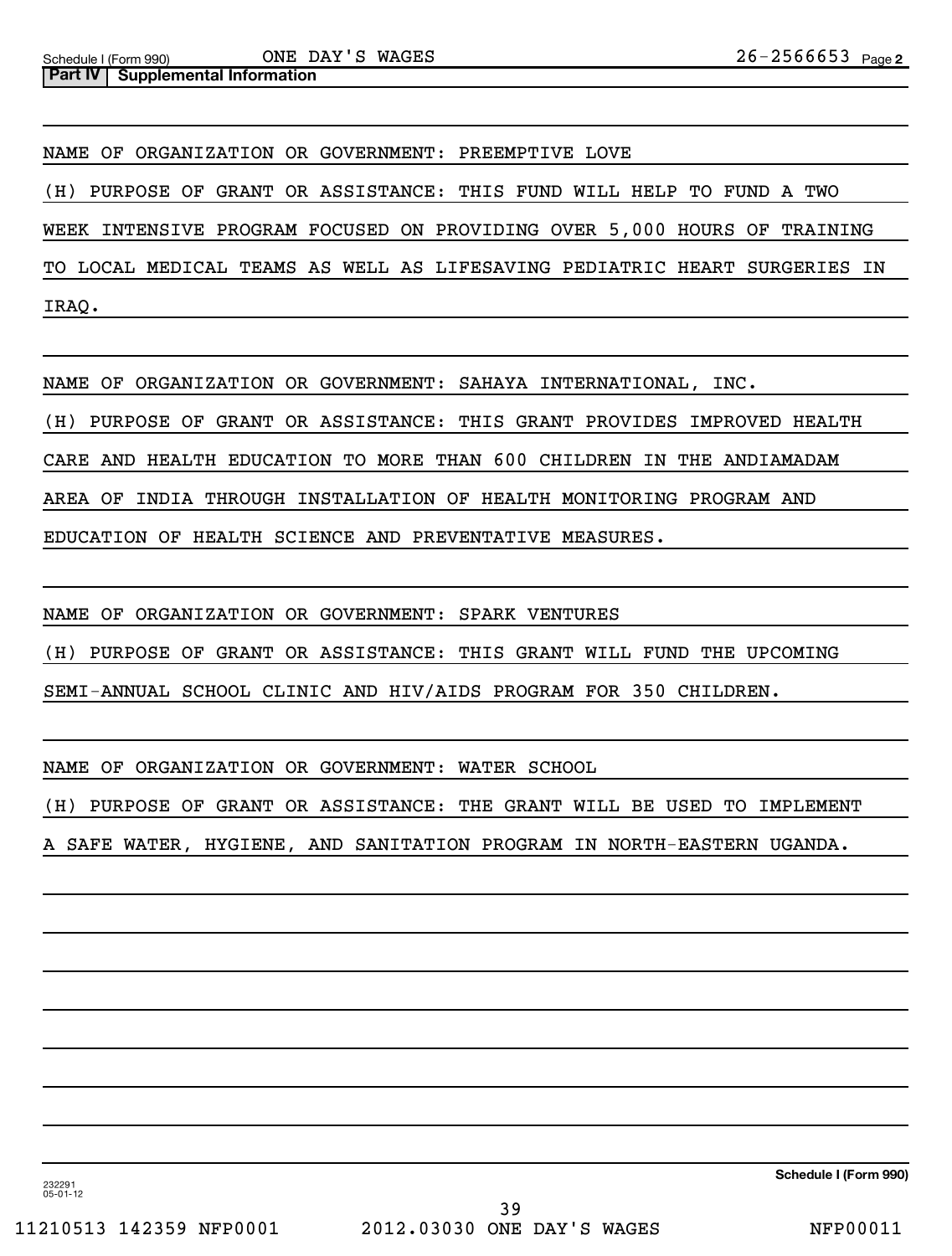Department of the Treasury Internal Revenue Service

# **SCHEDULE O Supplemental Information to Form 990 or 990-EZ 2012**

**(Form 990 or 990-EZ) Complete to provide information for responses to specific questions on Form 990 or 990-EZ or to provide any additional information.** <del>U</del> Open to Provide any additional information. <br>
→ Attach to Form 990 or 990-EZ.



Name of the organization

**Employer identification number** ONE DAY'S WAGES 26-2566653

FORM 990, PART VI, SECTION A, LINE 2: EUGENE CHO AND MINHEE CHO HAVE A

FAMILY RELATIONSHIP.

FORM 990, PART VI, SECTION B, LINE 11: THE BOARD OF DIRECTORS APPROVES AN INDEPENDENT QUALIFIED CPA FIRM TO PREPARE FORM 990. THE BOARD OF DIRECTORS REVIEWS FORM 990 BEFORE FILING WITH THE INTERNAL REVENUE SERVICE.

FORM 990, PART VI, SECTION B, LINE 12C: THE CONFLICT OF INTEREST POLICY IS MONITORED ANNUALLY. BOARD MEMBERS ARE REQUIRED TO DISCLOSE ANY CONFLICTS OF INTERESTS AS SOON AS THEY ARISE.

FORM 990, PART VI, SECTION C, LINE 19: ONE DAY'S WAGES POSTS ITS ANNUAL REPORT, INCLUDING FINANCIAL STATEMENTS, ON ITS WEBSITE. GOVERNING DOCUMENTS ARE AVAILABLE UPON REQUEST. AS OF DECEMBER 31, 2012, ONE DAY'S WAGES DID HAVE A CONFLICT OF INTEREST POLICY. THE BOARD APPROVED A CONFLICT OF INTEREST POLICY IN AUGUST OF 2012.

232211 01-04-13 LHA For Paperwork Reduction Act Notice, see the Instructions for Form 990 or 990-EZ. Schedule O (Form 990 or 990-EZ) (2012) 40